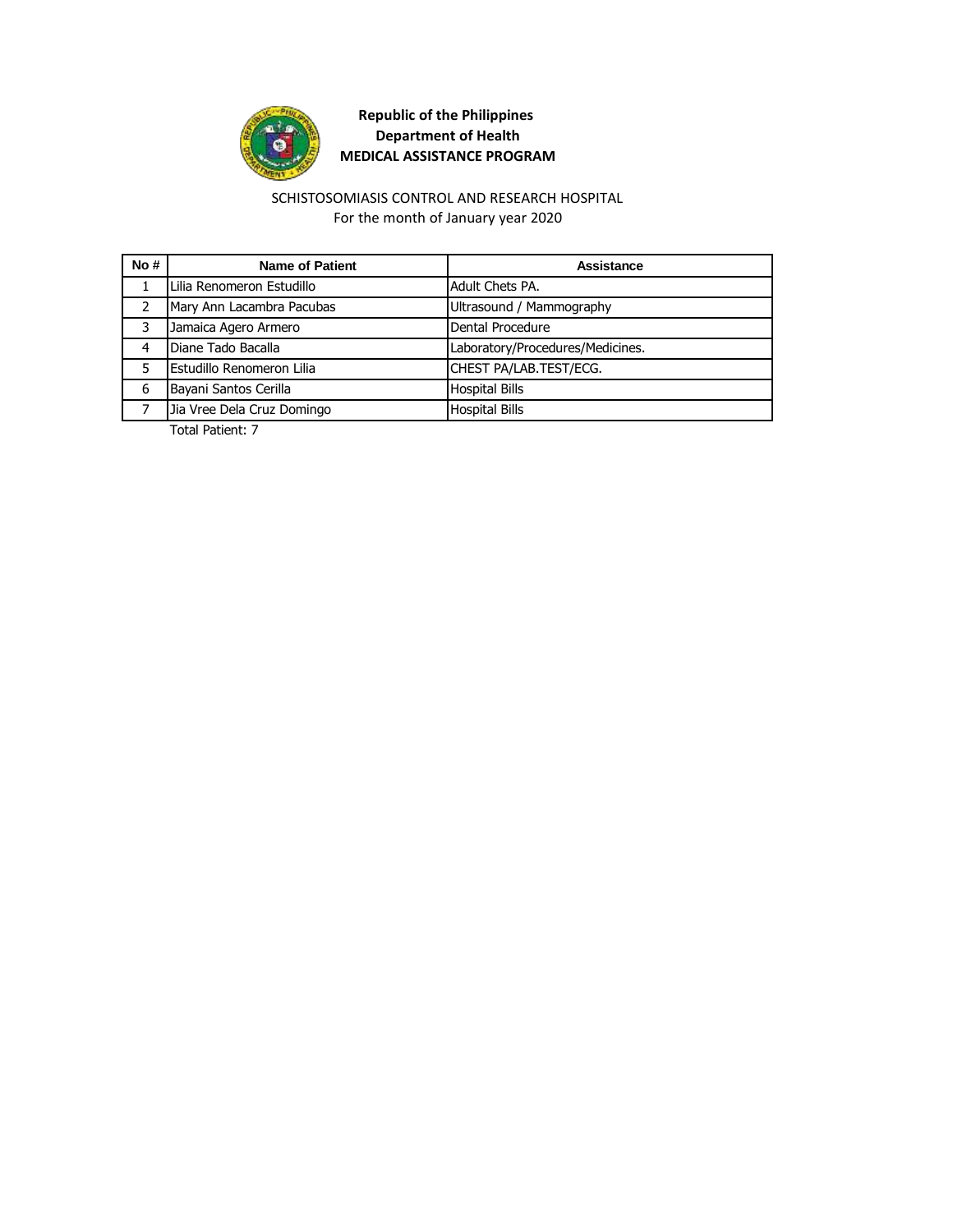

For the month of February year 2020 SCHISTOSOMIASIS CONTROL AND RESEARCH HOSPITAL

| No# | <b>Name of Patient</b>   | Assistance                               |
|-----|--------------------------|------------------------------------------|
|     | Arturo Chuca Lago        | prostate utz and other needs             |
|     | N/a N/a                  | Laboratory Procedures.                   |
| ٦   | Ricardo Versoza Ragil Jr | Xray/ECG                                 |
|     | Efren Macalla Lepon      | Radiology procedure/laboratory procedure |
|     | Merelyn Alis Austria     | Pelvic Ultrasound, Laboratories.         |
| 6   | Kylle Eizen Tolibas      | Laboratory/Procedures/Medicines.         |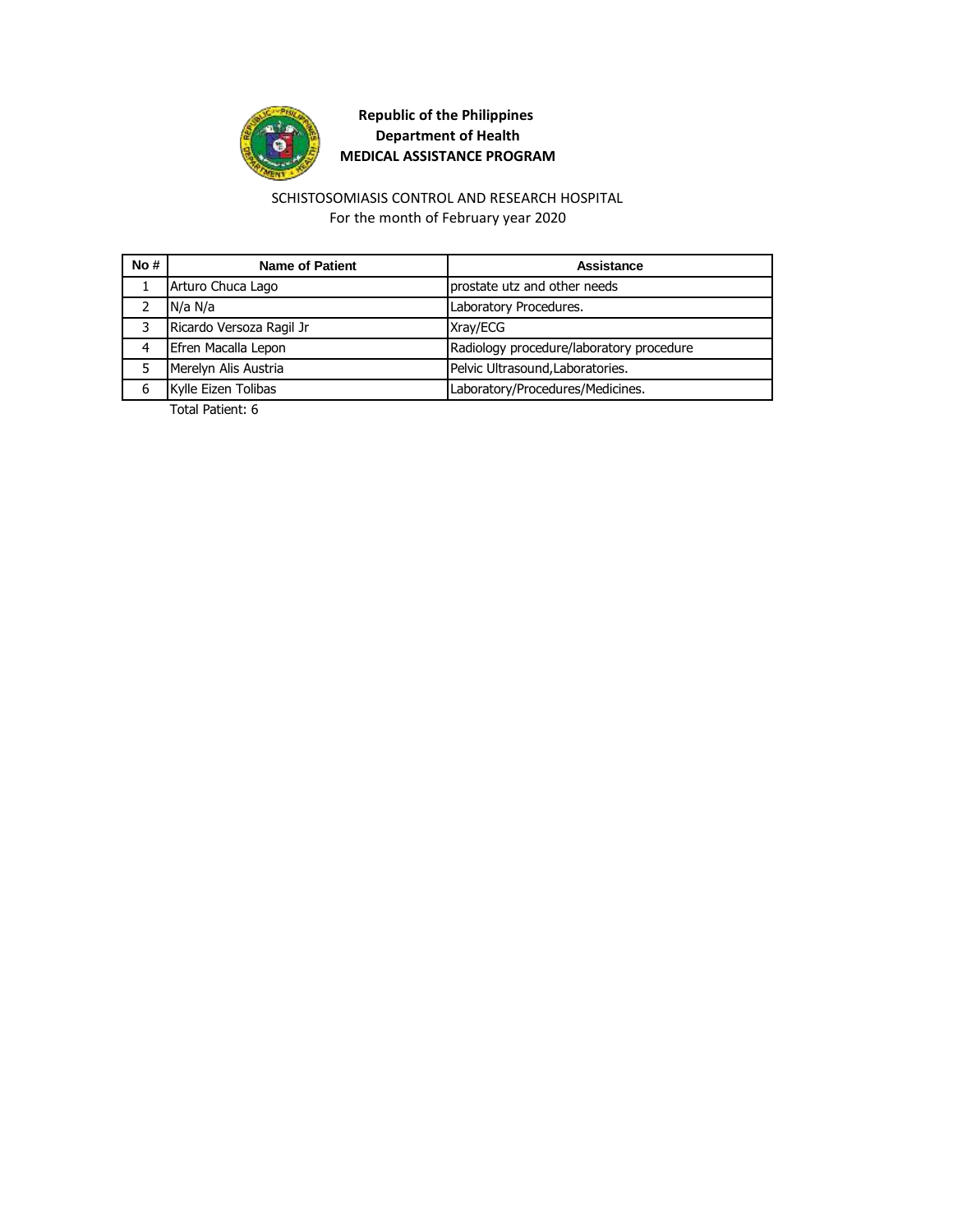

#### For the month of March year 2020 SCHISTOSOMIASIS CONTROL AND RESEARCH HOSPITAL

| No# | <b>Name of Patient</b>          | <b>Assistance</b>                  |
|-----|---------------------------------|------------------------------------|
| 1   | Liezel Militante Pilapil,       | Laboratory/Procedures/Medicines.   |
| 2   | Joroce Armada                   | Laboratory/Procedures/Medicines.   |
| 3   | Evelyn Encina Morales,          | <b>Hospital Bills</b>              |
| 4   | Felipa Mendoza Malbas           | Laboratory/Procedures/Medicines.   |
| 5   | Delia Malquez Leonido           | Laboratory/Procedures/Medicines.   |
| 6   | Erwin Basas Modesto             | Laboratory/Procedures/Medicines.   |
| 7   | Teodora Magnawa                 | Laboratory/Procedures/Medicines.   |
| 8   | Sopriano Umpin Sumayod          | Laboratory/Procedures/Medicines.   |
| 9   | Erlinda Macamay Maldecino       | Laboratory/Procedures/Medicines.   |
| 10  | Nelson Camposano Miralles       | ER Bill                            |
| 11  | Hermenia Abrematia Los Baoos    | Laboratory/Procedures/Medicines.   |
| 12  | Lina Peoeda                     | Laboratory/Procedures/Medicines.   |
| 13  | Baby Boy, Bautista,             | ER Bill                            |
| 14  | Elmer Rodrigo Tangpuz           | ER Bill                            |
| 15  | Nu�ez Cordenio Mariano          | ER Bill                            |
| 16  | Christian Castilleja Malazarte  | Laboratory/Procedures/Medicines.   |
| 17  | Roniel Cabug-os Regulado        | Laboratory/Procedures/Medicines.   |
| 18  | Letecia Badion Tuando           | ER Bill                            |
| 19  | Jonathan Arpon Amistoso         | Radiological Procedures            |
| 20  | <b>Ronald Medalle</b>           | Laboratory/Procedures/Medicines.   |
| 21  | Clyde Cajegas Gamba             | ER Bill                            |
| 22  | Eduardo Catilogo Enales         | Laboratory/Procedures/Medicines.   |
| 23  | Mark Louis Boco Cumpio          | Laboratory/Procedures/Medicines.   |
| 24  | Joshua Superable Gares,         | ER Bill                            |
| 25  | Dave Mendiola Ligutan           | Laboratory/Procedures/Medicines.   |
| 26  | Kaiser Dan Amper                | Laboratory/Procedures/Medicines.   |
| 27  | Hermosilla Villamor Malvin      | Laboratory/Procedures/Medicines.   |
| 28  | Rica Fe Datoon Gumaroy          | Laboratory/Procedures/Medicines.   |
| 29  | Ma. Jona Verecio Cerena         | Laboratory/Procedures/Medicines.   |
| 30  | Jomary Abrahan Escarlan         | <b>LABORATORY AND EEG</b>          |
| 31  | Cejea Ribalde Francisco         | Laboratory/Procedures/Medicines.   |
| 32  | Jenneffer Maat Amado            | Laboratory/Procedures/Medicines.   |
| 33  | Jose Jr. Factor Rosales         | ER Bill                            |
| 34  | Ralph Emmanuel Dacillo Semera   | ER Bill                            |
| 35  | Janice Ariza Sarinas            | Laboratory/Procedures/Medicines.   |
| 36  | Romulo Cardos Mosca             | Laboratory/Procedures/Medicines.   |
| 37  | Stephanie Jade Flores Capongcol | Laboratory/Procedures/Medicines.   |
| 38  | Joanne Aragon Garras            | Laboratory/Procedures/Medicines.   |
| 39  | Josefina Norcio Aribe           | ER Bill                            |
| 40  | Rechelle Ann Lanante            | Laboratory / Ultrasound / Check up |
| 41  | Kristine Rabanes                | Xray/ECG                           |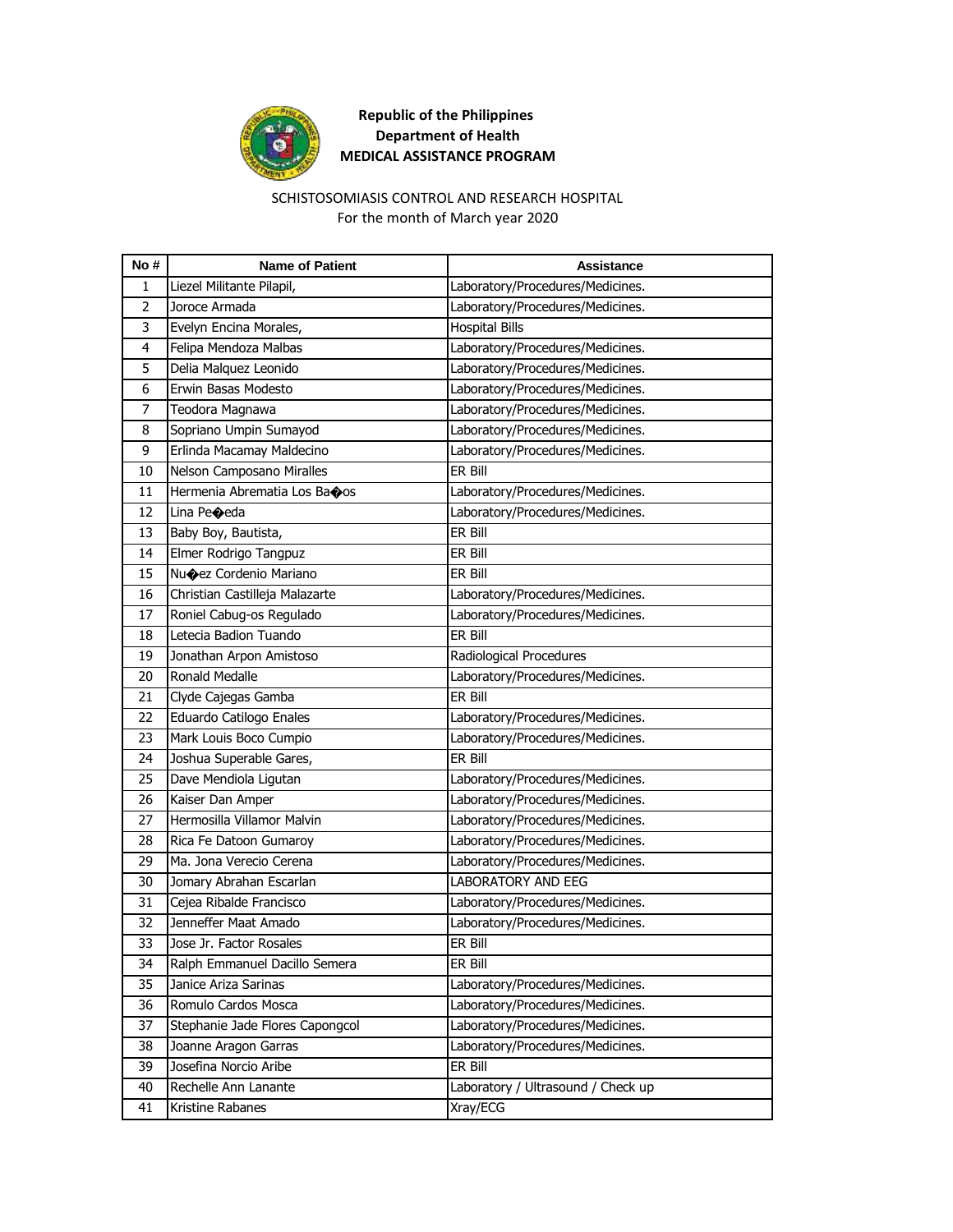| 42 | Lorna Catalon Lopez,              | Laboratory/Procedures/Medicines. |
|----|-----------------------------------|----------------------------------|
| 43 | Ruther Salazar Centino            | ER Bill                          |
| 44 | Anita Adona Tejones               | Laboratory/Procedures/Medicines. |
| 45 | Paulo Tabaranza Balitbit          | ER Bill                          |
| 46 | Mark Dhenver Palamos Revano       | Laboratory/Procedures/Medicines. |
| 47 | Angelo Adraneda Abejuela          | ER Bill                          |
| 48 | Collene Asis Landrito             | ER Bill                          |
| 49 | Precious Godiel Margallo Acudesin | ER Bill                          |
| 50 | Dioreca Jacer Cayosa              | Radiological Procedures          |
| 51 | George Tanauan Pedrigal           | <b>Hospital Bills</b>            |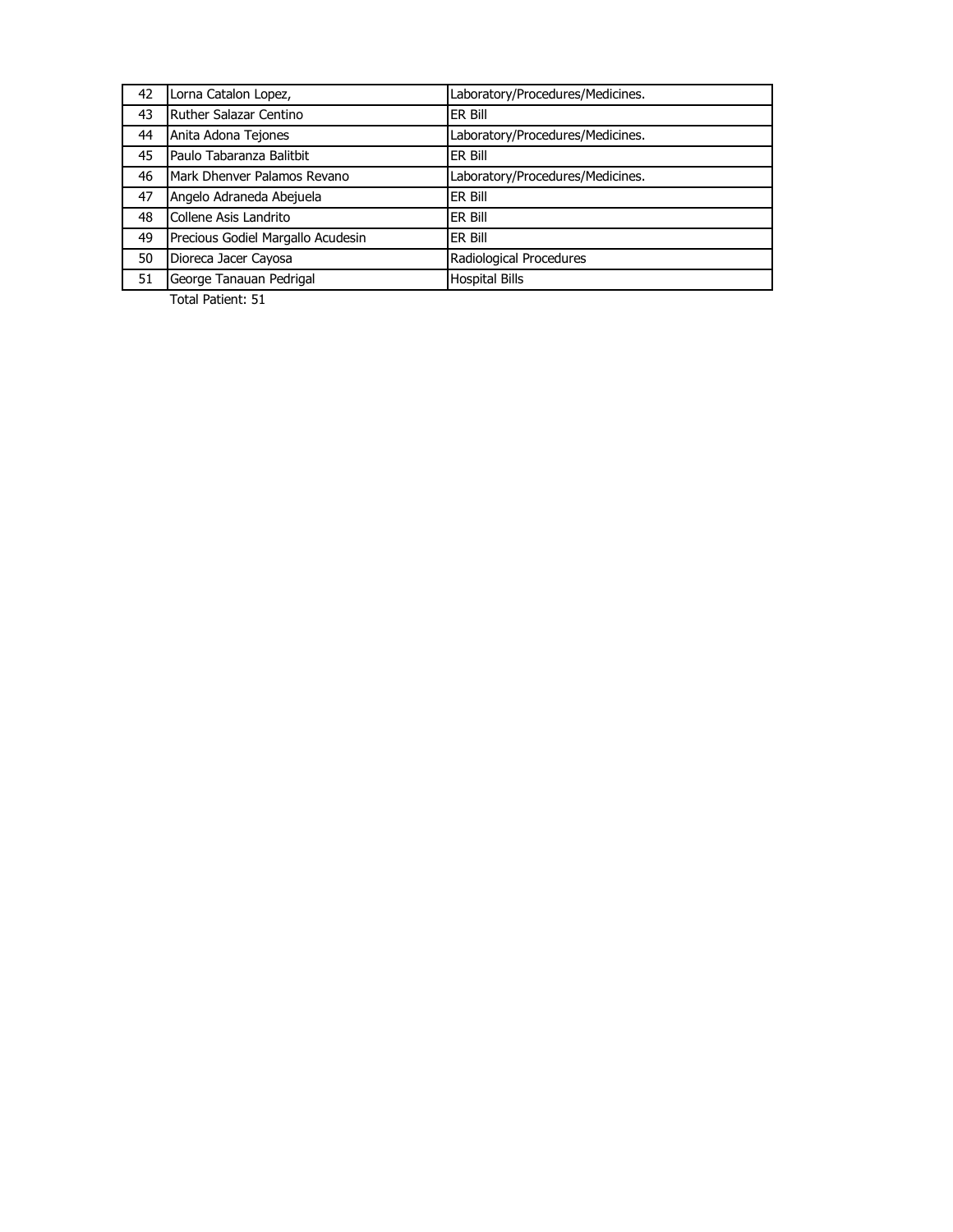

#### For the month of April year 2020 SCHISTOSOMIASIS CONTROL AND RESEARCH HOSPITAL

| No#           | <b>Name of Patient</b>     | Assistance            |
|---------------|----------------------------|-----------------------|
|               | John Rey Lastimado Arguta  | <b>Hospital Bills</b> |
| $\mathcal{L}$ | Marjorie Panis Alvaran     | <b>Hospital Bills</b> |
| 3             | Asuncion Niegos Nacional   | <b>Hospital Bills</b> |
| 4             | Rustica Horca              | <b>Hospital Bills</b> |
|               | Alma Dolina Saliwan        | <b>Hospital Bills</b> |
| 6             | Jake Alex Pasadas Nacional | <b>Hospital Bills</b> |
|               | Jelmar Tinoc Rosa          | <b>Hospital Bills</b> |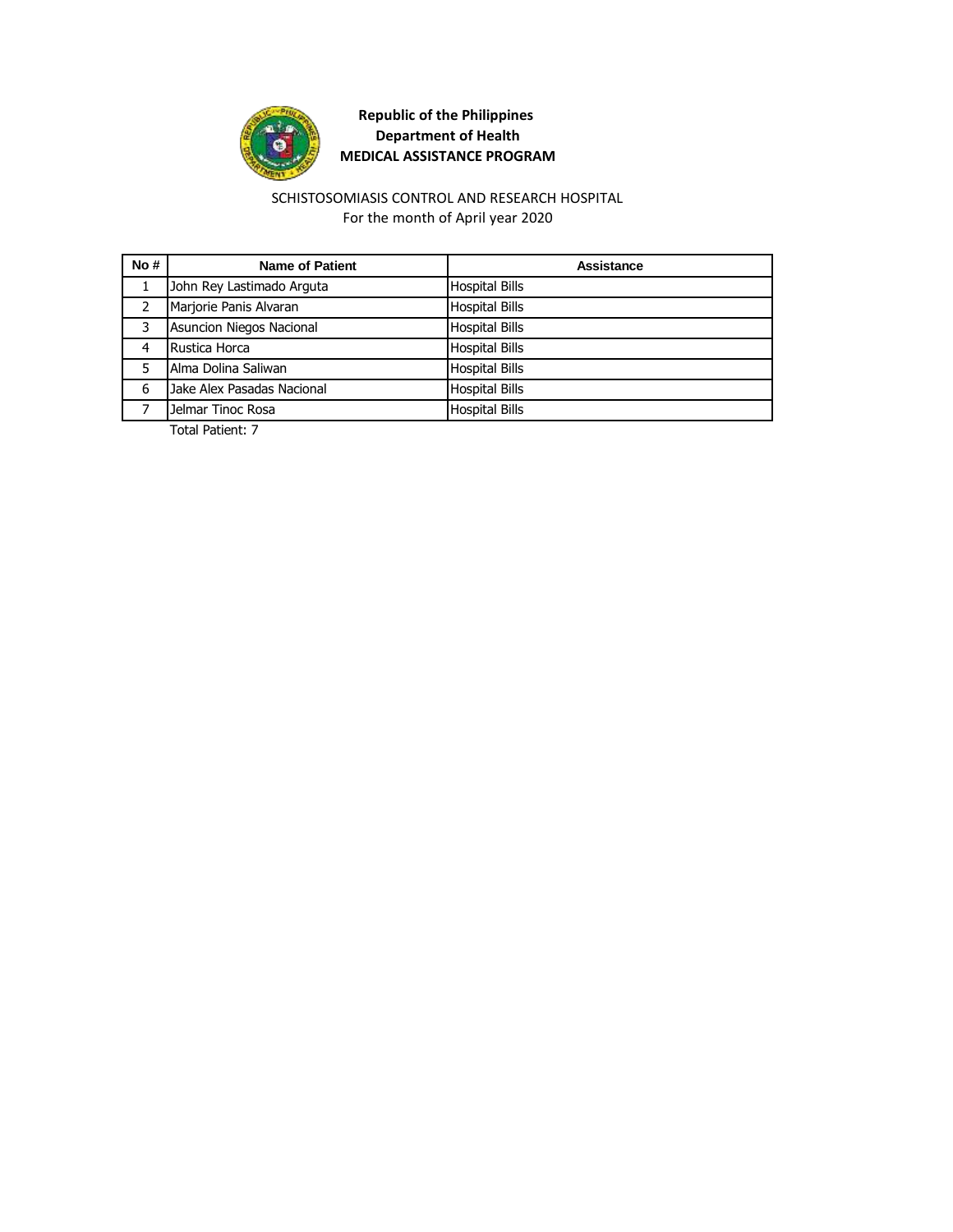

#### For the month of May year 2020 SCHISTOSOMIASIS CONTROL AND RESEARCH HOSPITAL

| No#           | <b>Name of Patient</b>     | Assistance                       |
|---------------|----------------------------|----------------------------------|
| $\mathbf{1}$  | Noel Pundavilla Elardo,    | Xray/ECG                         |
| $\mathcal{P}$ | Iluminada Luceco Llanes,   | <b>ER Bill</b>                   |
| 3             | Ricardo Arante Gariando,   | Xray/ECG                         |
| 4             | Letecia Vilarde Santillan, | <b>ER Bill</b>                   |
| 5             | Ma. Erbella Cabe Lopez     | Laboratory/Procedures/Medicines. |
| 6             | Vicente Severino Ychon     | <b>Hospital Bills</b>            |
| 7             | Jovelyn Salvador Ramirez,  | <b>Hospital Bills</b>            |
| 8             | Kierby Ocuaman Laurio      | <b>Hospital Bills</b>            |
| 9             | Nole Sales Flores          | ER Bill                          |
| 10            | Jonas Sandoval Mayo        | Laboratory/Procedures/Medicines. |
| 11            | Liza Sosing Bobo           | Laboratory/Procedures/Medicines. |
| 12            | Rabanes Daluhatan Paula    | Laboratory/Procedures/Medicines. |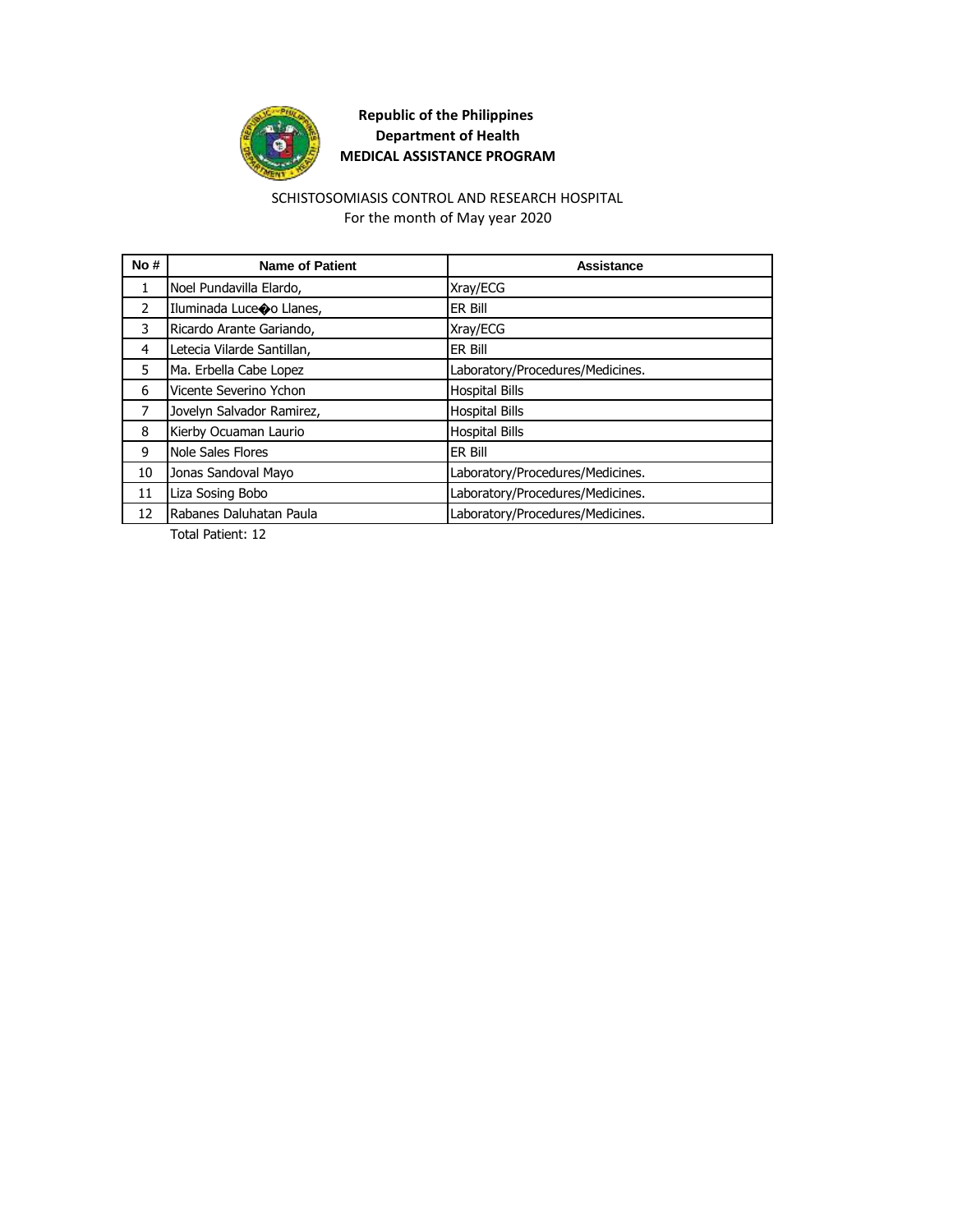

#### SCHISTOSOMIASIS CONTROL AND RESEARCH HOSPITAL For the month of June year 2020

| No # | <b>Name of Patient</b>                   | <b>Assistance</b>                    |
|------|------------------------------------------|--------------------------------------|
| 1    | Domingo Abarao Sinangote                 | Laboratory/Procedures/Medicines.     |
| 2    | Adelaida Oca $\bullet$ a Epis            | Laboratory/Procedures/Medicines.     |
| 3    | Espadero Tagle Khin Drake                | Laboratory/Procedures/Medicines.     |
| 4    | Ive Raytos Abrantes                      | Laboratory/Procedures/Medicines.     |
| 5    | Cyril Joe Pesado Pacala                  | Laboratory/Procedures/Medicines.     |
| 6    | Roque Capon Goles                        | Laboratory & Radiological Procedures |
| 7    | <b>Bella Cupat Regis</b>                 | <b>Hospital Bills</b>                |
| 8    | Hector Malbas Requiz                     | Laboratory/Procedures/Medicines.     |
| 9    | Villegas Nuevo Millan Fidencio           | <b>Hospital Bills</b>                |
| 10   | Karen Maderazo Fabi                      | <b>Hospital Bills</b>                |
| 11   | Angelina Durana                          | Hospital Bills                       |
| 12   | Angelika Durana                          | <b>Hospital Bills</b>                |
| 13   | Josefina Gargantilla Dinaya              | <b>Hospital Bills</b>                |
| 14   | Chelsie Esquibel                         | <b>Hospital Bills</b>                |
| 15   | Lourdes Porteros Superada                | <b>Hospital Bills</b>                |
| 16   | Gretchen Cinco Baylon                    | <b>Hospital Bills</b>                |
| 17   | Prince Charles Pondevilla Hermosilla     | <b>Hospital Bills</b>                |
| 18   | Bella Kate Go Apdos                      | <b>Hospital Bills</b>                |
| 19   | <b>Ivy Go Navales</b>                    | <b>Hospital Bills</b>                |
| 20   | Anafe Echavez Sugbo                      | <b>Hospital Bills</b>                |
| 21   | Maria Christine Caballero Mendoza        | Hospital Bills                       |
| 22   | Jocelyn Pardilla Aborque                 | <b>Hospital Bills</b>                |
| 23   | Verna Tanpuz Melano                      | <b>Hospital Bills</b>                |
| 24   | Jeffrey Navarro Cinco                    | <b>Hospital Bills</b>                |
| 25   | Janelle Afable Tabunyag                  | <b>Hospital Bills</b>                |
| 26   | Sheryl Senado Sicoy                      | Hospital Bills                       |
| 27   | Lovella AOover Rital                     | <b>Hospital Bills</b>                |
| 28   | Alliah Chandria Nicole Holares Superable | <b>Hospital Bills</b>                |
| 29   | Frederick Bob Nicanor Arintok            | <b>Hospital Bills</b>                |
| 30   | Loraine Rital                            | <b>Hospital Bills</b>                |
| 31   | Maria Faith Baylon Delliota              | <b>Hospital Bills</b>                |
| 32   | El Nathan Fabi Badidles                  | <b>Hospital Bills</b>                |
| 33   | Regine Nicanor                           | <b>Hospital Bills</b>                |
| 34   | Gregorio Gayon Obejas, Sr.               | <b>Hospital Bills</b>                |
| 35   | Mary Jane Roble De Paz                   | <b>Hospital Bills</b>                |
| 36   | Petrona Mijares Baylon                   | <b>Hospital Bills</b>                |
| 37   | Angelina Arnado Bati-on                  | <b>Hospital Bills</b>                |
| 38   | Von Yorrick Abajon Carbon                | <b>Hospital Bills</b>                |
| 39   | Kelly Madizon Mendoza                    | <b>Hospital Bills</b>                |
| 40   | Helen Agramon Cabug-os                   | <b>Hospital Bills</b>                |
| 41   | Ellah Salceda Monteroso                  | <b>Hospital Bills</b>                |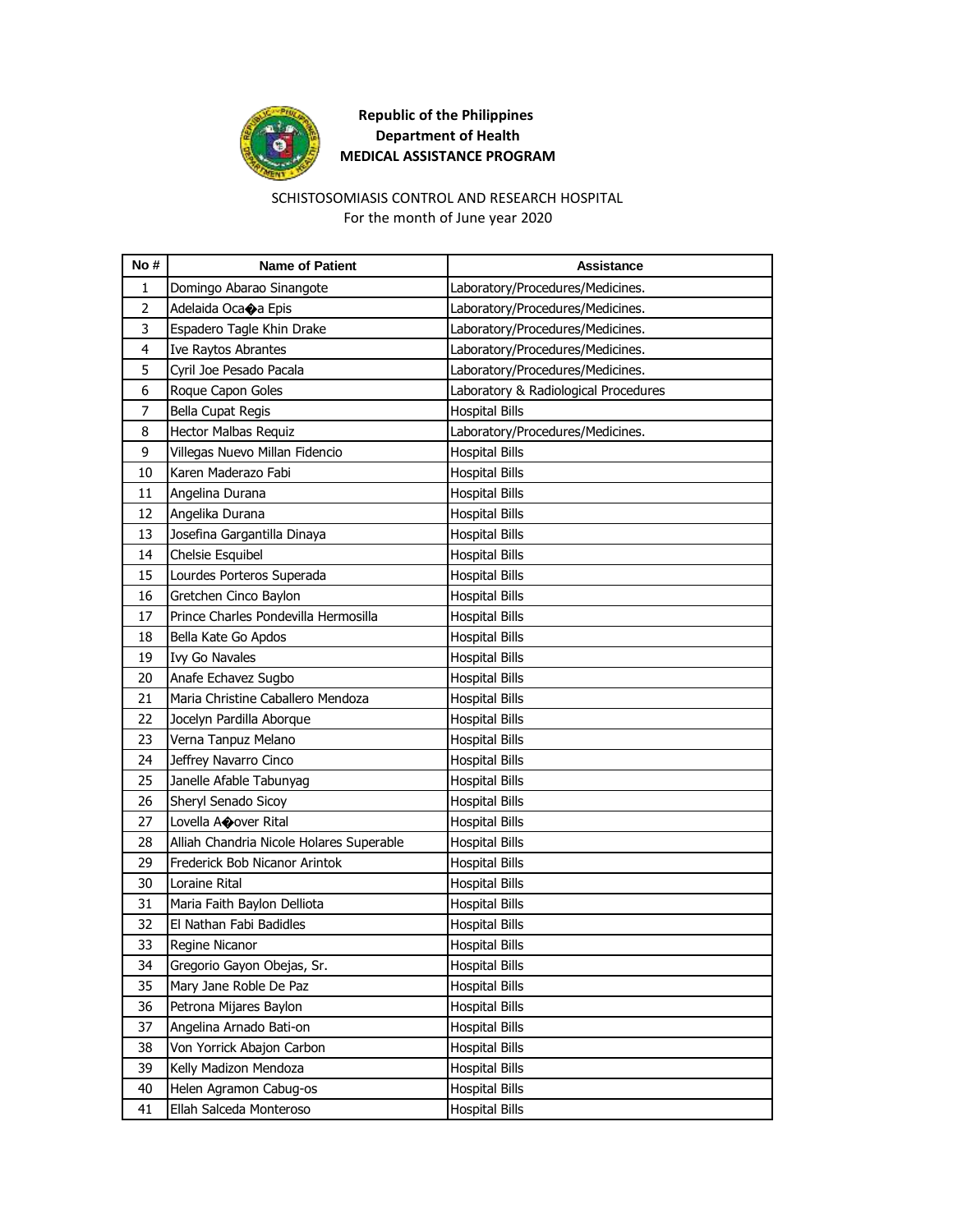| 42       | May Moramion Castro,                               | <b>Hospital Bills</b>                   |
|----------|----------------------------------------------------|-----------------------------------------|
| 43       | Ma. Theresa Espina Ortega                          | <b>Hospital Bills</b>                   |
| 44       | Terso Palomeras                                    | <b>Hospital Bills</b>                   |
| 45       | Edgardo Pasacao Cabarubias                         | Hospital Bills                          |
| 46       | Eufrocina Dayoc Fernandez                          | <b>Hospital Bills</b>                   |
| 47       | Filomena Magallanes Nacional                       | <b>Hospital Bills</b>                   |
| 48       | Jenny Rose Atchecoso                               | Hospital Bills                          |
| 49       | Arian Gandulfos Reyes                              | <b>Hospital Bills</b>                   |
| 50       | C Jay Tondo Buendia                                | <b>Hospital Bills</b>                   |
| 51       | Ma. Estrella Salceda Monteroso                     | <b>Hospital Bills</b>                   |
| 52       | Johanna Grace Casinay Abajon                       | <b>Hospital Bills</b>                   |
| 53       | Evangeline Camposano Caminoc                       | <b>Hospital Bills</b>                   |
| 54       | John Rey Torrofiel Misa                            | Hospital Bills                          |
| 55       | Rolando Daca $\bigcirc$ as Fumar                   | Hospital Bills                          |
| 56       | Federico Brieso Consuegra                          | <b>Hospital Bills</b>                   |
| 57       | Alfredo Costimiano Dagami                          | <b>Hospital Bills</b>                   |
| 58       | Federico Ca $\bigcirc$ aberas Cielo                | Hospital Bills                          |
| 59       | Darlene Kulintang Daclitan                         | <b>Hospital Bills</b>                   |
| 60       | Evangeline Silvano Medino                          | <b>Hospital Bills</b>                   |
| 61       | Montilla Talaro Melda                              | Laboratory/Procedures/Medicines.        |
| 62       | Felicisima Fundavilla Repasa                       | <b>Hospital Bills</b>                   |
| 63       | Lilia Doyola Mejico                                | Hospital Bills                          |
| 64       | Gloria Narrido Reli                                | Hospital Bills                          |
| 65       | Zain Bassig                                        | Hospital Bills                          |
| 66       | Allyza Mae Besa Mandreza                           | <b>Hospital Bills</b>                   |
| 67       | Erenea Lego Mendiola                               | <b>Hospital Bills</b>                   |
| 68       | Adeline Mae Rom Besa                               | Hospital Bills                          |
| 69       | Delia Jonale Coritana                              |                                         |
| 70       | Loreta Oronos Cinco                                | Hospital Bills<br>Hospital Bills        |
| 71       |                                                    | <b>Hospital Bills</b>                   |
| 72       | Lhay Ann Sabonsolin Bassig<br>Brenda Yepes Costelo |                                         |
| 73       |                                                    | Hospital Bills                          |
| 74       | Orly Babor Bremon                                  | <b>Hospital Bills</b>                   |
|          | Aida Cabalo Kulintang                              | <b>Hospital Bills</b>                   |
| 75       | Andrea Mae Bation Mercado                          | <b>Hospital Bills</b>                   |
| 76       | Roberto Evero Gausin                               | <b>Hospital Bills</b>                   |
| 77       | Elina Chavez Martillano<br>Marivic Ibacez Montero  | <b>Hospital Bills</b>                   |
| 78       |                                                    |                                         |
| 79       |                                                    | <b>Hospital Bills</b>                   |
|          | Baby May Malate Clemencio                          | <b>Hospital Bills</b>                   |
| 80       | Cherry Ann Turalba Madia                           | <b>Hospital Bills</b>                   |
| 81       | Cedrick Madia Lesigues                             | <b>Hospital Bills</b>                   |
| 82       | Lynette Empillo Camiller                           | <b>Hospital Bills</b>                   |
| 83       | Chrisyun Magalona Sales                            | <b>Hospital Bills</b>                   |
| 84       | Vanessa Canonigo Cahayag                           | <b>Hospital Bills</b>                   |
| 85       | Hianna Costelo Acebedo                             | <b>Hospital Bills</b>                   |
| 86       | Ivana Alisha Cahayag Mollera                       | <b>Hospital Bills</b>                   |
| 87       | Alliyah Jane Cabias                                | <b>Hospital Bills</b>                   |
| 88       | Jabe Diola Aradillos                               | <b>Hospital Bills</b>                   |
| 89       | Salvador Mercado Gresola, Jr.                      | <b>Hospital Bills</b>                   |
| 90<br>91 | Marmel Toriano Magalona<br>Glory Catacio Cerena    | Hospital Bills<br><b>Hospital Bills</b> |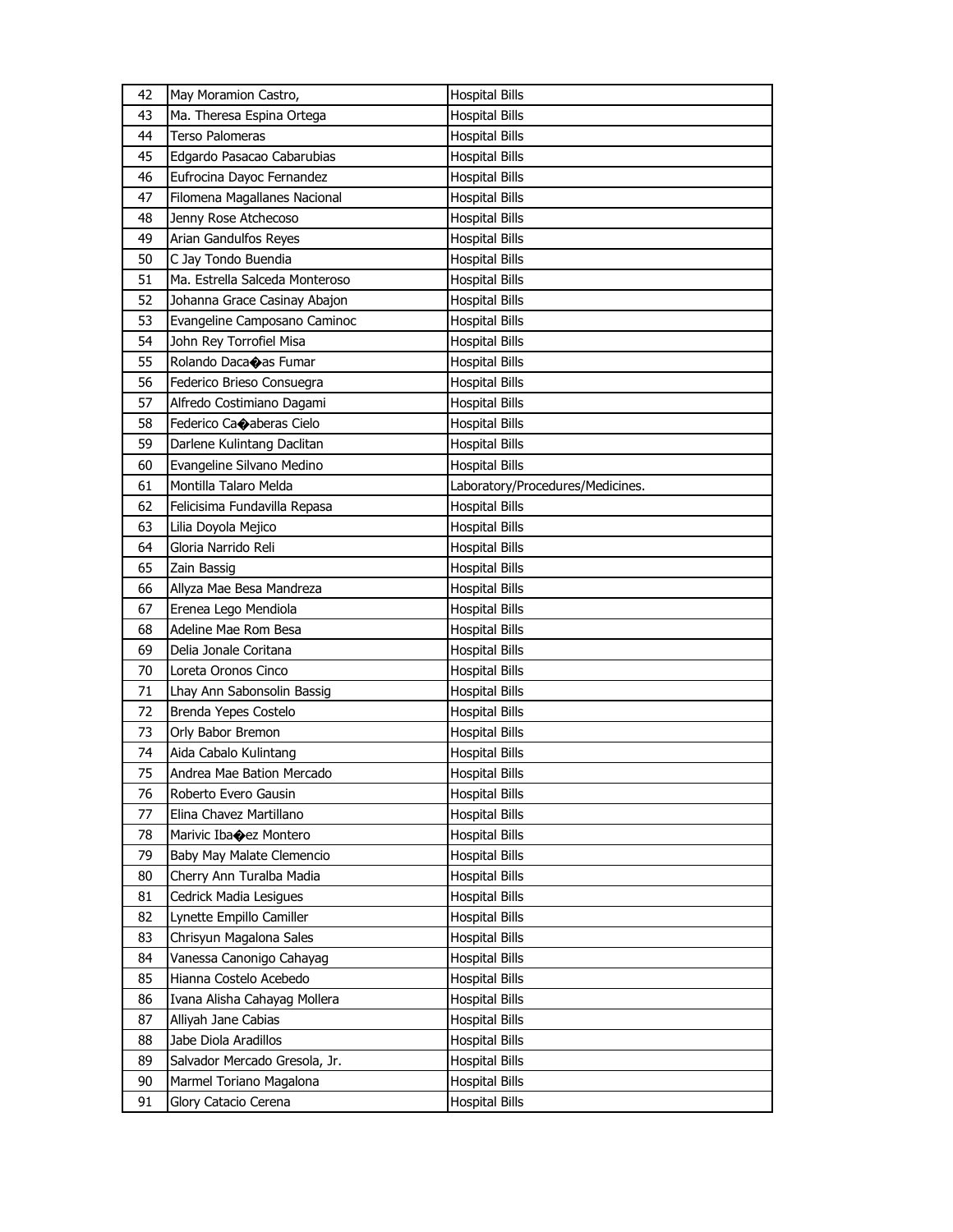| 92  | Riele Mar Bacal Bacale              | <b>Hospital Bills</b>            |
|-----|-------------------------------------|----------------------------------|
| 93  | <b>Christine Renios Canales</b>     | <b>Hospital Bills</b>            |
| 94  | Rogelio Amores Costob               | <b>Hospital Bills</b>            |
| 95  | Julie Ann Castil Arizo              | <b>Hospital Bills</b>            |
| 96  | Airah Canciller Santizo             | <b>Hospital Bills</b>            |
| 97  | Ivory Mae Gavino Rublico            | <b>Hospital Bills</b>            |
| 98  | Cristita Caino Jagonia              | <b>Hospital Bills</b>            |
| 99  | Melchor Diga Ariza                  | <b>Hospital Bills</b>            |
| 100 | Rebecca Merico Navayra              | Hospital bills.                  |
| 101 | Soledad Poblete Benusa,             | <b>Hospital Bills</b>            |
| 102 | Violeta Acebedo Cormero             | Laboratory/Procedures/Medicines. |
| 103 | Anatalio Balaquit Suase             | Laboratory/Procedures/Medicines. |
| 104 | Jiessele Alicanto Cutin             | <b>ECG</b>                       |
| 105 | Marilou De Jesus Quimbo             | Laboratory/Procedures/Medicines. |
| 106 | Xian Acedillo Malate                | Xray/ECG                         |
| 107 | Josephine Destrajo                  | Laboratory/Procedures/Medicines. |
| 108 | Rea May Tangpuz Morabe              | <b>Hospital Bills</b>            |
| 109 | <b>Brent Garcia</b>                 | <b>Hospital Bills</b>            |
| 110 | Katrina Sabordo Jumadiao            | <b>Hospital Bills</b>            |
| 111 | Justin Joyce Alfon Corillo          | <b>Hospital Bills</b>            |
| 112 | Heljeane Joyce Sambade Alfon        | <b>Hospital Bills</b>            |
| 113 | Marc Vincent Magbagay Mu $\odot$ oz | <b>Hospital Bills</b>            |
| 114 | Renz Cabillo De Paz                 | <b>Hospital Bills</b>            |
| 115 | Yvette Labasbas Lagera              | <b>Hospital Bills</b>            |
| 116 | Yves Lloyd Lagera Misagal           | <b>Hospital Bills</b>            |
| 117 | Rheanna Trinidad Delima             | <b>Hospital Bills</b>            |
| 118 | Brenda Mercolita Delima             | <b>Hospital Bills</b>            |
| 119 | Rica Joyce Canaleja Cabillo         | <b>Hospital Bills</b>            |
| 120 | Jennette Conde Comora               | <b>Hospital Bills</b>            |
| 121 | Noel Buanafe Pomida                 | <b>Hospital Bills</b>            |
| 122 | Cesario Advincula Manacpo           | <b>Hospital Bills</b>            |
| 123 | Francis Camintoy Flores,            | <b>Hospital Bills</b>            |
| 124 | Jocelyn Almaden Tolibas,            | <b>Hospital Bills</b>            |
| 125 | Marissa Parado Tayabas              | Laboratory/Procedures/Medicines. |
| 126 | Domingo Escobido Jardin,            | <b>Hospital Bills</b>            |
| 127 | Rodulfo Dolena Fabillo              | <b>Hospital Bills</b>            |
| 128 | Analy Florendo Camino               | <b>Hospital Bills</b>            |
| 129 | Angelina Galos Almanza              | <b>Hospital Bills</b>            |
| 130 | Maria Lourdes Elvina Metrillo       | <b>Hospital Bills</b>            |
| 131 | Krane Metrillo Caindoy              | <b>Hospital Bills</b>            |
| 132 | Remegio Machuca Pulma               | <b>Hospital Bills</b>            |
| 133 | Athena N. Castillon                 | <b>Hospital Bills</b>            |
| 134 | Ike Garcelazo Madalina              | <b>Hospital Bills</b>            |
| 135 | Nimfa Naputo Castillon              | <b>Hospital Bills</b>            |
| 136 | Jerry Engracial Marco               | <b>Hospital Bills</b>            |
| 137 | Aurelia Tolibas Mendoza,            | <b>Hospital Bills</b>            |
| 138 | Kim Bryan Roca Villamor             | <b>Hospital Bills</b>            |
| 139 | Belinda Lomtong Tolibas             | <b>Hospital Bills</b>            |
| 140 | Geraldine Aruta Maliza              | <b>Hospital Bills</b>            |
| 141 | Nicole Holares                      | <b>Hospital Bills</b>            |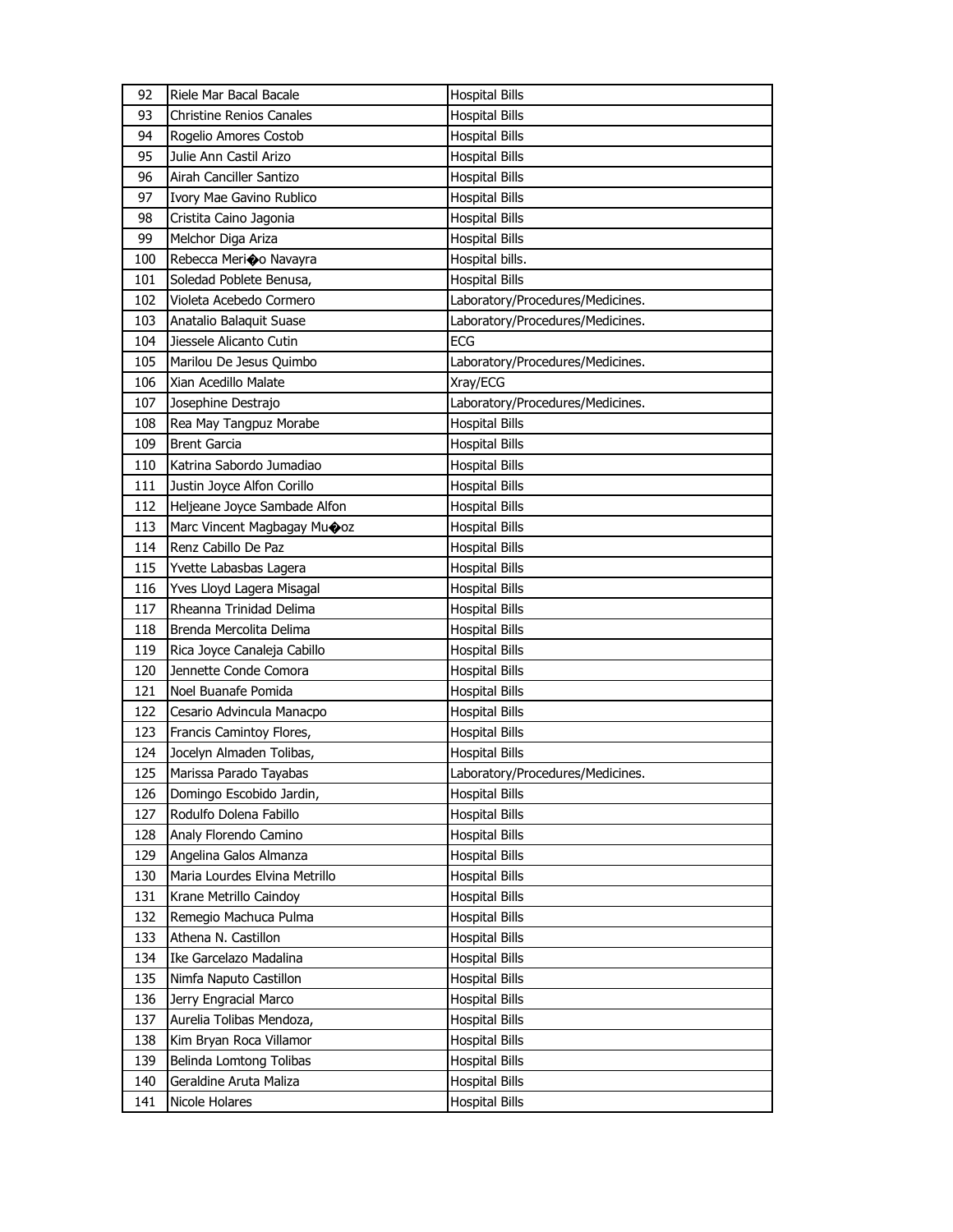| 142 | Laarni Talavera Lacanaria       | <b>Hospital Bills</b>            |
|-----|---------------------------------|----------------------------------|
| 143 | Elizabeth Oneda Anac-anac       | <b>Hospital Bills</b>            |
| 144 | Harjel Fabi Camu                | <b>Hospital Bills</b>            |
| 145 | Mariela Pija Orbanija           | <b>Hospital Bills</b>            |
| 146 | Joella Mae Orbanija Boyano      | <b>Hospital Bills</b>            |
| 147 | Rey Mark Margallo Calceta       | <b>Hospital Bills</b>            |
| 148 | Jonel Minalabag Agullo          | <b>Hospital Bills</b>            |
| 149 | Garry Santiso Tuazon            | <b>Hospital Bills</b>            |
| 150 | Darlyn Aguilas Cartalla         | <b>Hospital Bills</b>            |
| 151 | Therence Ramio Ortega Amba      | <b>Hospital Bills</b>            |
| 152 | Carlisle Alido                  | <b>Hospital Bills</b>            |
| 153 | Cipriano Animos Rabandaban      | <b>Hospital Bills</b>            |
| 154 | Arturo Cahinde                  | Hospital Bills                   |
| 155 | Angelica Cabrillas Quebec       | <b>Hospital Bills</b>            |
| 156 | Arshie May Quebec Zalavarria    | <b>Hospital Bills</b>            |
| 157 | Leni Padis Lacaba               | Laboratory/Procedures/Medicines. |
| 158 | Luke Matthew Poran Sabando      | <b>Hospital Bills</b>            |
| 159 | Ma. Helen Sanchez Solano        | <b>Hospital Bills</b>            |
| 160 | Fidela Etong Caloning           | <b>Hospital Bills</b>            |
| 161 | Roniel E. Caloning              | <b>Hospital Bills</b>            |
| 162 | Antonette Berones Modesto       | <b>Hospital Bills</b>            |
| 163 | John Harold Samson Tapitan      | <b>Hospital Bills</b>            |
| 164 | Rodolfo Basibas Malinao         | Hospital Bills                   |
| 165 | Sheila Capoquian Moralita       | <b>Hospital Bills</b>            |
| 166 | Maria Erlinda Danolco Nayga     | <b>Hospital Bills</b>            |
| 167 | Roland Magbagay Dolor           | <b>Hospital Bills</b>            |
| 168 | Benedicta Apan Sabas            | <b>Hospital Bills</b>            |
| 169 | Allan Taoala Cornista           | <b>Hospital Bills</b>            |
| 170 | Prencess Ann Lambojon Estrera   | <b>Hospital Bills</b>            |
| 171 | Jocelyn Morales Lambojon        | <b>Hospital Bills</b>            |
| 172 | Lamberto Cabentoy Gorio         | Hospital Bills                   |
| 173 | Kleford Pajares Alday           | <b>Hospital Bills</b>            |
| 174 | Zhaira Jean Sequito             | Hospital Bills                   |
| 175 | Jazelle Rayne Castillote Lazaro | <b>Hospital Bills</b>            |
| 176 | Gerry Francisco Sudario         | <b>Hospital Bills</b>            |
| 177 | Mary Ann Montanejos Pajares     | <b>Hospital Bills</b>            |
| 178 | Baby Jane Opon Castillote       | <b>Hospital Bills</b>            |
| 179 | Rosalyn Tismo Cagatin           | <b>Hospital Bills</b>            |
| 180 | Darell Gen Paran Alido          | <b>Hospital Bills</b>            |
| 181 | Polnoel Dedil Asoy              | <b>Hospital Bills</b>            |
| 182 | Leomar Dedil Asoy               | <b>Hospital Bills</b>            |
| 183 | Jessa Costibolo Sequito         | Hospital Bills                   |
| 184 | Danyel Morados                  | <b>Hospital Bills</b>            |
| 185 | Dialyn Morados                  | <b>Hospital Bills</b>            |
| 186 | Norman Diaz Arcelon             | <b>Hospital Bills</b>            |
|     | Total Patient: 186              |                                  |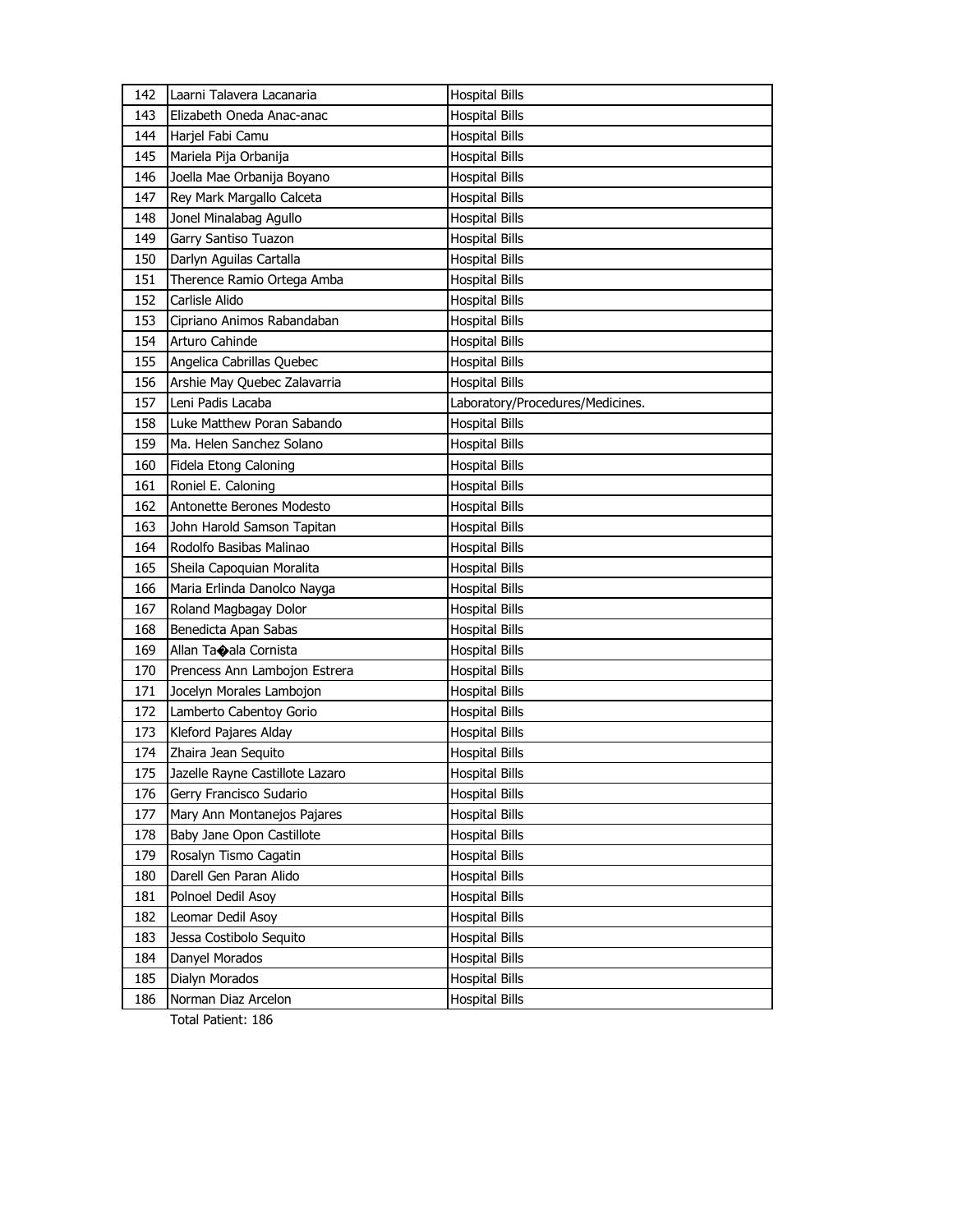

### SCHISTOSOMIASIS CONTROL AND RESEARCH HOSPITAL For the month of July year 2020

| No#            | <b>Name of Patient</b>                                    | <b>Assistance</b>                                |
|----------------|-----------------------------------------------------------|--------------------------------------------------|
| $\mathbf{1}$   | Betty Mae Malinao Lagartos                                | <b>Hospital Bills</b>                            |
| $\overline{2}$ | Axl Rose Boreres Adidas                                   | <b>Hospital Bills</b>                            |
| 3              | Bernadeth Dy Malinao,                                     | <b>Hospital Bills</b>                            |
| 4              | Aaliyah Janet Israel Garrata                              | <b>Hospital Bills</b>                            |
| 5              | Jocelyn Alburo Lauron                                     | Hospital Bills                                   |
| 6              | Vin Jearsel Saoosa                                        | <b>Hospital Bills</b>                            |
| 7              | Ma. Fatima Cardenas Saoosa                                | <b>Hospital Bills</b>                            |
| 8              | Joel Lauron Polo, Jr.                                     | <b>Hospital Bills</b>                            |
| 9              | Ernesto Pore Tabada                                       | Hospital Bills                                   |
| 10             | Teresita S. Villacorte                                    | OPERATION/MEDICINES/LABORATORY/HOSPITAL<br>BILL. |
| 11             | Mylene Torion Israel                                      | <b>Hospital Bills</b>                            |
| 12             | Tyron John Acer Legata                                    | <b>Hospital Bills</b>                            |
| 13             | Aj Abrigo Guiron                                          | <b>Hospital Bills</b>                            |
| 14             | Jazelle Rayne Castillote Lazaro                           | <b>Hospital Bills</b>                            |
| 15             | Primitiva Dagoy Raagas                                    | <b>Hospital Bills</b>                            |
| 16             | Zhaira Jean Sequito                                       | <b>Hospital Bills</b>                            |
| 17             | Gaven Gabrielle Ofalia Lantajo                            | <b>Hospital Bills</b>                            |
| 18             | Paciencia Limchaypo Ferrer                                | <b>Hospital Bills</b>                            |
| 19             | Lucia Monte Cleotes                                       | Hospital Bills                                   |
| 20             | Liam Kenzo Lacanaria Babelonia                            | <b>Hospital Bills</b>                            |
| 21             | Lilia Millona Morante                                     | <b>Hospital Bills</b>                            |
| 22             | Marifier Hijada Ofalia                                    | <b>Hospital Bills</b>                            |
| 23             | Anacito Estrella Amat, Jr.                                | <b>Hospital Bills</b>                            |
| 24             | Maribel Ambute Castaoo                                    | <b>Hospital Bills</b>                            |
| 25             | Melissa Alvero Militante                                  | Hospital Bills                                   |
| 26             | Chelsey Kate Militante Pastillero                         | <b>Hospital Bills</b>                            |
| 27             | Gwyne Limpiado Casillar                                   | <b>Hospital Bills</b>                            |
| 28             | Remedios Villones Cabelic                                 | <b>Hospital Bills</b>                            |
| 29             | Chrishel Montilla Bonayon                                 | <b>Hospital Bills</b>                            |
| 30             | Melba Calabia Boreres                                     | Hospital Bills                                   |
| 31             | Melisa Mejares Llames                                     | <b>Hospital Bills</b>                            |
| 32             | Rustico Sugbo Batica                                      | <b>Hospital Bills</b>                            |
| 33             | Avelino Verona Advincula                                  | <b>Hospital Bills</b>                            |
| 34             | Ma. Rosario Casta $\spadesuit$ ares Pe $\spadesuit$ aflor | Pelvic UTZ / Laboratory.                         |
| 35             | Lyka Caagay                                               | <b>Hospital Bills</b>                            |
| 36             | Mark Castro Guingguing                                    | <b>OPD Procedures</b>                            |
| 37             | Hanna Caagay Nacinopa                                     | <b>Hospital Bills</b>                            |
| 38             | Nate Phelix A. Biros                                      | Hospital Bills                                   |
| 39             | Bleziel Agrava Biros                                      | Hospital Bills                                   |
| 40             | Chrisyun Magalona Sales                                   | <b>Hospital Bills</b>                            |
| 41             | Clayron Andrei Marasigan                                  | <b>Hospital Bills</b>                            |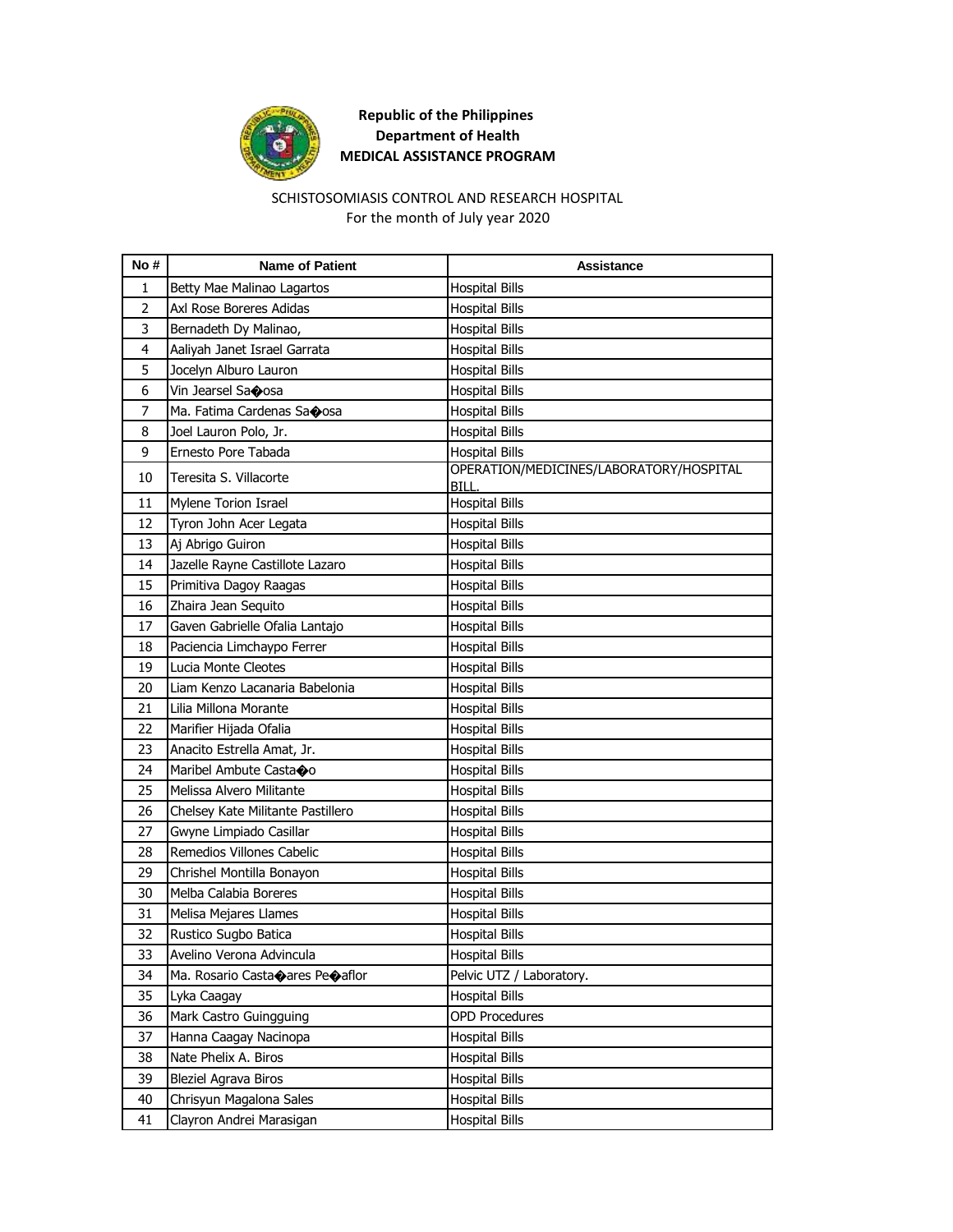| 42<br>Jejomar Aurelia Regonios<br><b>Hospital Bills</b>            |  |
|--------------------------------------------------------------------|--|
| 43<br>Ayesha Gares Labordo<br><b>Hospital Bills</b>                |  |
| Karen Jane Dacillo Jumao-as<br>44<br>Hospital Bills                |  |
| Angelie Claire Soledad Marasigan<br>45<br><b>Hospital Bills</b>    |  |
| 46<br>Robie Ann Cabonce Gares<br><b>Hospital Bills</b>             |  |
| Micaella Mae Estoras Aurelia<br>47<br>Hospital Bills               |  |
| Mary Jane Roble De Paz<br>48<br><b>Hospital Bills</b>              |  |
| Rhia Ostaco Cabudil<br>49<br>Hospital Bills                        |  |
| Maria Therese Mercy Medino Tagalog<br>50<br><b>Hospital Bills</b>  |  |
| Rey Salindo Espelita<br>51<br>Laboratory/Procedures/Medicines.     |  |
| <b>Hospital Bills</b><br>52<br>Rachele Sky Estoque Payot           |  |
| 53<br>Sheriel Daban Montilla<br><b>Hospital Bills</b>              |  |
| 54<br>Flordilita Chiquillo Delantar<br>Hospital Bills              |  |
| 55<br>Janen A. Rapas<br>Hospital Bills                             |  |
| Kenneth Gaspan Cabus<br>56<br><b>Hospital Bills</b>                |  |
| 57<br>Andrew Republo Abellano<br>Hospital Bills                    |  |
| 58<br>Ghialyn D. Badana<br><b>Hospital Bills</b>                   |  |
| 59<br>April Ann Collera Pala $\bigcirc$ a<br><b>Hospital Bills</b> |  |
| Chris Nioo A. Maliza<br>60<br><b>Hospital Bills</b>                |  |
| Zashna Claire Bisnan<br>61<br><b>Hospital Bills</b>                |  |
| 62<br>Michael, Ariza<br>Laboratory/Procedures/Medicines.           |  |
| 63<br>Zashna Claire Bisnan<br><b>Hospital Bills</b>                |  |
| 64<br>Nestor Creado Sevilla<br>Hospital Bills                      |  |
| 65<br>Merly Almaden Tejones<br>Hospital Bills                      |  |
| Ma. Danielle Bianca Grana Cabalona<br>66<br><b>Hospital Bills</b>  |  |
| 67<br>Angelica Montealto Compayan<br>Hospital Bills                |  |
| Quinn Ezra Comilang Almaden<br>68<br><b>Hospital Bills</b>         |  |
| 69<br>Kurt Laurenze Guiron Abrenio<br>Hospital Bills               |  |
| 70<br>Genryl Joy Ramos Guiron<br><b>Hospital Bills</b>             |  |
| Nellie Mae Carnalan Basibas<br>71<br>Xray/ECG                      |  |
| 72<br>Jenny Rose Lucero Comilang<br>Hospital Bills                 |  |
| 73<br>Liam Ace Ca�anes Gaza<br>Hospital Bills                      |  |
| 74<br>Jay Mark Coquella Lo-ay<br>Hospital Bills                    |  |
| 75<br>Mary Joy Soledad Cabia<br><b>Hospital Bills</b>              |  |
| <b>Hospital Bills</b><br>76<br>Amelia Ni $\bullet$ ada Camposano   |  |
| 77<br><b>Hospital Bills</b><br>Tomas Vertudes Doque, Jr.           |  |
| <b>Hospital Bills</b><br>78<br>Edilberto Caganson Amores           |  |
| 79<br>Ni $\bigcirc$ a Argales Magos<br><b>Hospital Bills</b>       |  |
| Bienvenido Varona Polidario<br><b>Hospital Bills</b><br>80         |  |
| 81<br>Maricel Catindoy Abad,<br><b>Hospital Bills</b>              |  |
| 82<br>Marilyn Resano Collera<br><b>Hospital Bills</b>              |  |
| Nataniel G. Antivo<br>Hospital Bills<br>83                         |  |
| <b>Hospital Bills</b><br>84<br>Joyce Ann Cabia Agner               |  |
| 85<br>Denzel Nayve Tiston Trocino<br><b>Hospital Bills</b>         |  |
| Marice Taoa Tiston<br>86<br>Hospital Bills                         |  |
| 87<br>Violeta Acebedo Cormero,<br>Hospital Bills                   |  |
| Jenebel Pondang Pardilla<br>Hospital Bills<br>88                   |  |
| 89<br>Babylita Cantimbuhan Copioso<br><b>Hospital Bills</b>        |  |
| 90<br>Jelayca Manito<br>Hospital Bills                             |  |
| 91<br>Mark Darryl Manito Poto<br><b>Hospital Bills</b>             |  |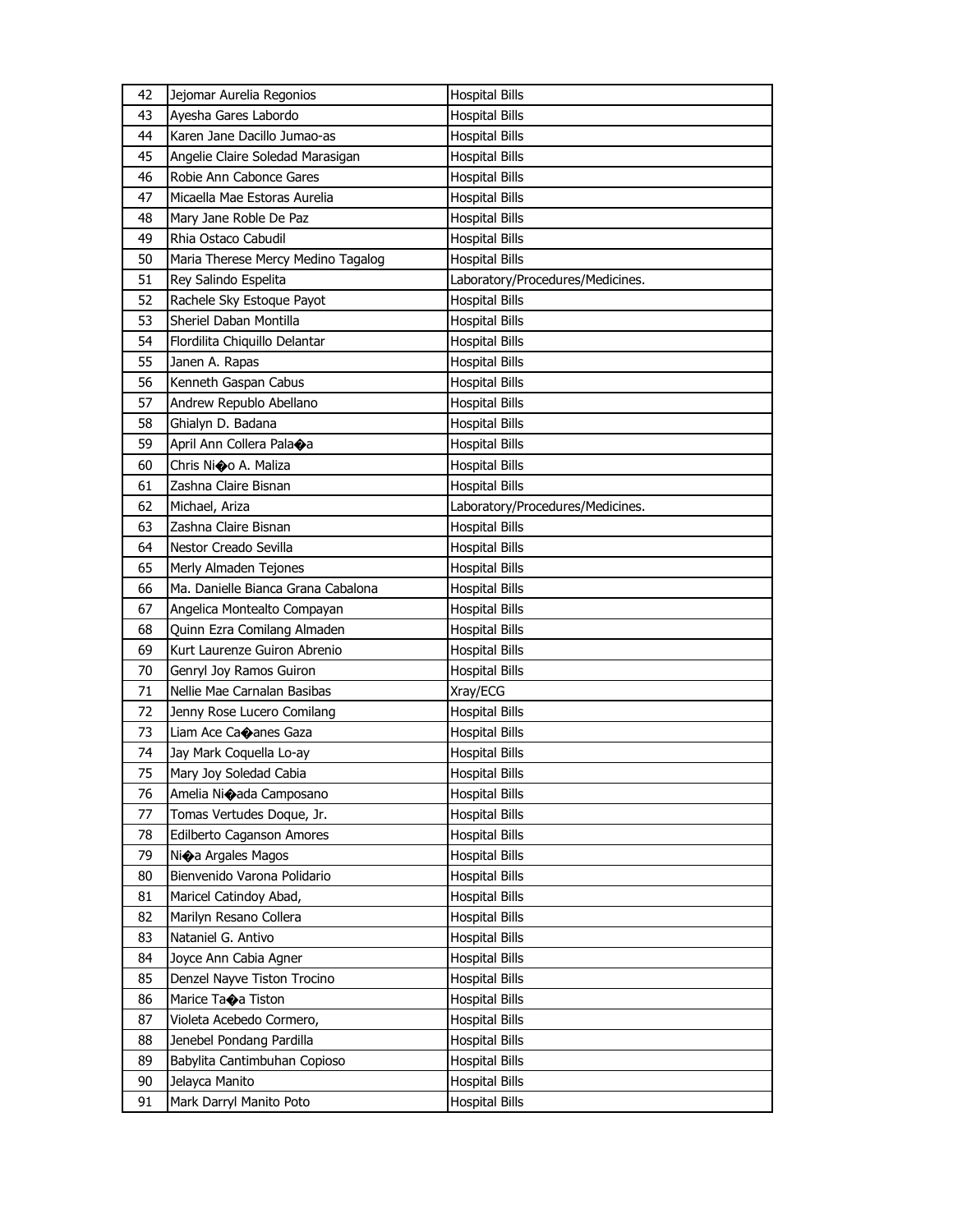| 92  | Menchie Agullo Cagabhi-on              | <b>Hospital Bills</b>            |
|-----|----------------------------------------|----------------------------------|
| 93  | Kayden Soriano Laure                   | <b>Hospital Bills</b>            |
| 94  | Ofelia Marmita Jordan                  | Hospital Bills                   |
| 95  | Ryan Postrero Salamia                  | <b>Hospital Bills</b>            |
| 96  | Marisa Duquiatan Sibug                 | <b>Hospital Bills</b>            |
| 97  | Emmanuel Duquiatan Sibug               | <b>Hospital Bills</b>            |
| 98  | Jelyn Loquisan Mahinay                 | <b>Hospital Bills</b>            |
| 99  | Ma. Fatima Ty Serios                   | <b>Hospital Bills</b>            |
| 100 | Herminio Elona Fumar, Sr.              | Hospital Bills                   |
| 101 | Joshua M. Tayobong                     | <b>Hospital Bills</b>            |
| 102 | Ma. Wenly Pedrosa Ladrera              | <b>Hospital Bills</b>            |
| 103 | Rey Deocampo Bacolot                   | <b>Hospital Bills</b>            |
| 104 | Romarico Balasanos Idloy               | Hospital Bills                   |
| 105 | Zhekinah Alexa Apura Rivas             | Hospital Bills                   |
| 106 | Gennalyn Margallo Tayobong             | <b>Hospital Bills</b>            |
| 107 | Encarnacion Estabillo Dado             | Hospital Bills                   |
| 108 | Clodualdo Badana Capiz                 | <b>Hospital Bills</b>            |
| 109 | Ravien Yazar Berecio                   | Laboratory/Procedures/Medicines. |
| 110 | Kris Venice Scarlet Daylo Duque        | <b>Hospital Bills</b>            |
| 111 | Maria Faith Baylon Delliota            | <b>Hospital Bills</b>            |
| 112 | Ronelyn Silay De Paz                   | Hospital Bills                   |
| 113 | Isabela Ranes Pilar                    | <b>Hospital Bills</b>            |
| 114 | Rowena Camoro Sasan                    | <b>Hospital Bills</b>            |
| 115 | Charmey Cinco Ranes                    | Hospital Bills                   |
| 116 | Marlon Ayo Pedrosa,                    | <b>Hospital Bills</b>            |
| 117 | Edna Dasolbo Silvano                   | Hospital Bills                   |
| 118 | Vilma Noveda Villanueva,               | <b>Hospital Bills</b>            |
| 119 | Darren Mark Entendez Donoso            | <b>Hospital Bills</b>            |
| 120 | Michelle Mahinay Loygos                | Hospital Bills                   |
| 121 | Fe Mercolita Samoranos                 | <b>Hospital Bills</b>            |
| 122 | Salvacion Velarde Varona               | Hospital Bills                   |
| 123 | Milagros Advincula Parado              | Hospital Bills                   |
| 124 | Cristian Kyle Cahinde Tolones          | Hospital Bills                   |
| 125 | Lourdes Aure Cahinde                   | <b>Hospital Bills</b>            |
| 126 | Angelica Relador Projo                 | <b>Hospital Bills</b>            |
| 127 | C Jay Tondo Buendia                    | <b>Hospital Bills</b>            |
| 128 | Amara Grace De Paz                     | <b>Hospital Bills</b>            |
| 129 | Isabela Ranes Pilar,                   | Hospital Bills                   |
| 130 | Princess Maureen Berdejo Roylo         | <b>Hospital Bills</b>            |
| 131 | Shella Lopez Escallente                | <b>Hospital Bills</b>            |
| 132 | Santiago Daylo Mercado                 | <b>Hospital Bills</b>            |
| 133 | Izel Mae Abolencia Quiton              | Hospital Bills                   |
| 134 | Ivy Ogalina Abolencia                  | <b>Hospital Bills</b>            |
| 135 | Rose Ann Me $\bigcirc$ ano Delos Reyes | <b>Hospital Bills</b>            |
| 136 | Jean Grace Pedrera Narvato             | Laboratory/Procedures/Medicines. |
| 137 | Rogie Mista Estonilo                   | <b>Hospital Bills</b>            |
| 138 | Raiza Mae Villamor Monte               | <b>Hospital Bills</b>            |
| 139 | Cess Ingrid Aguillon Gausin            | Hospital Bills                   |
| 140 | Eduardo Metran Abcede, Jr.             | <b>Hospital Bills</b>            |
| 141 | Arnel Abello Moreto                    | <b>Hospital Bills</b>            |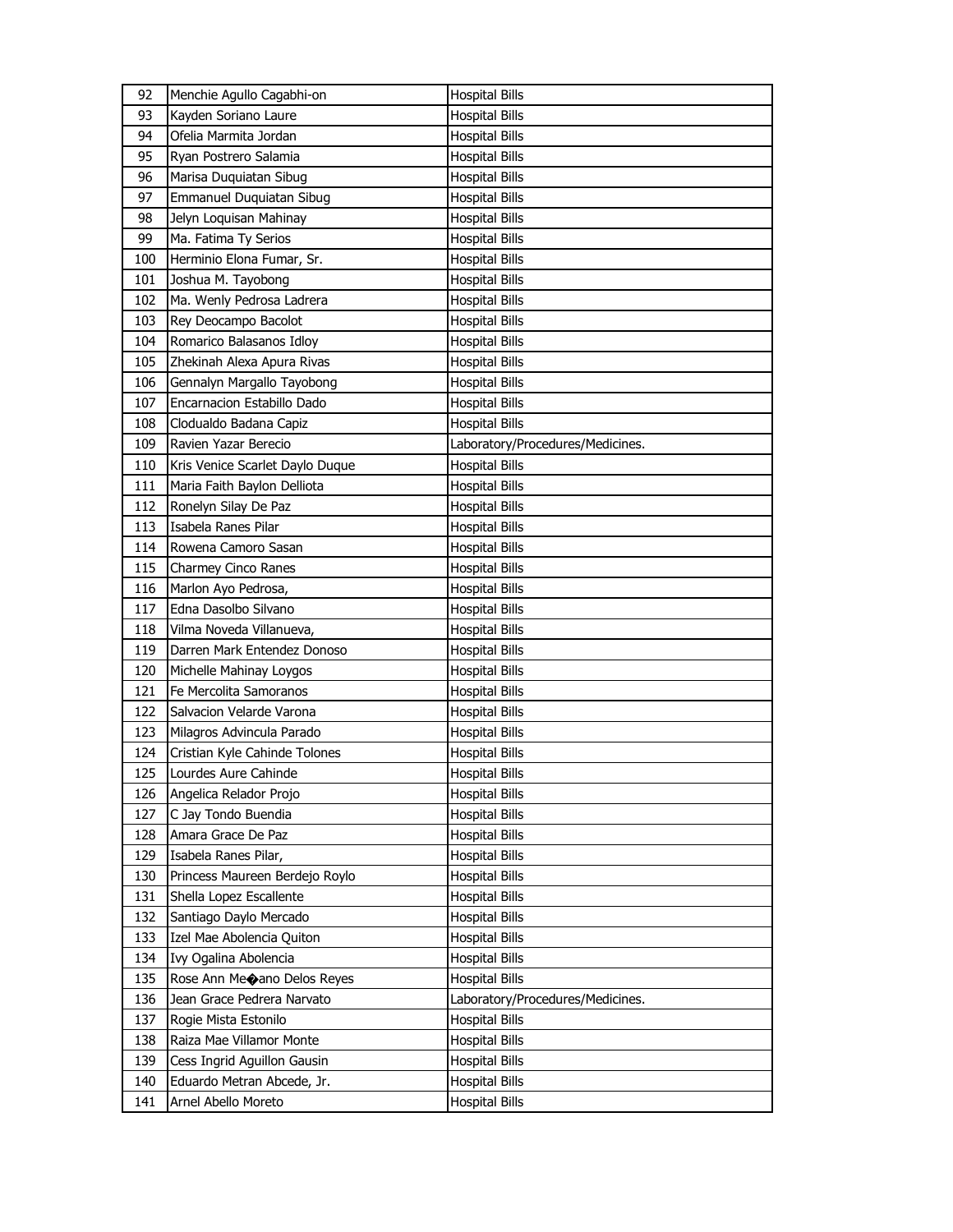| 142 | Alhea Gynne Pajares Nuevas      | <b>Hospital Bills</b>                                  |
|-----|---------------------------------|--------------------------------------------------------|
| 143 | Apple Grace Ecat Pajares        | <b>Hospital Bills</b>                                  |
| 144 | Dante Baculbas Sardido          | Hospital Bills                                         |
| 145 | Sheila Garras Calisanga         | Laboratory/Procedures/Medicines.                       |
| 146 | Joan Maaoo Jaime                | <b>Hospital Bills</b>                                  |
| 147 | Jyllian Claire Jaime            | <b>Hospital Bills</b>                                  |
| 148 | Jorge Caones Maboloc, Jr.       | <b>Hospital Bills</b>                                  |
| 149 | Jomel Realino Ofalia            | <b>Hospital Bills</b>                                  |
| 150 | <b>Charmey Cinco Ranes</b>      | Hospital Bills                                         |
| 151 | Richelle Anne Linde Badillo     | <b>Hospital Bills</b>                                  |
| 152 | Marisol Memoracion Daylo        | <b>Hospital Bills</b>                                  |
| 153 | Baby Boy Compayan               | <b>Hospital Bills</b>                                  |
| 154 | Maria Crescelene Villamor Maula | Pelvic X-Ray                                           |
| 155 | Jenefer Guibao Villalino        | <b>Hospital Bills</b>                                  |
| 156 | Lerma Asdilla Cabelic           | <b>Hospital Bills</b>                                  |
| 157 | Leslie Nioa Asdilla Cabelic     | Hospital Bills                                         |
| 158 | Jheziel Margallo Aguirre        | <b>Hospital Bills</b>                                  |
| 159 | Jhon Raven Cabanatan Bolo       | <b>Hospital Bills</b>                                  |
| 160 | Kissha Intines Latoja           | <b>Hospital Bills</b>                                  |
| 161 | Jenny Candelario Dela Cruz,     | <b>Hospital Bills</b>                                  |
| 162 | Jenalyn Lopez                   | Hospital Bills                                         |
| 163 | Evelyn Melca Cabanatan          | <b>Hospital Bills</b>                                  |
| 164 | Gertrud Percila Reazon          | <b>Hospital Bills</b>                                  |
| 165 | Adelfa Moramion Intines         | Hospital Bills                                         |
| 166 | Roxane Lorino Basco             | <b>Hospital Bills</b>                                  |
| 167 | Jennelyn Margallo Aguirre,      | Hospital Bills                                         |
| 168 | Mercidita Puzon Mejorada        | <b>Hospital Bills</b>                                  |
| 169 | Rezza Mae Regato Gatela         | <b>Hospital Bills</b>                                  |
| 170 | Reeve Noah Gatela Arribe        | <b>Hospital Bills</b>                                  |
| 171 | Orlando Sabela Sy               | Hospital Bill / Laboratory / Procedures / Medicine.    |
| 172 | Rachel Lamata Advincula         | <b>Hospital Bills</b>                                  |
| 173 | Vilma Salazar Norriga,          | Hospital Bills                                         |
| 174 | Diosdado Mataro Poto            | Hospital Bills                                         |
| 175 | Jennifer Berdan Bacolod         | <b>Hospital Bills</b>                                  |
| 176 | Dreanna Maxine Monte Dolor      | <b>Hospital Bills</b>                                  |
| 177 | Rodora Espelita Maiso           | <b>Hospital Bills</b>                                  |
| 178 | Rosa Malinao Nalda              | <b>Hospital Bills</b>                                  |
| 179 | Ana Liza Isio Macion            | Hospital Bills                                         |
| 180 | Ruben Mas Alonzo                | <b>Hospital Bills</b>                                  |
| 181 | Orlando Sabela Sy               | Hospital Bill / Laboratory / Procedures / Medicine.    |
| 182 | Axel Gio Lobos Cabaot           | <b>Hospital Bills</b>                                  |
| 183 | Princess Graceful Verona Bibar  | <b>Hospital Bills</b>                                  |
| 184 | Jovenita Gellecania Sabala      | Pelvic Ultrasound                                      |
| 185 | Jaen Serrano Janario            | Laboratory/Procedures/Medicines.                       |
| 186 | Estrella Hilunsad Ompod         | Laboratory/Procedures/Medicines.                       |
| 187 | Lourdes Fabillo Tubis           | Laboratory/Procedures/Medicines.                       |
| 188 | Hugh Rey Ty Serios              | <b>Hospital Bills</b>                                  |
| 189 | Princess Brenjosh Mina Barredo  | <b>Hospital Bills</b>                                  |
| 190 | Samantha Lebato Senecio         | Dialysis, Dialyzer, PD Solution, Procedures, Medicines |
| 191 | Ailyn Labarrete Acebo           | & Laboratory.<br><b>Hospital Bills</b>                 |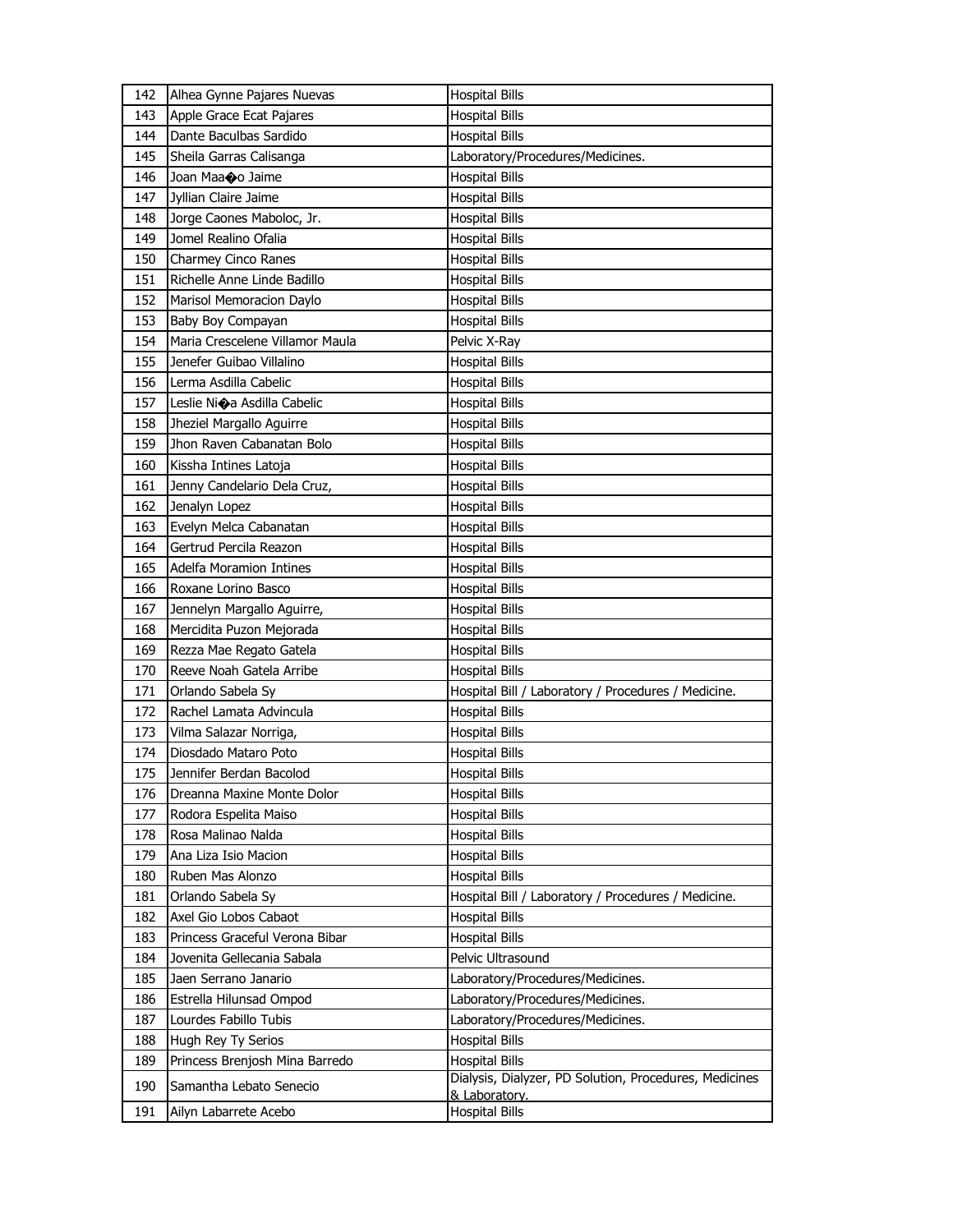| 192 | Brent Joseph Lagarto Guillarte    | <b>Hospital Bills</b>            |
|-----|-----------------------------------|----------------------------------|
| 193 | Cecil Agravante Tangpuz           | <b>Hospital Bills</b>            |
| 194 | Jaycob Serrano Manilag            | <b>Hospital Bills</b>            |
| 195 | Leo Caliwan Chequito              | <b>Hospital Bills</b>            |
| 196 | Lolita Durango Marilla            | <b>Hospital Bills</b>            |
| 197 | Rhona Belle Abancia Rama          | <b>Hospital Bills</b>            |
| 198 | Anabelle Abancia Rama             | <b>Hospital Bills</b>            |
| 199 | Erlinda Pedrosa Ladrera           | <b>Hospital Bills</b>            |
| 200 | Edita Jornada Cahido              | <b>Hospital Bills</b>            |
| 201 | Riarose Tesora Agravante Tangpuz  | <b>Hospital Bills</b>            |
| 202 | Mary Jean Carit Mendiola          | <b>Hospital Bills</b>            |
| 203 | Lance Kobe Lacson Catantan        | <b>Hospital Bills</b>            |
| 204 | Nore Mari Maray Lobrigo           | <b>Hospital Bills</b>            |
| 205 | Michael Advincula Pangyarihan     | <b>Hospital Bills</b>            |
| 206 | Lucela Compas Pala $\spadesuit$ a | <b>Hospital Bills</b>            |
| 207 | Rolly Quintela Locion             | <b>Hospital Bills</b>            |
| 208 | Alejandro Monteza Chuca           | <b>Hospital Bills</b>            |
| 209 | Lydia Hipona Roldan               | <b>Hospital Bills</b>            |
| 210 | Maria Sampere Olmo                | <b>Hospital Bills</b>            |
| 211 | Anasito Abanes Roldan             | <b>Hospital Bills</b>            |
| 212 | Romualdo Manuel Rosario,          | <b>Hospital Bills</b>            |
| 213 | Valentino Ubaldo Nomio            | <b>Hospital Bills</b>            |
| 214 | Garry Cubilla Boleche             | <b>Hospital Bills</b>            |
| 215 | Ellisse Anne Murillo Placa        | <b>Hospital Bills</b>            |
| 216 | Susana Murillo Placa              | <b>Hospital Bills</b>            |
| 217 | Keathlyn Abad De Paz              | Hospital Bills                   |
| 218 | Renz Basas Dinaya                 | <b>Hospital Bills</b>            |
| 219 | Romeo Collado Bacalando           | <b>Hospital Bills</b>            |
| 220 | Camilo Ramos                      | <b>Hospital Bills</b>            |
| 221 | Nelia Costiniano Abrematea        | <b>Hospital Bills</b>            |
| 222 | Ryan Reige Samuele Batle          | <b>Hospital Bills</b>            |
| 223 | Allan Taoala Cornista             | <b>Hospital Bills</b>            |
| 224 | Ederlina Dacillo Celda            | Laboratory/Procedures/Medicines. |
| 225 | Jhon Noel Dadula Trigueros        | <b>OPD Procedures</b>            |
| 226 | Catherine Navarro Quinza          | Skull X-ray                      |
| 227 | Mateo Peto $\bullet$ ada          | Xray/ECG                         |
| 228 | Gilda Egana                       | Laboratory/Procedures/Medicines. |
| 229 | Eduardo Garganta Cotoner          | <b>Hospital Bills</b>            |
| 230 | Maria Dolores Nirza Basas         | <b>Hospital Bills</b>            |
| 231 | Mark John Maiso Lopez,            | <b>Hospital Bills</b>            |
| 232 | Loida Espelita Maiso              | <b>Hospital Bills</b>            |
| 233 | Prince Cj Monares Rael            | <b>Hospital Bills</b>            |
| 234 | Rex Ripalda Natividad             | Hospital Bills                   |
| 235 | Lorenzo Tisto Abarientos, Jr.     | <b>Hospital Bills</b>            |
| 236 | Crizxia Mharie Quintana Rabina    | <b>Hospital Bills</b>            |
| 237 | Ma. Crislyn Quintana Rabina       | <b>Hospital Bills</b>            |
| 238 | Ma. Thelma Solis Omoy             | <b>Hospital Bills</b>            |
| 239 | Melody Sanchez Monares,           | <b>Hospital Bills</b>            |
| 240 | Mary Ann Barotel Pernia           | <b>Hospital Bills</b>            |
| 241 | Elizabeth Jordias Bregira         | <b>Hospital Bills</b>            |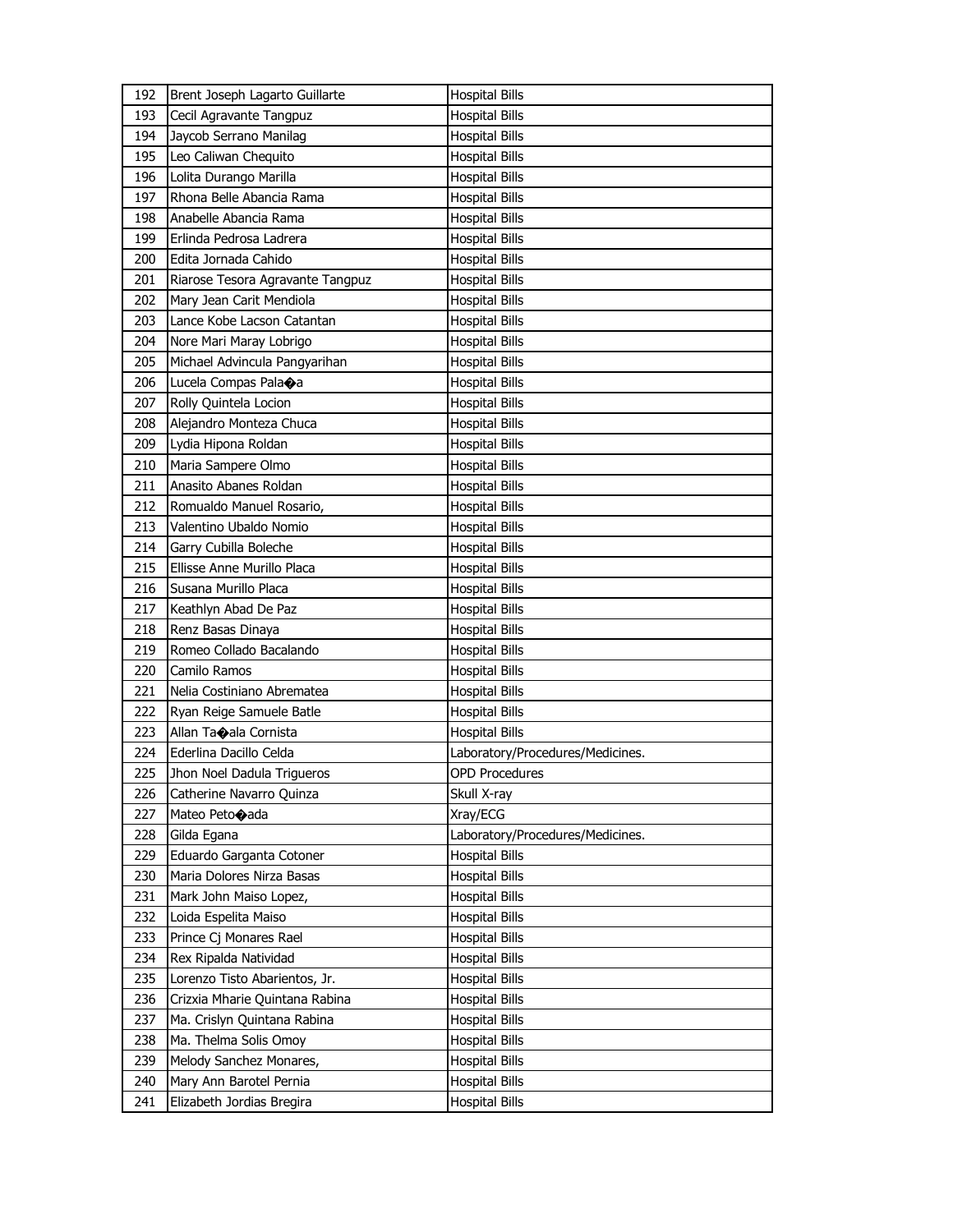| 242 | Gabriel Angelo Dayata Taoega            | <b>Hospital Bills</b>            |
|-----|-----------------------------------------|----------------------------------|
| 243 | Artemio Caidic Daylo, Jr.               | <b>Hospital Bills</b>            |
| 244 | Maria Dina Batula Brioso                | Hospital Bills                   |
| 245 | Jerry Beato Anting                      | <b>Hospital Bills</b>            |
| 246 | Asher Klent Acebo Egana                 | <b>Hospital Bills</b>            |
| 247 | Angelo Orion,                           | <b>Hospital Bills</b>            |
| 248 | Rosalinda Vacal Taguik                  | <b>Hospital Bills</b>            |
| 249 | Jerico Malbas Morbos                    | <b>Hospital Bills</b>            |
| 250 | Roberto Evero Gausin                    | <b>Hospital Bills</b>            |
| 251 | Cesario Dacillo Pulga                   | <b>Hospital Bills</b>            |
| 252 | Mheca Lecop Lobos                       | <b>Hospital Bills</b>            |
| 253 | Edwin Labrador Mongcal                  | <b>Hospital Bills</b>            |
| 254 | Lennon Reyes Eloja                      | <b>Hospital Bills</b>            |
| 255 | John Kent Colasito Sabornido            | <b>Hospital Bills</b>            |
| 256 | Myle Kate Abadines Padilla              | <b>Hospital Bills</b>            |
| 257 | Myla Cabangisan Abadines                | <b>Hospital Bills</b>            |
| 258 | Daisy Agus Soriano,                     | <b>Hospital Bills</b>            |
| 259 | Andrew Dungca Caisik,                   | <b>Hospital Bills</b>            |
| 260 | Gilda Egana                             | Laboratory/Procedures/Medicines. |
| 261 | John Michael Alibio Cabelic             | <b>Hospital Bills</b>            |
| 262 | Stephanie Jade Flores Capongcol         | <b>Hospital Bills</b>            |
| 263 | Eliceo Panao                            | Whole Abdominal Ultrasound       |
| 264 | Anacito Abanes Roldan                   | Xray/ECG                         |
| 265 | Marilyn Abejo Reposar                   | Laboratory/Procedures/Medicines. |
| 266 | Noemi Villariasa Siarot                 | <b>Hospital Bills</b>            |
| 267 | Andrea Arabiana Abatias                 | Hospital Bills                   |
| 268 | Alexa Dador Tiauzon                     | <b>Hospital Bills</b>            |
| 269 | Calixto Dy Calupaz                      | <b>Hospital Bills</b>            |
| 270 | Khaizer Kyeil Balmes Lancanan           | <b>Hospital Bills</b>            |
| 271 | Jelynmae Badion Redo $\bigcirc$ a       | <b>Hospital Bills</b>            |
| 272 | Ana Requiez Consuegra,                  | <b>Hospital Bills</b>            |
| 273 | Nenita Pestilos Matol                   | Hospital Bills                   |
| 274 | Marites Demeterio Morbos                | Hospital Bills                   |
| 275 | Edgardo Tizon Donaire                   | <b>Hospital Bills</b>            |
| 276 | Fitzgerald Maraya Cinco                 | <b>Hospital Bills</b>            |
| 277 | Agustin Austria Borer, Sr.              | <b>Hospital Bills</b>            |
| 278 | Leonila Requiez Casta $\spadesuit$ ares | <b>Hospital Bills</b>            |
| 279 | Ma. Elena Bajas Escarlan                | Laboratory/Procedures/Medicines. |
| 280 | Marilyn Rocabo Tacuyo                   | <b>Hospital Bills</b>            |
| 281 | Susana Calupaz Ramos,                   | <b>Hospital Bills</b>            |
| 282 | Jessica Daatyo Flores,                  | <b>Hospital Bills</b>            |
| 283 | Daylyn Lebria Caballes                  | <b>Hospital Bills</b>            |
| 284 | Jomark Gabriel Condes Mabuhay           | <b>Hospital Bills</b>            |
| 285 | Jolina Hermonez Condes                  | <b>Hospital Bills</b>            |
| 286 | <b>Baby Boy Caballes</b>                | <b>Hospital Bills</b>            |
| 287 | Baby Boy Emit,                          | <b>Hospital Bills</b>            |
| 288 | Carmelita Mariposa Emit                 | <b>Hospital Bills</b>            |
| 289 | Amador Aruta Alonzo, Sr.                | <b>Hospital Bills</b>            |
| 290 | Aiza Dayata Ta�ega                      | <b>Hospital Bills</b>            |
| 291 | Lilia Estusane Soriyao                  | <b>Hospital Bills</b>            |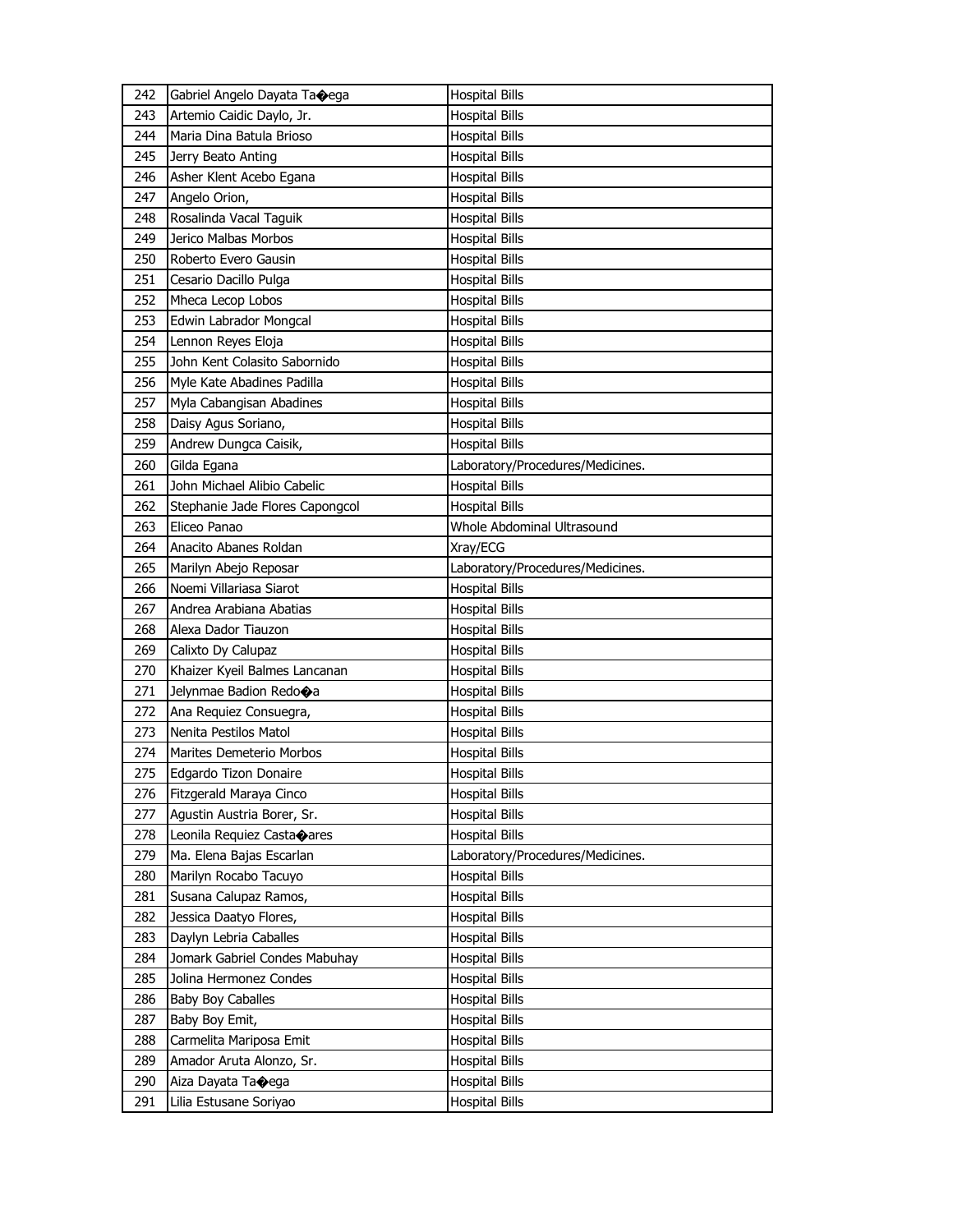| 292 | Maria Pamen Caimen                        | <b>Hospital Bills</b>            |
|-----|-------------------------------------------|----------------------------------|
| 293 | Elmer Papalid Alcalde                     | <b>Hospital Bills</b>            |
| 294 | Roselyn Picoy Sarte                       | Laboratory/Procedures/Medicines. |
| 295 | Norman Espiritu Daaco                     | Laboratory/Procedures/Medicines. |
| 296 | Christelyn Sacri Berino                   | Pelvic UTZ / Laboratory.         |
| 297 | Estrella Hilunsad Ompod                   | Laboratory/Procedures/Medicines. |
| 298 | Rowena, Tanola Ruiz                       | <b>OPD Procedures</b>            |
| 299 | Teresa Bermoy                             | Laboratory/Procedures/Medicines. |
| 300 | Alisha Candice Sacay                      | <b>Hospital Bills</b>            |
| 301 | Rylie Kent Latina Cailong                 | <b>Hospital Bills</b>            |
| 302 | Jocelyn Regala Latina                     | <b>Hospital Bills</b>            |
| 303 | Danica Villanueva                         | <b>Hospital Bills</b>            |
| 304 | Zoe Villanueva Abecilla                   | <b>Hospital Bills</b>            |
| 305 | Merlyn Malate Maceda                      | <b>Hospital Bills</b>            |
| 306 | Norilyn Maceda Montolo                    | <b>Hospital Bills</b>            |
| 307 | Dwight Acezreille Scott Lagunzad Urmeneta | <b>Hospital Bills</b>            |
| 308 | Ma. Francis Lorrize Cayunda Lagunzad      | <b>Hospital Bills</b>            |
| 309 | Ruth Blanila Avila,                       | <b>Hospital Bills</b>            |
| 310 | Mary Ann Palaran Sacay,                   | <b>Hospital Bills</b>            |
| 311 | Gerundio Java Moreto                      | <b>Hospital Bills</b>            |
| 312 | Charly Ngoho Cahayag                      | <b>Hospital Bills</b>            |
| 313 | Meschel Ortillano Ngoho                   | Hospital Bills                   |
| 314 | Jiralyn Acover Rital                      | <b>Hospital Bills</b>            |
| 315 | Scarlet Rital Estorico                    | <b>Hospital Bills</b>            |
| 316 | Juvelyn Montilla                          | <b>Hospital Bills</b>            |
| 317 | Jenalyn Montilla Garces                   | <b>Hospital Bills</b>            |
| 318 | Keziah Zyrra Canales Silos                | Hospital Bills                   |
| 319 | <b>Christine Renios Canales</b>           | <b>Hospital Bills</b>            |
| 320 | Princess Jhoana Tismo                     | <b>Hospital Bills</b>            |
| 321 | Jetzer Mendigo Tismo                      | <b>Hospital Bills</b>            |
| 322 | Antonio Sr Calceta Sevilla                | <b>Hospital Bills</b>            |
| 323 | Pauline Joy Tajos Marga                   | <b>Hospital Bills</b>            |
| 324 | Paul John Yves Marga                      | <b>Hospital Bills</b>            |
| 325 | Herminigilda Dandan Magayones             | <b>Hospital Bills</b>            |
| 326 | Jessica Luban                             | Hospital Bills                   |
| 327 | Baby Girl Luban                           | <b>Hospital Bills</b>            |
| 328 | Mary Jane Gatil                           | <b>Hospital Bills</b>            |
| 329 | Arthur Concello Movilla                   | <b>Hospital Bills</b>            |
| 330 | Erwin Igana Breso                         | <b>Hospital Bills</b>            |
| 331 | Roger Calucer Esponilla                   | <b>Hospital Bills</b>            |
| 332 | Weljen Sumarrago Mollejon                 | <b>Hospital Bills</b>            |
| 333 | Milagros Juntila Oliva,                   | Hospital Bills                   |
| 334 | Kia De Guzman Espino                      | <b>Hospital Bills</b>            |
| 335 | Constancia Guarino Caidoy                 | <b>Hospital Bills</b>            |
| 336 | Cherilyn Lumpay Caoon                     | <b>Hospital Bills</b>            |
| 337 | Alejandro Monteza Chuca                   | Laboratory/Procedures/Medicines. |
| 338 | Charlot Setosta                           | Laboratory/Procedures/Medicines. |
| 339 | Remedios Casundo Sible                    | Laboratory/Procedures/Medicines. |
| 340 | Vivian Guinod Sabido                      | <b>Hospital Bills</b>            |
| 341 | Rolly Quintela Lacion                     | <b>Hospital Bills</b>            |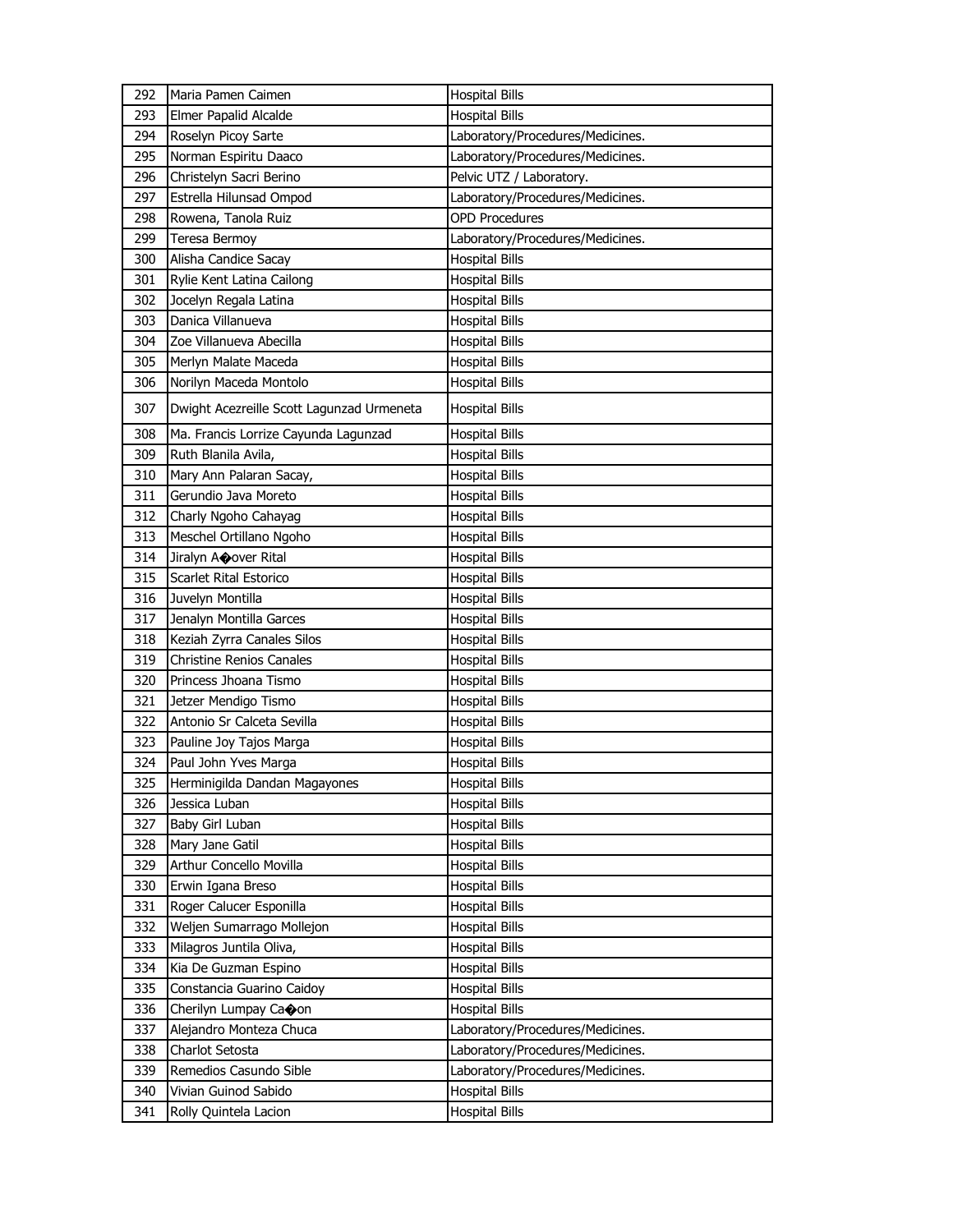| 342 | Rowena, Tanola Ruiz             | PELvic UTZ / Medicines                                 |
|-----|---------------------------------|--------------------------------------------------------|
| 343 | Joselito Magnawa Ela            | <b>Hospital Bills</b>                                  |
| 344 | Baby Girl Siarot                | <b>Hospital Bills</b>                                  |
| 345 | Noemi Villariasa Siarot         | <b>Hospital Bills</b>                                  |
| 346 | Bernabe Cuayzon Songalia        | <b>Hospital Bills</b>                                  |
| 347 | Jethro Clee Tao                 | <b>Hospital Bills</b>                                  |
| 348 | Cherry Mae Gocan Dacoco         | <b>Hospital Bills</b>                                  |
| 349 | Jake Capate Gaturian            | <b>Hospital Bills</b>                                  |
| 350 | Cyra Jane Perido Copino         | <b>Hospital Bills</b>                                  |
| 351 | Andrea Marie Binghoy Baldedomar | <b>Hospital Bills</b>                                  |
| 352 | Aryana Rose Manacpo Balano      | <b>Hospital Bills</b>                                  |
| 353 | Ayesha Zhane Magayanes Obsunar  | <b>Hospital Bills</b>                                  |
| 354 | Athea Maris Sabando Petalcorin  | <b>Hospital Bills</b>                                  |
| 355 | Rachel Dondoyano Binghoy        | <b>Hospital Bills</b>                                  |
| 356 | Leo Gabon Bertulfo              | <b>Hospital Bills</b>                                  |
| 357 | Ginalyn Barooa Magtabog         | <b>Hospital Bills</b>                                  |
| 358 | Decirry Bantula Manacpo         | <b>Hospital Bills</b>                                  |
| 359 | Elton John Campo                | Dialysis, Dialyzer, PD Solution, Procedures, Medicines |
| 360 |                                 | & Laboratory.                                          |
|     | <b>Trixie Magayanes</b>         | <b>Hospital Bills</b>                                  |
| 361 | Elizabeth Dumaguing Sabando     | <b>Hospital Bills</b>                                  |
| 362 | Ruby Jane Redona Fabella        | <b>Hospital Bills</b>                                  |
| 363 | Johnrey Lora Almaden            | <b>Hospital Bills</b>                                  |
| 364 | Carmelita Martinez Ariap        | <b>Hospital Bills</b>                                  |
| 365 | Kimberly Delector Holanda       | Laboratory/Procedures/Medicines.                       |
| 366 | Analiza Mendoza Salda�a         | <b>Hospital Bills</b>                                  |
| 367 | Gloria Rica Barras Ortega       | <b>Hospital Bills</b>                                  |
| 368 | Beatriz Lanuevo Codilla         | <b>Hospital Bills</b>                                  |
| 369 | Dorythy Tamuyao Obligado        | Hospital Bills                                         |
| 370 | Baby Boy Obligado               | <b>Hospital Bills</b>                                  |
| 371 | Marjorie Ann Baldevia Basilan   | <b>Hospital Bills</b>                                  |
| 372 | Baby Boy Basilan                | <b>Hospital Bills</b>                                  |
| 373 | Joseph Posion Tenedora          | <b>Hospital Bills</b>                                  |
| 374 | Baby Girl Binghoy               | <b>Hospital Bills</b>                                  |
| 375 | Sebastian Caleb Caoon           | <b>Hospital Bills</b>                                  |
| 376 | Marites Lago Martinez,          | Hospital Bills                                         |
| 377 | Janelle Afable Tabunyag         | Hospital Bills                                         |
| 378 | Rey Linde Catindoy              | <b>Hospital Bills</b>                                  |
| 379 | Vorge Jayberd Candalo Palomeras | <b>Hospital Bills</b>                                  |
| 380 | Yvone Narca Gagarin             | <b>Hospital Bills</b>                                  |
| 381 | Arvin Jay Asis Bolivar          | <b>Hospital Bills</b>                                  |
| 382 | Stephanie Balais Kragie         | Pelvic Ultrasound, Laboratories.                       |
| 383 | Edgardo Escarillo Culaban, Jr.  | <b>Hospital Bills</b>                                  |
| 384 | Cherry Dagandan                 | <b>Hospital Bills</b>                                  |
| 385 | Arce Lizarondo Sanita           | <b>Hospital Bills</b>                                  |
| 386 | Jeriza Luciano Alibadbad        | <b>Hospital Bills</b>                                  |
| 387 | Baby Boy Alibadbad              | Hospital Bills                                         |
| 388 | Baby Boy Salda�a                | <b>Hospital Bills</b>                                  |
| 389 | Lyra Jane Candiza Abaoo         | <b>Hospital Bills</b>                                  |
| 390 | Jenny Corrales Asdilla          | <b>Hospital Bills</b>                                  |
| 391 | Teo Asdilla Palacio             | <b>Hospital Bills</b>                                  |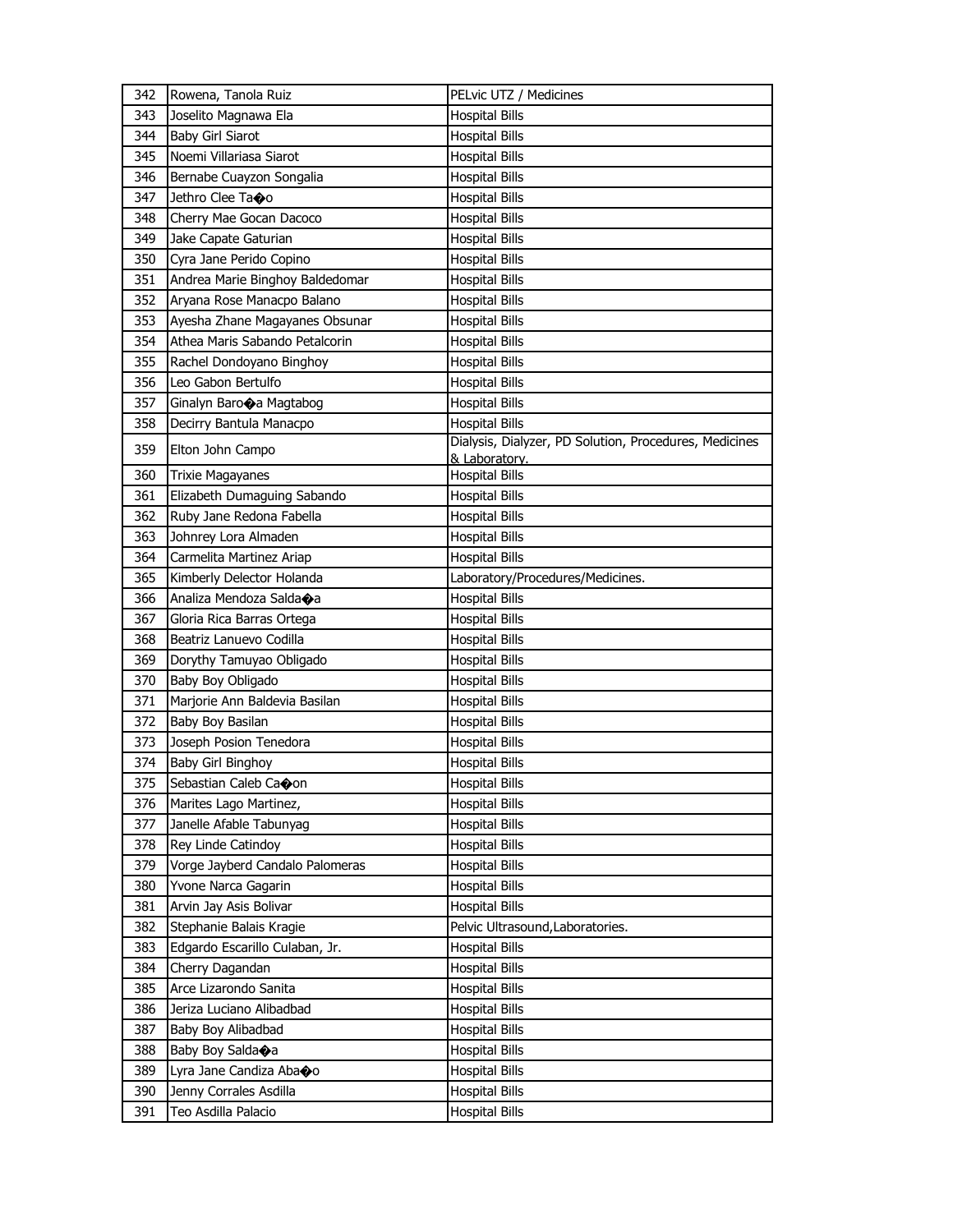| 392 | Reynalda Vargas Tismo            | <b>Hospital Bills</b> |
|-----|----------------------------------|-----------------------|
| 393 | Zanaiah Alani Pedrosa            | <b>Hospital Bills</b> |
| 394 | Mergildo Bacsal Ocasla,          | <b>Hospital Bills</b> |
| 395 | Elena Catndoy Poto               | <b>Hospital Bills</b> |
| 396 | Siegred Anne Puertollano Pedrosa | <b>Hospital Bills</b> |
| 397 | Rosemarie Movilla Balano         | <b>Hospital Bills</b> |
| 398 | Josephine Enoviso Lora           | <b>Hospital Bills</b> |
| 399 | Jeffrey Velasco Mendaza          | <b>Hospital Bills</b> |
| 400 | Gemma Alvez Cabillon             | <b>Hospital Bills</b> |
| 401 | Sophia Anne Dela Cruz Eusores    | <b>Hospital Bills</b> |
| 402 | Rose Ann Castino Dela Cruz,      | <b>Hospital Bills</b> |
| 403 | Mark Dave Caoeda Basibas         | <b>Hospital Bills</b> |
| 404 | Yan Lee Alcober Delima           | <b>Hospital Bills</b> |
| 405 | <b>Baby Girl Cuevas</b>          | <b>Hospital Bills</b> |
| 406 | Joel Adonis Camposano,           | <b>Hospital Bills</b> |
| 407 | Cecil Adones                     | <b>Hospital Bills</b> |
| 408 | Jerome Dumalgan Baldez           | <b>Hospital Bills</b> |
| 409 | Baby Girl Delos Reyes,           | <b>Hospital Bills</b> |
| 410 | Kiarralene Amara Holanda Pulga   | <b>Hospital Bills</b> |
| 411 | Denzell Skyler L. Jaca           | <b>Hospital Bills</b> |
| 412 | Georgiena Gajano,                | <b>Hospital Bills</b> |
| 413 | Kimberly Delector Holanda        | <b>Hospital Bills</b> |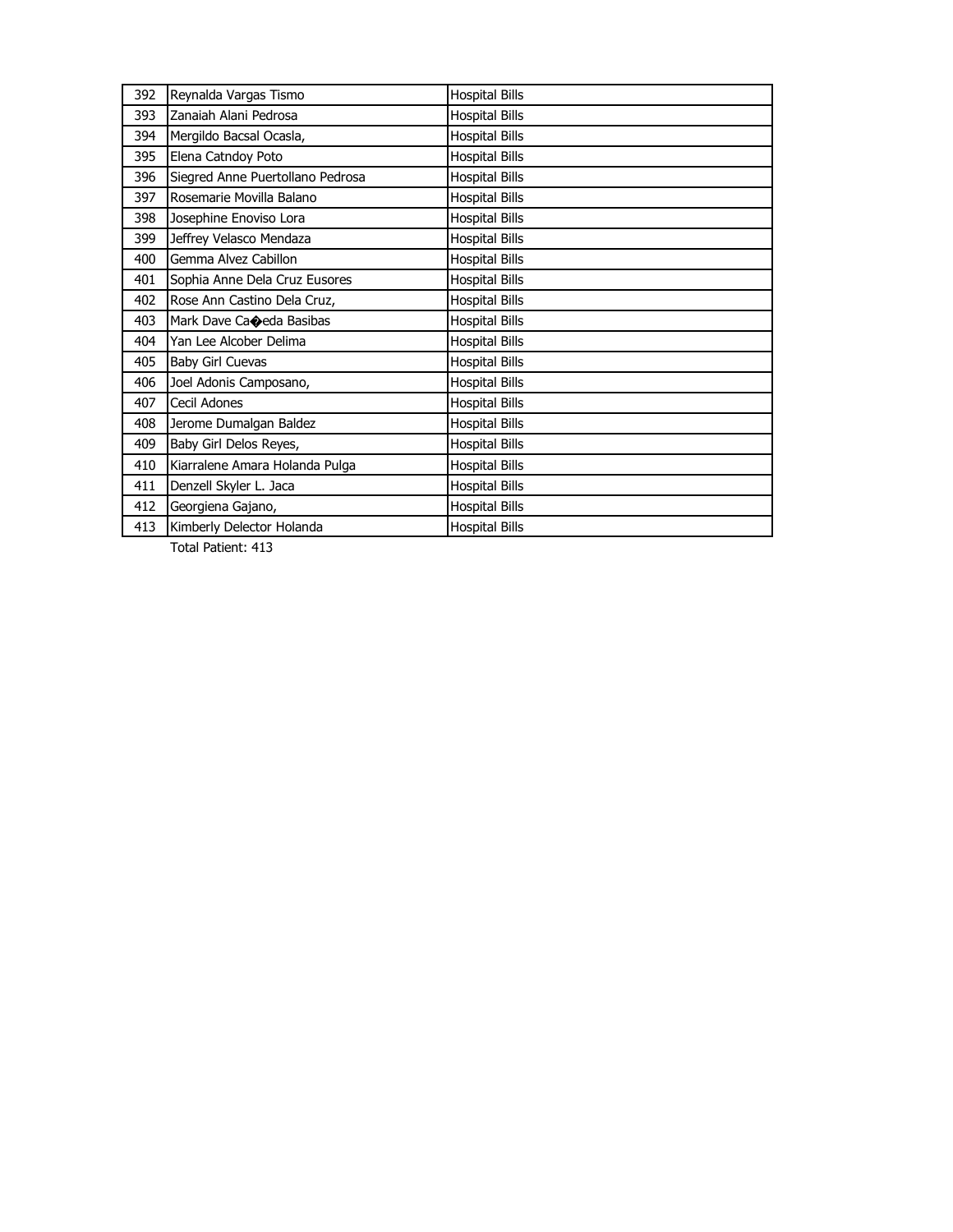

# SCHISTOSOMIASIS CONTROL AND RESEARCH HOSPITAL For the month of August year 2020

| No#            | <b>Name of Patient</b>          | Assistance                       |
|----------------|---------------------------------|----------------------------------|
| 1              | Oscar Tanawat Parado            | <b>Hospital Bills</b>            |
| $\overline{2}$ | Purificacion Atenta Amado       | <b>Hospital Bills</b>            |
| 3              | Sheryll Ann Alburo Rondez       | <b>Hospital Bills</b>            |
| $\overline{4}$ | Rogelio Mesias Mijares          | <b>Hospital Bills</b>            |
| 5              | Crysta Jane Lauzon Suria        | <b>Hospital Bills</b>            |
| 6              | Austin Jade Terado Dizon        | <b>Hospital Bills</b>            |
| $\overline{7}$ | Jessable Moraleta Terado        | <b>Hospital Bills</b>            |
| 8              | Maikel Balmes Maboloc           | <b>Hospital Bills</b>            |
| 9              | Ailen Cuesta Geraldo            | <b>Hospital Bills</b>            |
| 10             | Danezza Rica Sadia Recosana     | <b>Hospital Bills</b>            |
| 11             | Dana Mae Recosana               | <b>Hospital Bills</b>            |
| 12             | Letecia Dante Pilande           | <b>Hospital Bills</b>            |
| 13             | Bernardo Lopes Ramos, Jr.       | <b>Hospital Bills</b>            |
| 14             | Marissa Lopez Pulga             | <b>Hospital Bills</b>            |
| 15             | Erwin Ibacez De La Merced       | <b>Hospital Bills</b>            |
| 16             | Ma. Loresie Raynera Bignotea    | <b>Hospital Bills</b>            |
| 17             | Yhansie Vheme Bignotea Borela   | <b>Hospital Bills</b>            |
| 18             | Ashera Jean Miano Lucero        | <b>Hospital Bills</b>            |
| 19             | Leo Gabon Bertulfo              | <b>Hospital Bills</b>            |
| 20             | Esleen Magos Miano              | <b>Hospital Bills</b>            |
| 21             | Delia Tonido Avila,             | <b>Hospital Bills</b>            |
| 22             | Rowena Ripalda Melo,            | <b>Hospital Bills</b>            |
| 23             | Benuz Campo                     | Laboratory/Procedures/Medicines. |
| 24             | Joyce Cotejar Acedillo          | Dental Procedure                 |
| 25             | Mark James Palamos Revano       | Laboratory/Procedures/Medicines. |
| 26             | Asila Morano Barretto           | <b>Hospital Bills</b>            |
| 27             | Nelinda De Paz Bueno            | <b>Hospital Bills</b>            |
| 28             | Denver Bueno Palacio            | <b>Hospital Bills</b>            |
| 29             | Jeralden Enrile Sabela          | <b>Hospital Bills</b>            |
| 30             | Jea Sabela Caratay              | <b>Hospital Bills</b>            |
| 31             | Quinn Aria Nuevas Soledad       | <b>Hospital Bills</b>            |
| 32             | Nichka Laurice Belleza Martinez | <b>Hospital Bills</b>            |
| 33             | Merian Belleza Martinez         | <b>Hospital Bills</b>            |
| 34             | Marie Chelsea Barbosa Marteja   | <b>Hospital Bills</b>            |
| 35             | Vanessa Nuevas Soledad          | <b>Hospital Bills</b>            |
| 36             | Eriberto Montecastro Astilla    | <b>Hospital Bills</b>            |
| 37             | Ermelinda Triste Allunam        | <b>Hospital Bills</b>            |
| 38             | Chidzey Brent Tolibas Benitez   | <b>OPD Procedures</b>            |
| 39             | Michelle Lagartos Barbosa       | <b>Hospital Bills</b>            |
| 40             | Lani Ebojo Misagal              | <b>Hospital Bills</b>            |
| 41             | Jennifer Ignacio Caoeso         | <b>Hospital Bills</b>            |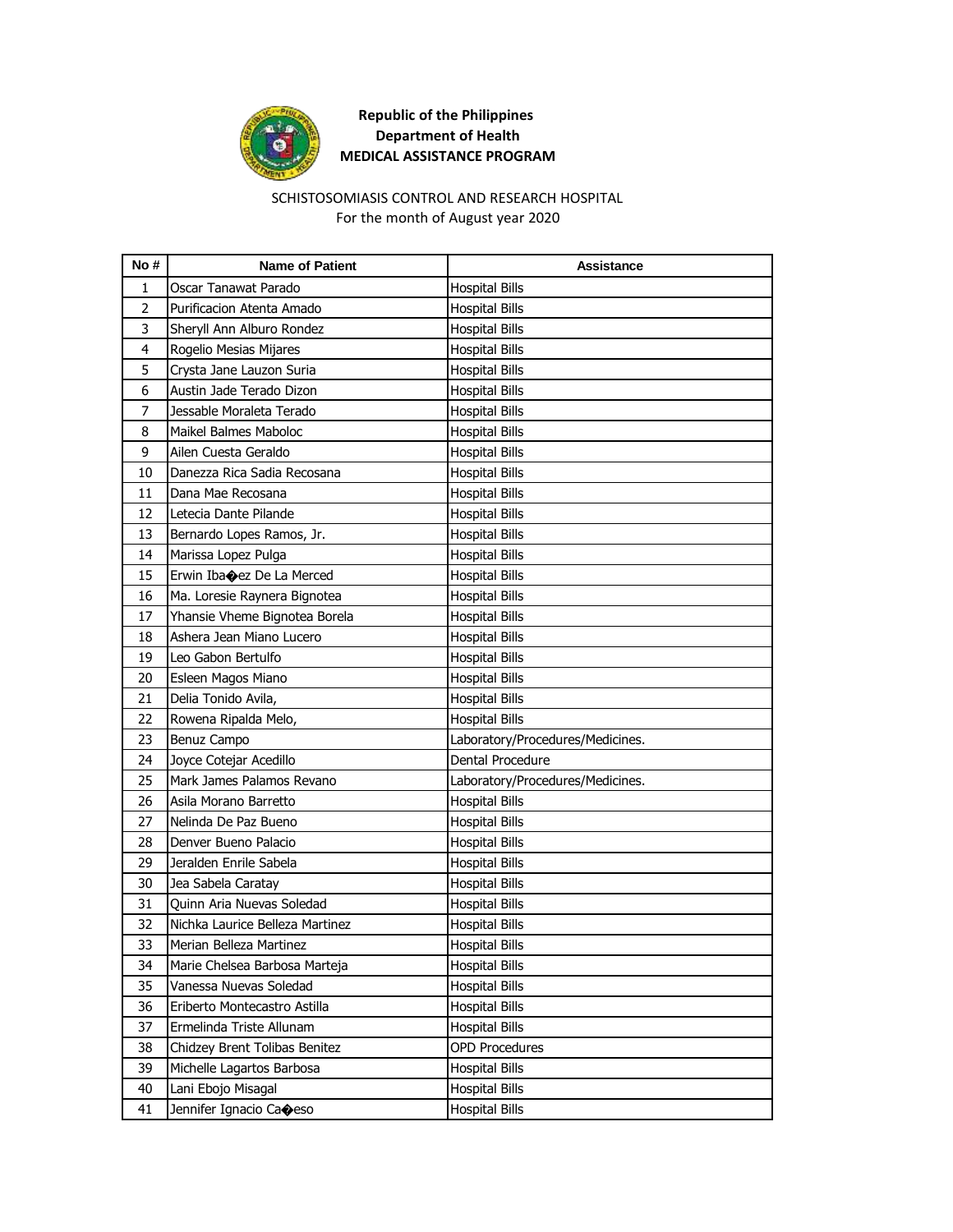| 42       | Cheska Moran Agullo                                         | <b>Hospital Bills</b>                          |
|----------|-------------------------------------------------------------|------------------------------------------------|
| 43       | Prince Joven Horca Remillo                                  | <b>Hospital Bills</b>                          |
| 44       | Jasmin Tomas Militante                                      | <b>Hospital Bills</b>                          |
| 45       | Sherwin Daloso Panim                                        | Laboratory/Procedures/Medicines.               |
| 46       | Gloria Waniwan Macalla                                      | Laboratory/Procedures/Medicines.               |
| 47       | Julius Villegas Gerones                                     | Xray/ECG                                       |
| 48       | Virgie Bartoline Sionilo                                    | <b>Hospital Bills</b>                          |
| 49       | Joemer Conde Aguilar                                        | <b>Hospital Bills</b>                          |
| 50       | Rionick Regelisa Teraza                                     | <b>Hospital Bills</b>                          |
| 51       | Domingo Basas Yepes                                         | <b>Hospital Bills</b>                          |
| 52       | Maria Millano Bulik                                         | <b>Hospital Bills</b>                          |
| 53       | May Clores Pedrosa                                          | <b>Hospital Bills</b>                          |
| 54       | Joven Cajipe Garcia,                                        | <b>Hospital Bills</b>                          |
| 55       | Juliet Sabwero Misa                                         | <b>Hospital Bills</b>                          |
| 56       | Ana Sabela Fulminar Calceta                                 | <b>Hospital Bills</b>                          |
| 57       | Juliet Fulminar Calceta                                     | <b>Hospital Bills</b>                          |
| 58       | Rionick Regelisa Teraza                                     | <b>Hospital Bills</b>                          |
| 59       | Jocelyn Oteros Clores                                       | <b>Hospital Bills</b>                          |
| 60       | Trisha Mae Campo Regato                                     | <b>Hospital Bills</b>                          |
| 61       | Madelene Gabrielles Juanillo                                | <b>Hospital Bills</b>                          |
| 62       | Aviel Ace Logrosa Caillo                                    | <b>Hospital Bills</b>                          |
| 63       | Jessica Consuegra Logrosa                                   | <b>Hospital Bills</b>                          |
| 64       | Nehru Babula Asis                                           | <b>Hospital Bills</b>                          |
| 65       | Baby Boy Aurio,                                             | <b>Hospital Bills</b>                          |
| 66       | Leo Jr Daganio Lomres                                       | Xray/ECG                                       |
|          |                                                             |                                                |
| 67       | Roselle Natividad Elardo                                    | Laboratory/Procedures/Medicines.               |
|          |                                                             |                                                |
| 68<br>69 | Cleah Zaylee Abrogar Durado                                 | Laboratory/Procedures/Medicines.               |
| 70       | Rex Labesig Guipon<br>Ma. Kristina Ardales Villamor         | <b>Hospital Bills</b><br><b>Hospital Bills</b> |
| 71       | Ramon Pedrosa Belonias                                      |                                                |
| 72       |                                                             | <b>Hospital Bills</b>                          |
| 73       | Pelagio Lagarto Badion                                      | <b>Hospital Bills</b>                          |
| 74       | Joseleto Fuentes Patioo<br>Letty Baby Laurente Sabalza      | <b>Hospital Bills</b>                          |
| 75       | Rosalinda Ore Reposar                                       | <b>Hospital Bills</b><br><b>Hospital Bills</b> |
| 76       |                                                             |                                                |
| 77       | Elmer Papalid Alcalde<br>Adriano Gamba Nardo                | <b>Hospital Bills</b><br><b>Hospital Bills</b> |
| 78       | Aljur Sipalay Redondo                                       | <b>Hospital Bills</b>                          |
| 79       | Gregorio Jornale Cardines                                   | <b>Hospital Bills</b>                          |
| 80       |                                                             | <b>Hospital Bills</b>                          |
| 81       | Dionaldo Buendia Aquino<br>Atasha Scarlette Villamor Amor   |                                                |
| 82       |                                                             | <b>Hospital Bills</b>                          |
| 83       | Patricia Rae Ganayo Cumpio<br>Jhon Deniel Sionilo Bartoline | Hospital Bills                                 |
| 84       | Marife Fernandez Antolin                                    | <b>Hospital Bills</b><br><b>Hospital Bills</b> |
| 85       | Judy Ann Tolentino                                          | Laboratory/Procedures/Medicines.               |
| 86       | Christian Petilla                                           | Laboratory/Procedures/Medicines.               |
| 87       | Danilo Raagas Ringo                                         | <b>OPD Procedures</b>                          |
| 88       | Jarie Ann Tecson Setosta                                    | <b>OPD Procedures</b>                          |
| 89       | Orcelyn Asis Kempis                                         | <b>Hospital Bills</b>                          |
| 90       | Catherine Verona Flores                                     | <b>Hospital Bills</b>                          |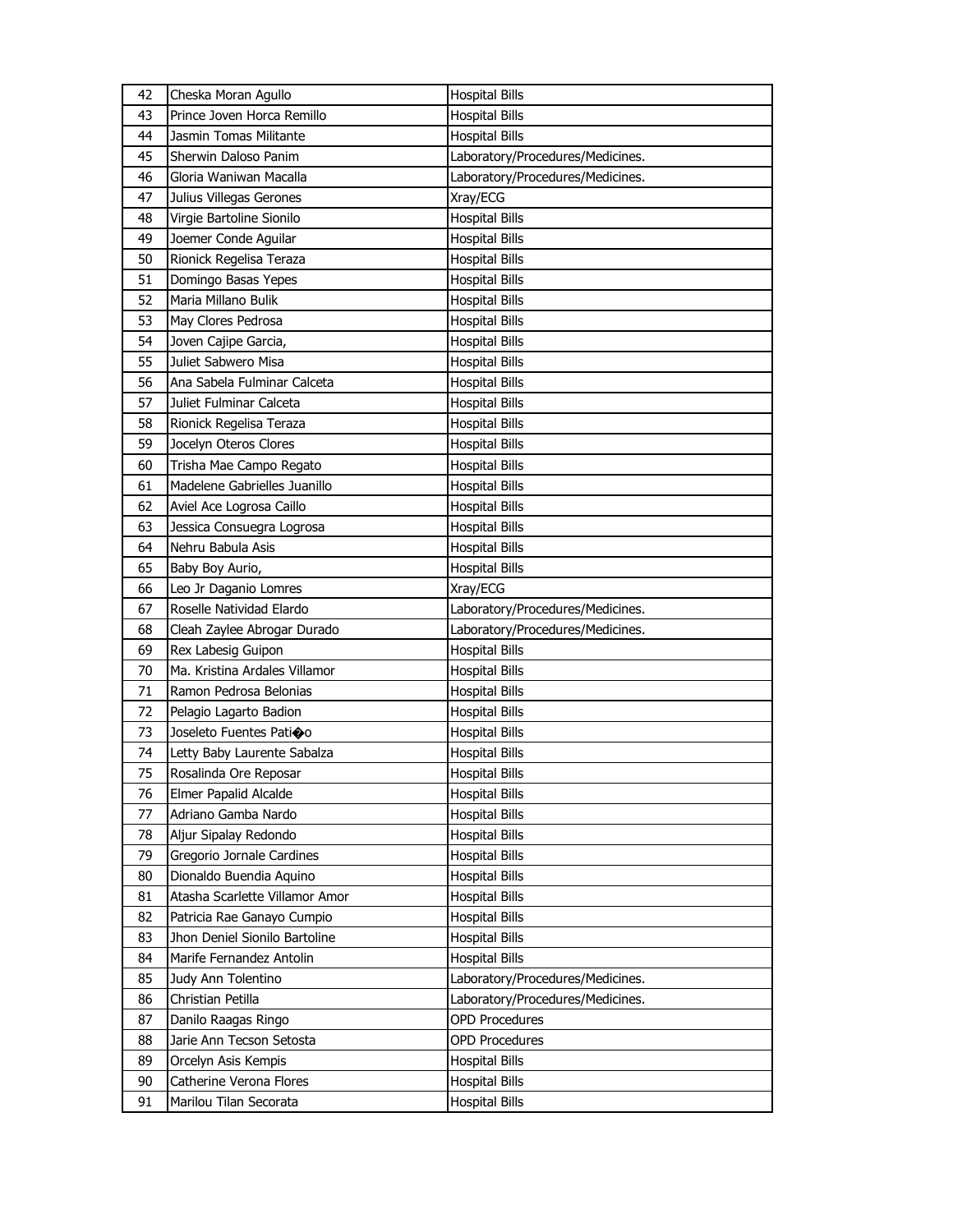| 92         | Maria Violeta Carzon Espina                       | <b>Hospital Bills</b>                   |
|------------|---------------------------------------------------|-----------------------------------------|
| 93         | Marilou Tilan Secorata                            | <b>Hospital Bills</b>                   |
| 94         | Zariela Mendoza Dizon                             | <b>Hospital Bills</b>                   |
| 95         | Wyn Zion Fernandez Loterte                        | <b>Hospital Bills</b>                   |
| 96         | Ismael Molabola Darantinao                        | <b>Hospital Bills</b>                   |
| 97         | Cristy Estrella Agosto                            | <b>Hospital Bills</b>                   |
| 98         | Nash Clinton Agosto                               | <b>Hospital Bills</b>                   |
| 99         | Queency Shantalmin Romero Cornejo                 | Hospital Bills                          |
| 100        | Lucito Culaban Almo                               | Hospital Bills                          |
| 101        | Aniza Verzosa                                     | <b>Hospital Bills</b>                   |
| 102        | Elizea Vianna Verzosa Taborada                    | <b>Hospital Bills</b>                   |
| 103        | Haydee Horca Daculong                             | <b>Hospital Bills</b>                   |
| 104        | Latea Mae Cabudil Avila                           | Hospital Bills                          |
| 105        | Julian Puertollano Amante Iii                     | Hospital Bills                          |
| 106        | Zion Rhys Kempis Amor                             | <b>Hospital Bills</b>                   |
| 107        | Danica Ranot                                      | Hospital Bills                          |
| 108        | Mary Rose Salceda Regato                          | <b>Hospital Bills</b>                   |
| 109        | Jorelyn Peroda Tanpingco                          | Hospital Bills                          |
| 110        | Baby Boy Avila,                                   | <b>Hospital Bills</b>                   |
| 111        | Mary Joy Pagaduan Cambi                           | <b>Hospital Bills</b>                   |
| 112        | Lina Pija Castillo,                               | <b>Hospital Bills</b>                   |
| 113        | Ella Marie Arceoo Padul                           | <b>Hospital Bills</b>                   |
| 114        | Carl Padul Bueno                                  | Hospital Bills                          |
| 115        | Lolita Quizon Pilande                             | <b>Hospital Bills</b>                   |
| 116        | Teresita Parado Noda                              | <b>Hospital Bills</b>                   |
| 117        | Dexter Paoizales Badeo                            | Laboratory/Procedures/Medicines.        |
|            |                                                   |                                         |
|            |                                                   |                                         |
| 118        | Lito Cajefe Egana                                 | <b>Hospital Bills</b>                   |
| 119        | Angelina Fernandez Lacsamana                      | Pelvic UTZ / Laboratory.                |
| 120        | Ian Michael Verzosa Espada                        | <b>Hospital Bills</b>                   |
| 121        | John Creir Juanico Almenario                      | <b>Hospital Bills</b>                   |
| 122        | Michelle Bitabghol Verzosa                        | Hospital Bills                          |
| 123        | Von Aeris Buyser Sabalza                          | Hospital Bills                          |
| 124        | Deanrey Sen Heng Salvador Chew                    | Hospital Bills                          |
| 125        | Jasmine Labong Tambal                             | <b>Hospital Bills</b>                   |
| 126        | Cristy Juanico Almenario                          | <b>Hospital Bills</b>                   |
| 127        | Joel Rile Gonzaga                                 | Laboratory/Procedures/Medicines.        |
| 128        | Susana Yu Zabala                                  | <b>Hospital Bills</b>                   |
| 129        | Zharmaine Lobrigo Camposano                       | <b>Hospital Bills</b>                   |
| 130        | Patrocenia Macol Campaner                         | Hospital Bills                          |
| 131        | Princess Gavreel Ranot Armada                     | <b>Hospital Bills</b>                   |
| 132        | Xieannah Khyrt Castillo Suyom                     | <b>Hospital Bills</b>                   |
| 133        | Jade Caleb Cambi Dela Peoa                        | <b>Hospital Bills</b>                   |
| 134        | Alexis Chandria Valeriano                         | Hospital Bills                          |
| 135        | Marcife Villamor Hermosilla                       | Hospital Bills                          |
| 136        | Jieselle Alicando Cutin                           | <b>Hospital Bills</b>                   |
| 137        | Danilo Prisno Salazar, Sr.                        | <b>Hospital Bills</b>                   |
| 138        | Erlinda Agnes Atenta                              | <b>Hospital Bills</b>                   |
| 139        | Lucina Locino Encina                              | Hospital Bills                          |
| 140<br>141 | Crisanto Morano Diaz,<br>Kiesha Jean Adonis Posos | Hospital Bills<br><b>Hospital Bills</b> |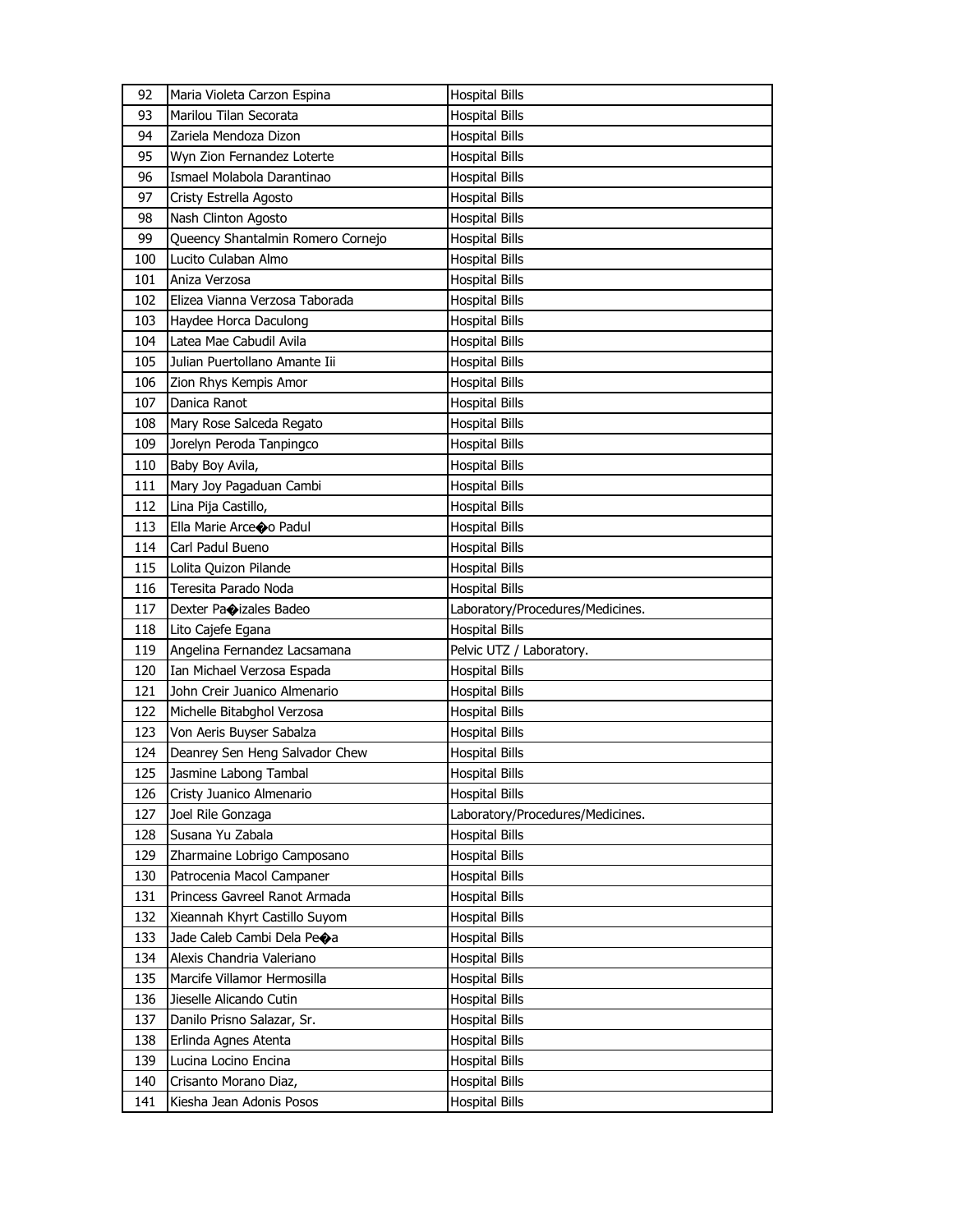| 142 | Thelma Capambi Saliente,          | <b>Hospital Bills</b>            |
|-----|-----------------------------------|----------------------------------|
| 143 | Diana Yepes Lesigues              | <b>Hospital Bills</b>            |
| 144 | Lourdes Terceoo Llanita           | <b>Hospital Bills</b>            |
| 145 | Carry Perolino Hermosilla         | Pelvic Ultrasound                |
| 146 | Juvilyn Albo Caiyas               | <b>Hospital Bills</b>            |
| 147 | Janella Rellesiva Regala          | <b>Hospital Bills</b>            |
| 148 | Mercedes Delector Velarde         | Hospital Bills                   |
| 149 | Danilo Mosca Cinco,               | <b>Hospital Bills</b>            |
| 150 | Lesly Joy Yepes Esotros           | <b>Hospital Bills</b>            |
| 151 | Domingo Colico Canales, Jr.       | <b>Hospital Bills</b>            |
| 152 | Lenny Dioso Castil                | <b>Hospital Bills</b>            |
| 153 | Rhian Dave Castil Rebato          | <b>Hospital Bills</b>            |
| 154 | Myrna Villanueva Sumayod          | <b>Hospital Bills</b>            |
| 155 | Ma. Jessa Daooso Ebajo            | <b>Hospital Bills</b>            |
| 156 | Beatriz Amido Alle                | <b>Hospital Bills</b>            |
| 157 | Gina Doroquias Tagabe             | <b>Hospital Bills</b>            |
| 158 | Cyrem Balandan Roa                | <b>Hospital Bills</b>            |
| 159 | Anna Rose Baleoa Del Monte        | <b>Hospital Bills</b>            |
| 160 | Monique Shan Magracia Briones     | <b>Hospital Bills</b>            |
| 161 | Rose Ann Blance Magracia          | <b>Hospital Bills</b>            |
| 162 | Lyca Mae Peoas Potazo             | <b>Hospital Bills</b>            |
| 163 | Vivian Ormoc Buenaventura         | <b>Hospital Bills</b>            |
| 164 | Andres Ian R. Sevilla             | Laboratory/Procedures/Medicines. |
| 165 | Zariela Mendoza Dizon             | <b>OPD Procedures</b>            |
| 166 | Mervin Gahoy Lamban               | <b>Hospital Bills</b>            |
| 167 | Lita Trocino Verzosa              | <b>Hospital Bills</b>            |
| 168 | Rave Zhion Petilla Mendigo        | Hospital Bills                   |
| 169 | Manuel Aribado Sombise            | <b>Hospital Bills</b>            |
| 170 | Zhia Cassie Terado                | <b>Hospital Bills</b>            |
| 171 | Michelle Dagohoy Terado           | <b>Hospital Bills</b>            |
| 172 | Prince Samuel Dela Cruz Balasanos | <b>Hospital Bills</b>            |
| 173 | Dominador Caceres Beringuel, Jr.  | Hospital Bills                   |
| 174 | Frencess Kate Dagoy Geromo        | <b>Hospital Bills</b>            |
| 175 | Humprey Jan Millar                | Xray/ECG                         |
| 176 | Ruby Liza Bibar                   | <b>Hospital Bills</b>            |
| 177 | Anelyn Cabigayan Mabag            | Laboratory/Procedures/Medicines. |
| 178 | Marcelino Israel Tismo            | <b>Hospital Bills</b>            |
| 179 | Bienvinedo Albesa Zabalza         | <b>Hospital Bills</b>            |
| 180 | Oscar Nuevas Dumpang              | <b>Hospital Bills</b>            |
| 181 | Aljun Balbino Languido            | <b>Hospital Bills</b>            |
| 182 | Erica Balbino                     | <b>Hospital Bills</b>            |
| 183 | Rodalyn Verzosa Basas             | <b>Hospital Bills</b>            |
| 184 | Celso Mercado Loreno              | <b>Hospital Bills</b>            |
| 185 | Elvie Genandoy Sapayan            | <b>Hospital Bills</b>            |
| 186 | Janice Secorata Lianza            | <b>Hospital Bills</b>            |
| 187 | Ramel Espinosa Cadorna            | Hospital Bills                   |
| 188 | Daniel Navia Fabella              | <b>Hospital Bills</b>            |
| 189 | Baby Rose Navia Fabella           | <b>Hospital Bills</b>            |
|     |                                   |                                  |
| 190 | Edwin Ompod Basas                 | Laboratory/Procedures/Medicines. |
| 191 | Eron Aragon Saplad                | <b>Hospital Bills</b>            |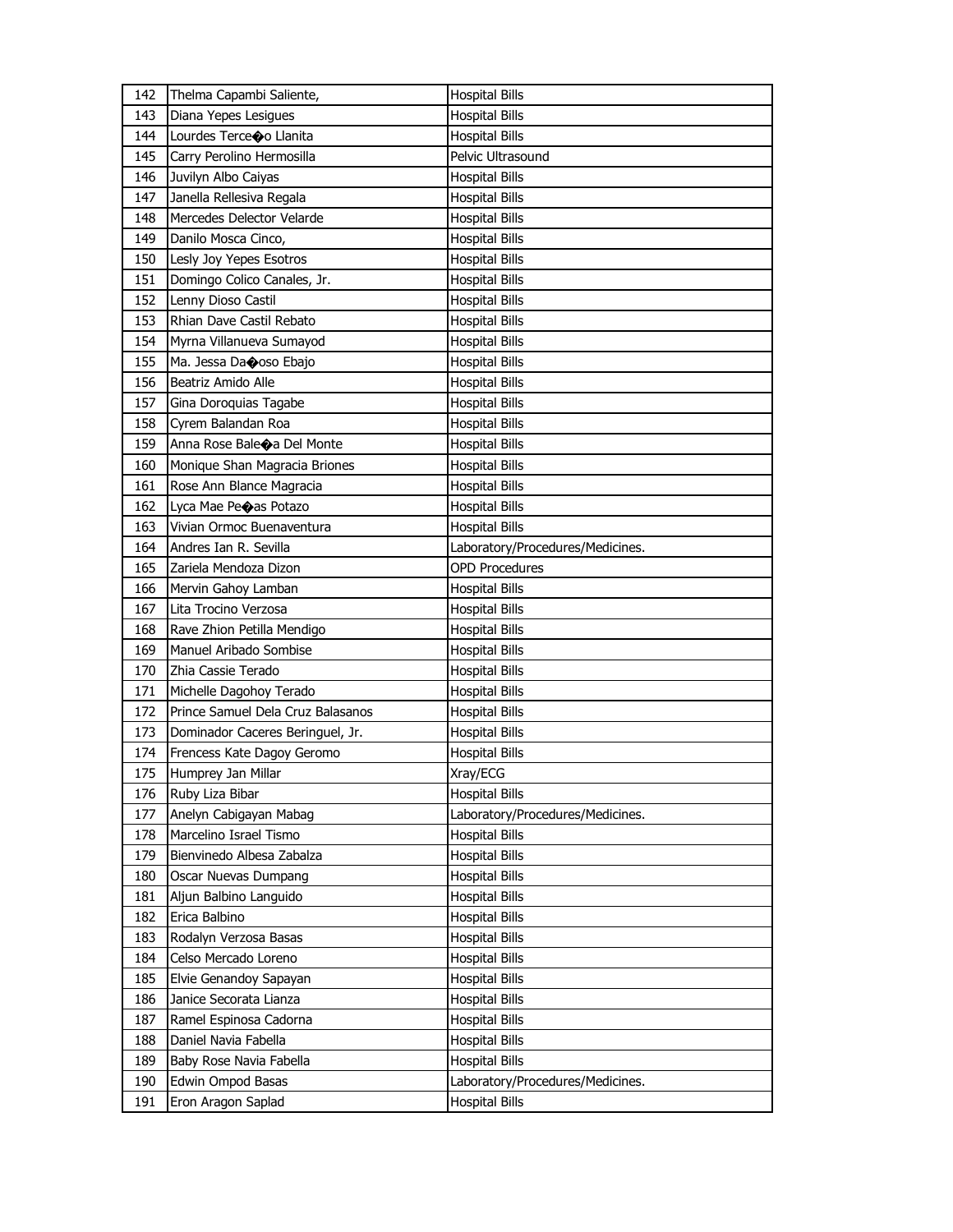| 192 | Reynodel Leona Germanes           | <b>Hospital Bills</b>            |
|-----|-----------------------------------|----------------------------------|
| 193 | Eleuterio Besa Advincula          | <b>Hospital Bills</b>            |
| 194 | Baby Girl Bibar                   | <b>Hospital Bills</b>            |
| 195 | Apple Mae Redondo Estabillo       | <b>OPD Procedures</b>            |
| 196 | Francisco Sr. Cayanes Lacandose   | Laboratory/Procedures/Medicines. |
| 197 | Violeta Teraza Catapal            | <b>Hospital Bills</b>            |
| 198 | Abdon Castil Baldesco Ii          | Hospital Bills                   |
| 199 | Rebecca Ogaya Toreno              | <b>Hospital Bills</b>            |
| 200 | Reanah O. Toreno                  | <b>Hospital Bills</b>            |
| 201 | Marivic Agramon Mogara            | <b>Hospital Bills</b>            |
| 202 | Maxpien Zin Mogara Arpon          | <b>Hospital Bills</b>            |
| 203 | Raquel Ocampo Sarmiento           | <b>Hospital Bills</b>            |
| 204 | Florentina Latorino Diola         | Hospital Bills                   |
| 205 | Ramil Borres Oteros               | Hospital Bills                   |
| 206 | Jansel Gabrie Arcoles Arcoles     | <b>Hospital Bills</b>            |
| 207 | Jovylyn Arcoles Tamayo            | <b>Hospital Bills</b>            |
| 208 | Jhon Dave Ballon Diaz             | <b>Hospital Bills</b>            |
| 209 | Maria Kristina Penalosa           | Laboratory/Procedures/Medicines. |
| 210 | Angeline Verdejo Lastimosa        | <b>Hospital Bills</b>            |
| 211 | Agnes Abbie Ao ano Royo           | <b>Hospital Bills</b>            |
| 212 | Rhiana Fe Calceta Fumar           | <b>Hospital Bills</b>            |
| 213 | Calvin Serrano Songalia           | <b>Hospital Bills</b>            |
| 214 | Annie Beth Esposo Besa            | Hospital Bills                   |
| 215 | Floriza Regato Trigueros          | <b>Hospital Bills</b>            |
| 216 | Andrea Rose Villanueva Calceta    | <b>Hospital Bills</b>            |
| 217 | Dave Teraza Tayabas               | <b>Hospital Bills</b>            |
|     |                                   |                                  |
| 218 | Mariano Lauzon Pestilos           | Laboratory/Procedures/Medicines. |
| 219 | Shaira Marie Togonon Pestilos     | Laboratory/Procedures/Medicines. |
| 220 | Maria Cristina Peoalosa           | Laboratory/Procedures/Medicines. |
| 221 | Jincky Bustillo Lumanta           | <b>Hospital Bills</b>            |
| 222 | Akirha Kim Lumanta Oca+a          | Hospital Bills                   |
| 223 | Jincky Bustillo Lumanta           | <b>Hospital Bills</b>            |
| 224 | Georgina Lacaba Redoblado         | <b>Hospital Bills</b>            |
| 225 | Norlan Trajia Villablanca         | <b>Hospital Bills</b>            |
| 226 | Mark Andrei Aniano Royo           | <b>Hospital Bills</b>            |
| 227 | John Elvz Albero Lastrilla        | <b>Hospital Bills</b>            |
| 228 | Kierby Besa Colibao               | <b>Hospital Bills</b>            |
| 229 | Benedicta Clear Lacsamana Corsaba | <b>Hospital Bills</b>            |
| 230 | Jerico Regato Trigueros           | <b>Hospital Bills</b>            |
| 231 | Ferdinand Estorico Panubio        | Hospital Bills                   |
| 232 | Brian Salcedo Tizon               | Hospital Bills                   |
| 233 | Ricardo Lacaba Pancho             | <b>Hospital Bills</b>            |
| 234 | Carmelove Tupaz Montallana        | <b>Hospital Bills</b>            |
| 235 | Cathalia Mosca                    | <b>Hospital Bills</b>            |
| 236 | Federico Betangcol Guillera       | Hospital Bills                   |
| 237 | Oliver Cueva                      | Hospital Bills                   |
| 238 | Nelsa Tupaz Mosca                 | Hospital Bills                   |
| 239 | Ivan Jude Sison Castillano        | <b>Hospital Bills</b>            |
| 240 | Jovita Basco Barcala              | Hospital Bills                   |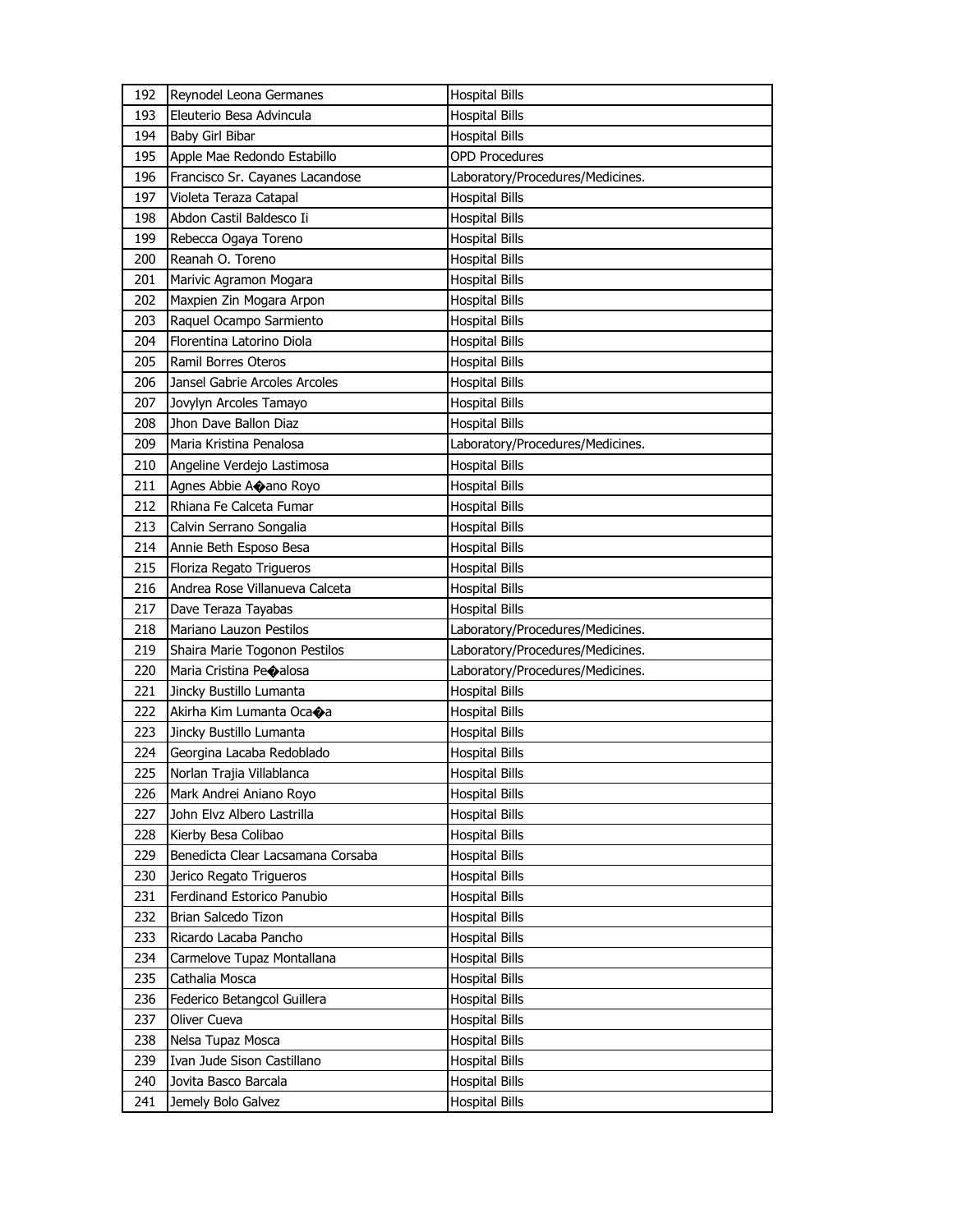| 242 | Joseph Posion Tenedora         | Dialysis, Dialyzer, PD Solution, Procedures, Medicines<br>& Laboratory. |
|-----|--------------------------------|-------------------------------------------------------------------------|
| 243 | Dona Berwin Cantero            | <b>Hospital Bills</b>                                                   |
| 244 | Nathalia Leigh Eviota Bernante | <b>Hospital Bills</b>                                                   |
| 245 | Eduardo Amparo                 | <b>Hospital Bills</b>                                                   |
| 246 | Joenalyn Payot Cinco           | <b>Hospital Bills</b>                                                   |
| 247 | Rhem Denver Cantero Cantero    | <b>Hospital Bills</b>                                                   |
| 248 | Edmon James Runcales Baldago   | <b>Hospital Bills</b>                                                   |
| 249 | Jolina Montes Runcales         | <b>Hospital Bills</b>                                                   |
| 250 | Jonas Badion Maceda            | <b>OPD Procedures</b>                                                   |
| 251 | Memory Santizo Granada         | <b>Hospital Bills</b>                                                   |
| 252 | Hershey Jusayan                | <b>Hospital Bills</b>                                                   |
| 253 | Dioscoro Gerona Pedrosa        | <b>Hospital Bills</b>                                                   |
| 254 | Aimee Jean Velasco Eviota      | <b>Hospital Bills</b>                                                   |
| 255 | Jimmy, Rnoc Flores             | <b>OPD Procedures</b>                                                   |
| 256 | Federico Abioo Manasis, Jr.    | <b>Hospital Bills</b>                                                   |
| 257 | Charesmie Tismo Pelioo         | Pelvic UTZ / Laboratory.                                                |
| 258 | Dannica Cyndie Espinosa Tante  | <b>Hospital Bills</b>                                                   |
| 259 | Porferia Salentis Camilon      | <b>Hospital Bills</b>                                                   |
| 260 | Rosa Atenta Berdejo            | <b>Hospital Bills</b>                                                   |
| 261 | Jonalyn Balindo Querioso       | <b>Hospital Bills</b>                                                   |
| 262 | Renato Menil Trota             | <b>Hospital Bills</b>                                                   |
| 263 | Rosalyn Medino Reandino        | <b>Hospital Bills</b>                                                   |
| 264 | Jayson Reandino Embag, Jr.     | <b>Hospital Bills</b>                                                   |
| 265 | Alma Calupaz Sevillano         | <b>Hospital Bills</b>                                                   |
| 266 | Gemma Pontillas Segismundo     | <b>Hospital Bills</b>                                                   |
| 267 | Deanrey Sen Heng Salvador Chew | <b>Hospital Bills</b>                                                   |
| 268 | Edimar Sanchez Oliveros        | <b>Hospital Bills</b>                                                   |
| 269 | Rima Flores Macalinao          | <b>Hospital Bills</b>                                                   |
| 270 | Sophia A. Estrada              | <b>Hospital Bills</b>                                                   |
| 271 | Emily Agonos Cabidog           | <b>Hospital Bills</b>                                                   |
| 272 | Noel Peja Calicoy              | <b>Hospital Bills</b>                                                   |
| 273 | Manilyn Arevalo Nacinopa       | <b>Hospital Bills</b>                                                   |
| 274 | Rosario Regato Parado          | <b>Hospital Bills</b>                                                   |
| 275 | Jerone Amador Metante          | <b>Hospital Bills</b>                                                   |
| 276 | Nelia Operario Aruta           | <b>Hospital Bills</b>                                                   |
| 277 | Juvy Ann Cabornay              | Hospital Bills                                                          |
| 278 | Aj Ta $\bigcirc$ ega Dumas     | <b>Hospital Bills</b>                                                   |
| 279 | Marlyn Aguillon Boco           | Pelvic UTZ / Laboratory.                                                |
| 280 | Jessa April Palomeras Noble    | Laboratory/Procedures/Medicines.                                        |
| 281 | Jaen Serrano Janario           | Pelvic UTZ / Laboratory.                                                |
| 282 | Gerard Lago Mariveles          | Hospital bills / Medicines.                                             |
| 283 | Anabil Macantan Varona         | utz & Kub                                                               |
| 284 | Dante Emnace Ylanan            | <b>OPD Procedures</b>                                                   |
| 285 | Ruth Prudence Labatos Ruetas   | Laboratory/Procedures/Medicines.                                        |
| 286 | Sabina Escalante Montubig      | <b>Hospital Bills</b>                                                   |
| 287 | Reign Mallicint Cubilla Gatela | Hospital Bills                                                          |
| 288 | Nathan Gabriel Camino Catinoy  | <b>Hospital Bills</b>                                                   |
| 289 | Nadeth Salarda Camino          | <b>Hospital Bills</b>                                                   |
| 290 | Roberto Afante Lima,           | <b>Hospital Bills</b>                                                   |
| 291 | Ernesto Cinco Rosalia          | <b>Hospital Bills</b>                                                   |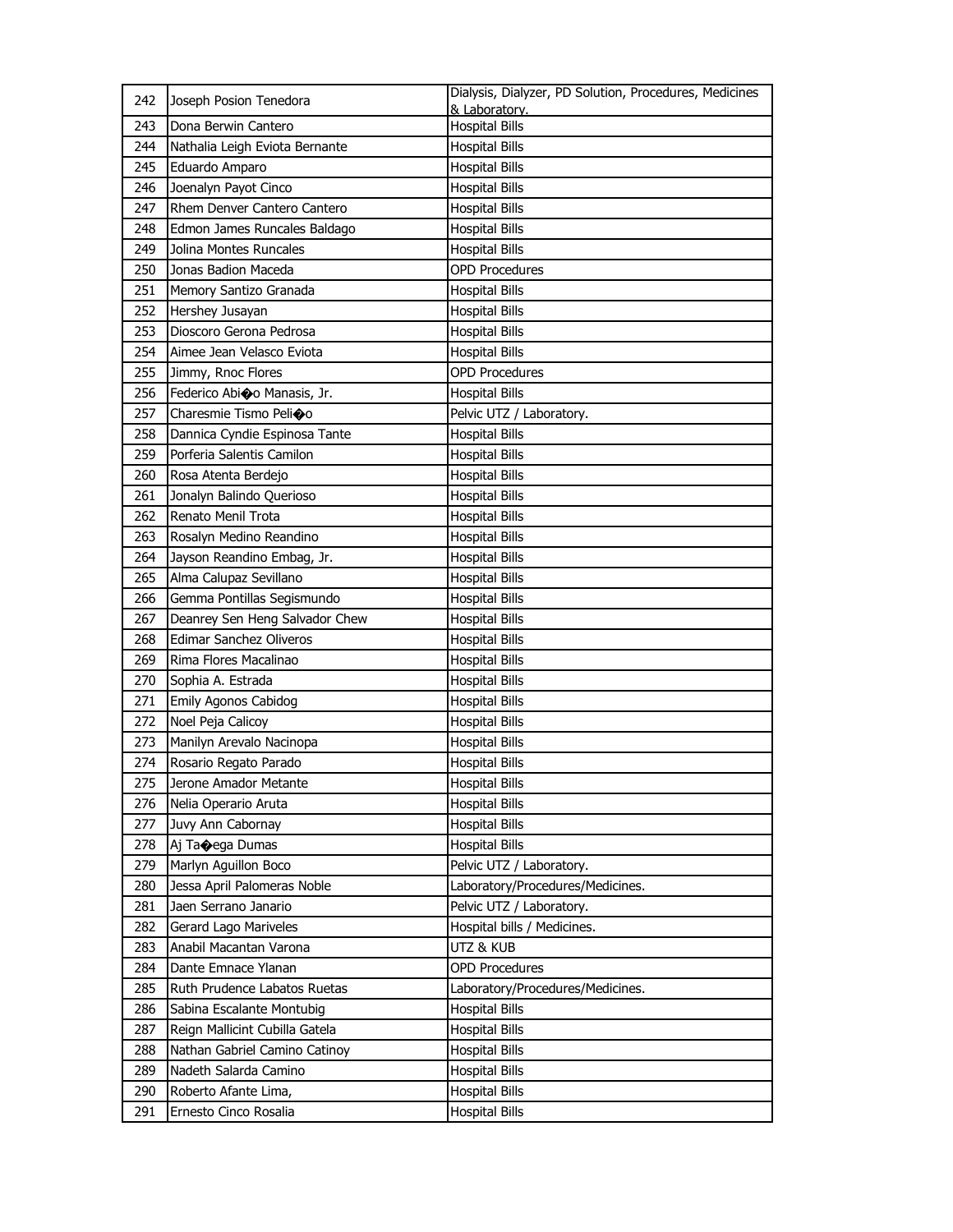| 292 | Eduardo Jandoc Brecio                | <b>Hospital Bills</b>                                                   |
|-----|--------------------------------------|-------------------------------------------------------------------------|
| 293 | Mary Ann Millara Tuvera              | <b>Hospital Bills</b>                                                   |
| 294 | Kendra Roldan Tapales                | <b>Hospital Bills</b>                                                   |
| 295 | Dennis Segismundo Castillano         | <b>Hospital Bills</b>                                                   |
| 296 | Zenia Lariosa Panggo                 | <b>Hospital Bills</b>                                                   |
| 297 | Ma. Jenevieve Acover Estrada         | <b>Hospital Bills</b>                                                   |
| 298 | Cherryl Odtuhan Catan                | <b>Hospital Bills</b>                                                   |
| 299 | Stephanie Salve Balais Kragie        | <b>Hospital Bills</b>                                                   |
| 300 | Brylle Steffano Kragie Berino        | <b>Hospital Bills</b>                                                   |
| 301 | Florian Ellaso                       | <b>Hospital Bills</b>                                                   |
| 302 | Arnel Panggo Poblete, Jr.            | <b>Hospital Bills</b>                                                   |
| 303 | Emily Redo $\bigcirc$ a Ladica       | <b>Hospital Bills</b>                                                   |
| 304 | Aira Perez Dawatan                   | <b>Hospital Bills</b>                                                   |
| 305 | Analiza Mendoza Salda $\spadesuit$ a | <b>Hospital Bills</b>                                                   |
| 306 | Sarah May Saborin Guiates            | <b>Hospital Bills</b>                                                   |
| 307 | <b>Baby Girl Guiates</b>             | <b>Hospital Bills</b>                                                   |
| 308 | Alvin Catindoy Placiego              | <b>Hospital Bills</b>                                                   |
| 309 | Chares Gonzaga Paco                  | <b>Hospital Bills</b>                                                   |
| 310 | Alexandra Paco                       | <b>Hospital Bills</b>                                                   |
| 311 | Angela Encomio                       | <b>Hospital Bills</b>                                                   |
| 312 | Tristant Laurent Acala Costilo       | <b>Hospital Bills</b>                                                   |
| 313 | Brychelle Karl Valida Manongdo       | <b>Hospital Bills</b>                                                   |
| 314 | Jex Vega Balderama                   | <b>Hospital Bills</b>                                                   |
| 315 | Annabell Ignacio Calamaya            | Dialysis, Dialyzer, PD Solution, Procedures, Medicines<br>& Laboratory. |
| 316 | Dolores Villagracia Melo             | <b>Hospital Bills</b>                                                   |
| 317 | Araceli Aballe Sandigan              | <b>Hospital Bills</b>                                                   |
| 318 | Winefredo Aruta Moreto               | Hospital Bills                                                          |
| 319 | Ama Franchesca Boda�o Iba�ez         | <b>Hospital Bills</b>                                                   |
| 320 | Marlyn Aguillon Boco                 | <b>Hospital Bills</b>                                                   |
| 321 | Lyle Kenji Boco                      | <b>Hospital Bills</b>                                                   |
| 322 | Joel Resco Sonio                     | <b>Hospital Bills</b>                                                   |
| 323 | Amelia Maca Vega                     | <b>Hospital Bills</b>                                                   |
| 324 | Jeline Labutap Boda�o                | <b>Hospital Bills</b>                                                   |
| 325 | Marielle Angela Dawatan Porlas       | <b>Hospital Bills</b>                                                   |
| 326 | Joneta Ann Auciente Acala            | <b>Hospital Bills</b>                                                   |
| 327 | Charesmie Tismo Pelioo               | <b>Hospital Bills</b>                                                   |
| 328 | Josefina Gomez Lantajo               | <b>Hospital Bills</b>                                                   |
| 329 | Jeff Emmanuel Morano Fulminar        | <b>Hospital Bills</b>                                                   |
| 330 | Melinda Maula Morano                 | <b>Hospital Bills</b>                                                   |
| 331 | Kristine Mae Logrosa Fermino         | <b>Hospital Bills</b>                                                   |
| 332 | Denah Padilla Wenis                  | <b>Hospital Bills</b>                                                   |
| 333 | Rhiane Dagne Wenis Tambal            | <b>Hospital Bills</b>                                                   |
| 334 | Jannica Marie Nombrado Breso         | <b>Hospital Bills</b>                                                   |
| 335 | Ken Abac Doquiza                     | <b>Medicines</b>                                                        |
| 336 | Samantha Elardo                      | <b>Hospital Bills</b>                                                   |
| 337 | Segundo Atenta Adonis                | <b>Hospital Bills</b>                                                   |
| 338 | Angela Etong Judit                   | Hospital Bills                                                          |
| 339 | Jane Syrell Judit Solayao            | <b>Hospital Bills</b>                                                   |
| 340 | Angela Etong Judit                   | <b>Hospital Bills</b>                                                   |
| 341 | Lorie Jane Ripalda                   | <b>Hospital Bills</b>                                                   |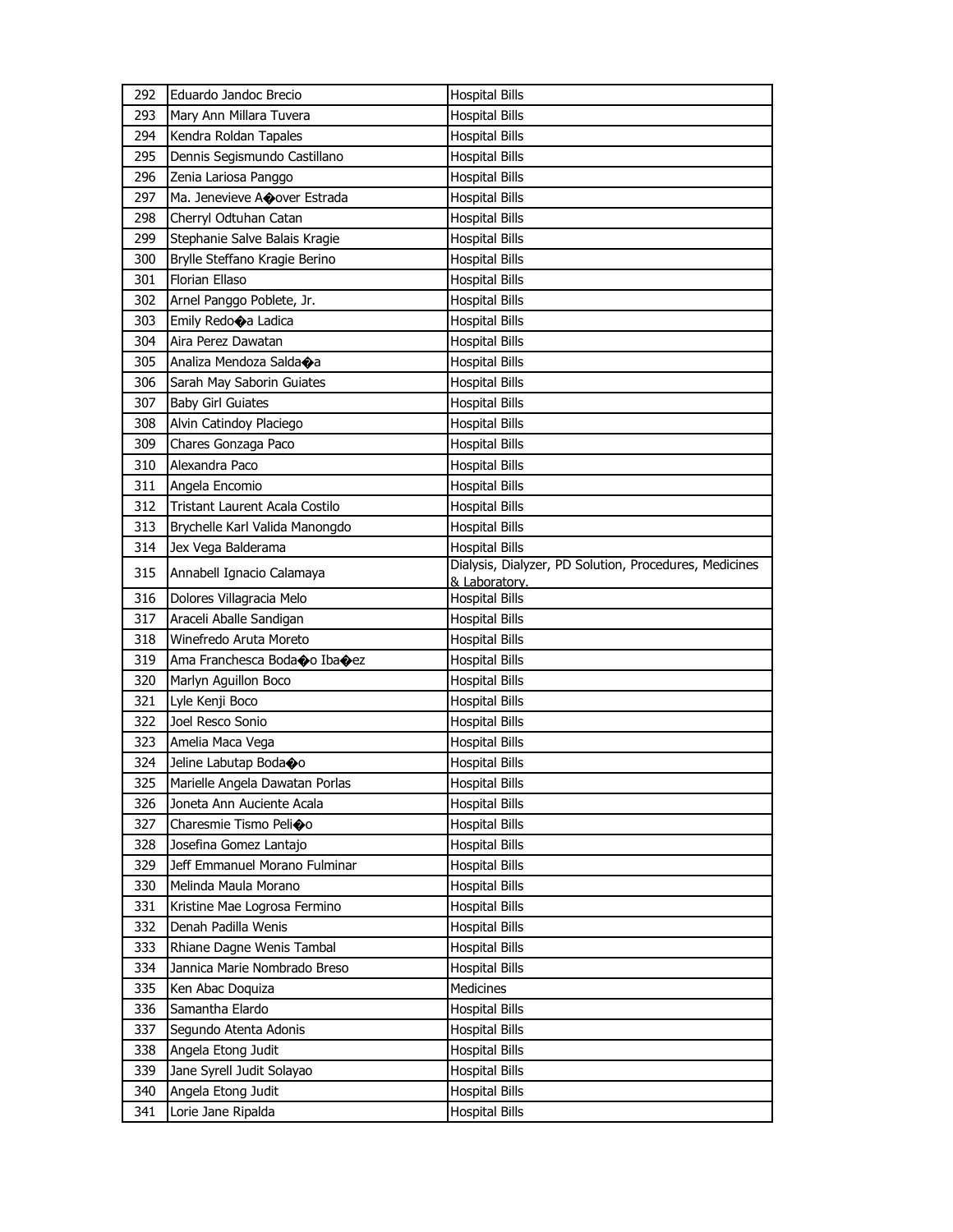| 342 | Jonalyn Blones Cubilla          | <b>Hospital Bills</b>                                  |
|-----|---------------------------------|--------------------------------------------------------|
| 343 | Bonifacio Romero Lamata         | <b>Hospital Bills</b>                                  |
| 344 | Kiara Encomio Arandela          | Dialysis, Dialyzer, PD Solution, Procedures, Medicines |
| 345 | Lorena Lumanas Ripalda,         | & Laboratory.<br><b>Hospital Bills</b>                 |
| 346 | Jessille Ladrera Tomate         | Hospital Bills                                         |
| 347 | Mathew Earl Murillo Balza       | <b>Hospital Bills</b>                                  |
| 348 | Ester Ramos Pesado              | <b>Hospital Bills</b>                                  |
| 349 | Rosalyn Catan Flores,           | <b>Hospital Bills</b>                                  |
| 350 | Zita Batis Mesias               | <b>Hospital Bills</b>                                  |
| 351 | Gerardo Cabejo Maray            | <b>Hospital Bills</b>                                  |
| 352 | Dianne Rose Nodalo Quilation    | <b>Hospital Bills</b>                                  |
| 353 | Rojan Valida Manongdo           | <b>Hospital Bills</b>                                  |
| 354 | Joselito Abenio Triste, Jr.     | <b>Hospital Bills</b>                                  |
| 355 | Evandelyn Canete Balderamos     | Laboratory/Procedures/Medicines.                       |
| 356 | Ryan Medino Casillar            | <b>Hospital Bills</b>                                  |
| 357 | Constancio Remolleno Orsal      | <b>Hospital Bills</b>                                  |
| 358 | Luzvminda Garcia Barrios        | <b>Hospital Bills</b>                                  |
| 359 | Gooey King Delote Reduccion     | <b>Hospital Bills</b>                                  |
| 360 | Andrea Marie Binghoy Baldemomar | <b>Hospital Bills</b>                                  |
| 361 | <b>Irene Molleson Soltes</b>    | Pelvic UTZ / Laboratory.                               |
| 362 | Ricardo Miguel Fernandez Lerios | <b>Hospital Bills</b>                                  |
| 363 | Richard Latigar Reandino        | Laboratory/Procedures/Medicines.                       |
| 364 | Precila Rosas Cajudo            | <b>Hospital Bills</b>                                  |
| 365 | Arturo Ladismora Olemberio      | <b>Hospital Bills</b>                                  |
| 366 | Flordiliza Cinco                | <b>Hospital Bills</b>                                  |
| 367 | Ricky Villas,                   | <b>OPD Procedures</b>                                  |
| 368 | Maricel Enabore Perido          | <b>Hospital Bills</b>                                  |
| 369 | Sarah Lhee Daa                  | <b>Hospital Bills</b>                                  |
| 370 | Stheven Chayt Daa Cordova       | <b>Hospital Bills</b>                                  |
| 371 | Sofronio Suela Falcon           | <b>Hospital Bills</b>                                  |
| 372 | Jineffer Fabon Advento          | <b>Hospital Bills</b>                                  |
| 373 | Benjamin Mentay Pelioo          | <b>Hospital Bills</b>                                  |
| 374 | Rico Del Pilar Draguin          | <b>Hospital Bills</b>                                  |
| 375 | Miriam De Guzman Espino         | <b>Hospital Bills</b>                                  |
| 376 | Melanie Danday Rosas            | <b>Hospital Bills</b>                                  |
| 377 | Anthony Rosas                   | <b>Hospital Bills</b>                                  |
| 378 | Pablito Bado Vista, Jr.         | <b>Hospital Bills</b>                                  |
| 379 | Lita Trocino Verzosa            | <b>Hospital Bills</b>                                  |
| 380 | Froilan Salto Regero, Jr.       | <b>Hospital Bills</b>                                  |
| 381 | Zaniela Mendoza Dizon           | ER Bill                                                |
| 382 | Jose Rubio Catangui             | <b>KUB UTZ</b>                                         |
| 383 | Geeian Zohan Rodriguez          | Skull X-ray                                            |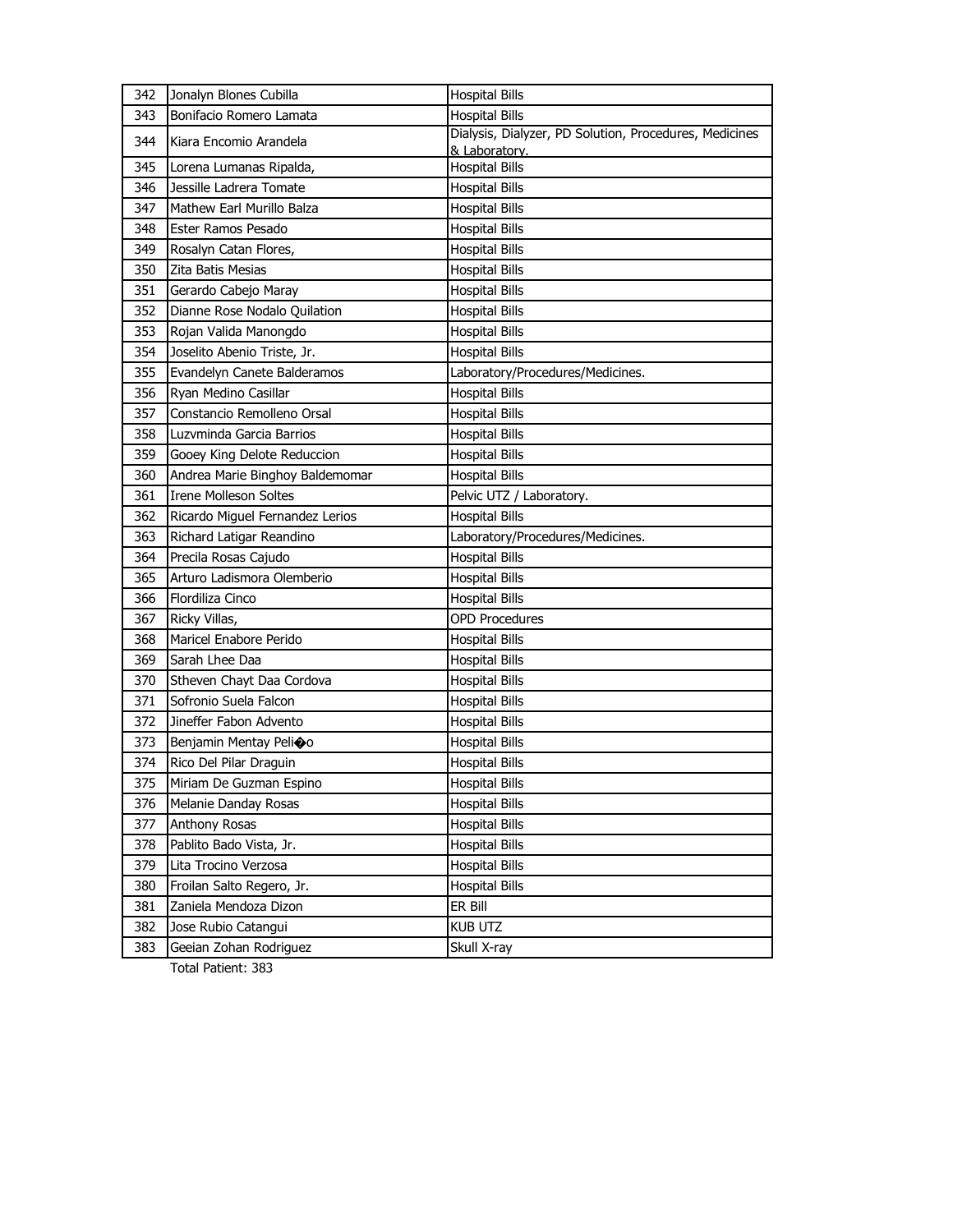

#### SCHISTOSOMIASIS CONTROL AND RESEARCH HOSPITAL For the month of September year 2020

| No #           | <b>Name of Patient</b>         | Assistance                       |
|----------------|--------------------------------|----------------------------------|
| 1              | Gabriel Ace C. Fernandez       | <b>Hospital Bills</b>            |
| $\overline{2}$ | Zhea L. Lagahit                | <b>Hospital Bills</b>            |
| 3              | Melanie Cabidog Fernandez      | <b>Hospital Bills</b>            |
| 4              | Susana Cagara Garcia,          | <b>Hospital Bills</b>            |
| 5              | Marilou Vergara Almaden        | <b>Hospital Bills</b>            |
| 6              | Jannah Marie Genito Lebatique  | Hospital Bills                   |
| 7              | Angel Alicando Macabatao       | <b>Hospital Bills</b>            |
| 8              | Marivic Purboss Ferrer         | <b>Hospital Bills</b>            |
| 9              | Erlina Valida Anas             | <b>Hospital Bills</b>            |
| 10             | Erwen Anas Tone                | <b>Hospital Bills</b>            |
| 11             | John Filbert A. Cagabhi-on     | Hospital Bills                   |
| 12             | Josh V. Almaden                | <b>Hospital Bills</b>            |
| 13             | Franczelle Gray Espina Camero  | <b>Hospital Bills</b>            |
| 14             | Analyn Benjamin Pesado         | Hospital Bills                   |
| 15             | R-jhay Pesado                  | <b>Hospital Bills</b>            |
| 16             | Nash Roumiel Decino Yepes      | Hospital Bills                   |
| 17             | Scarlett Paulene F. Venezuela  | <b>Hospital Bills</b>            |
| 18             | Melissa Flores Venezuela       | <b>Hospital Bills</b>            |
| 19             | Lorelei Dyah Ca�eda            | <b>Hospital Bills</b>            |
| 20             | Carlito Lat Reyes,,,,          | <b>Hospital Bills</b>            |
| 21             | Xavier Eshmael Peregrino Molon | Laboratory/Procedures/Medicines. |
| 22             | Marissa Dela Cruz Galagar      | Laboratory/Procedures/Medicines. |
| 23             | Ionah Blyte Lebatique Rebuse   | <b>Hospital Bills</b>            |
| 24             | Socoro Gutierrez Boco          | Hospital Bills                   |
| 25             | Carina Magayones               | <b>Hospital Bills</b>            |
| 26             | Ronamie Villamor Yutrago       | Laboratory/Procedures/Medicines. |
| 27             | Alexandra Ariap                | Laboratory/Procedures/Medicines. |
| 28             | Grace Flores Duque             | Laboratory/Procedures/Medicines. |
| 29             | Christine Jade Soriano Pante   | <b>Hospital Bills</b>            |
| 30             | Joan Serdi�a                   | <b>Hospital Bills</b>            |
| 31             | Arsenia Arias Jaime            | Hospital Bills                   |
| 32             | Alfredo Clerigo Yubia          | <b>Hospital Bills</b>            |
| 33             | Myka Vivienne Epil Reyes       | <b>Hospital Bills</b>            |
| 34             | Danilo Olimpo Doyola           | <b>Hospital Bills</b>            |
| 35             | Clarinda Alcaraz Combras       | <b>Hospital Bills</b>            |
| 36             | Pascual Villas Espelita, Jr.   | <b>Hospital Bills</b>            |
| 37             | Nicole Peden Lumagbas          | <b>Hospital Bills</b>            |
| 38             | Analyza Endrina Peden          | <b>Hospital Bills</b>            |
| 39             | Glenette Josef Soriano         | <b>Hospital Bills</b>            |
| 40             | Angela Erasquen Lombog         | <b>Hospital Bills</b>            |
| 41             | Maria Elena Yu Loteyro         | <b>Hospital Bills</b>            |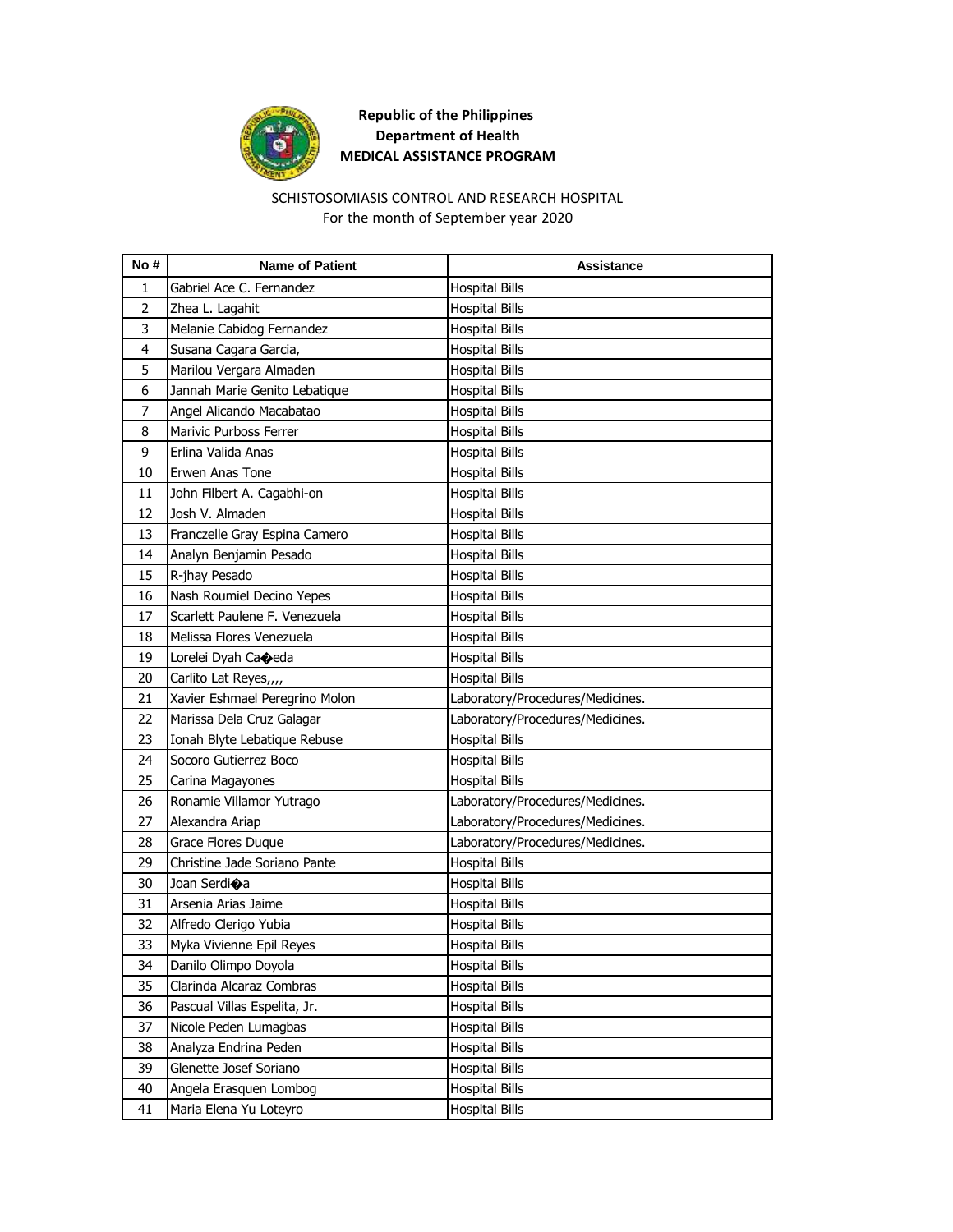| 42 | Mia Epil Gatela                                     | <b>Hospital Bills</b>                     |
|----|-----------------------------------------------------|-------------------------------------------|
| 43 | Alden Gio De Paz Lomtong                            | <b>Hospital Bills</b>                     |
| 44 | <b>Maricel Martinez Becher</b>                      | <b>Hospital Bills</b>                     |
| 45 | Jarret Mickael Quilaton Jomuad                      | <b>Hospital Bills</b>                     |
| 46 | <b>Tito Vidal Encina</b>                            | <b>Hospital Bills</b>                     |
| 47 | Denesa Doguitom Campo                               | <b>Hospital Bills</b>                     |
| 48 | Jimmy Armada Margallo                               | <b>Hospital Bills</b>                     |
| 49 | Dioly Raine Diola Caoeda                            | <b>Hospital Bills</b>                     |
| 50 | Ma. Rosario Casta $\bullet$ ares Pe $\bullet$ aflor | Pelvic UTZ / Laboratory.                  |
| 51 | Rhea Petilla Uribe                                  | <b>Hospital Bills</b>                     |
| 52 | Eunice Isaiah Antido Mina                           | <b>Hospital Bills</b>                     |
| 53 | Jessa Angeli Felides Pedrosa Antido                 | <b>Hospital Bills</b>                     |
| 54 | Gabb Reign Oliver Corregidor                        | <b>Hospital Bills</b>                     |
| 55 | Lackie Rupa Oliver                                  | <b>Hospital Bills</b>                     |
| 56 | Angie Jumao-as Calixtro                             | <b>Hospital Bills</b>                     |
| 57 | Anita Copino Cornejo                                | <b>Hospital Bills</b>                     |
| 58 | Wenefreda Divino Colite                             | Hospital Bills                            |
| 59 | Cyril Capili Nazareth                               | <b>Hospital Bills</b>                     |
| 60 | Jhay Mante Avila Miraflor                           | <b>Hospital Bills</b>                     |
| 61 | Cymon M. Becher                                     | <b>Hospital Bills</b>                     |
| 62 | Dianne Rose Nodalo Quilaton                         | <b>Hospital Bills</b>                     |
| 63 | Joecelyn Repasa Erasquen                            | Hospital Bills                            |
| 64 | Angelica Portuna Agner                              | <b>Hospital Bills</b>                     |
| 65 | Generosa Cagara Letrodo                             | <b>Hospital Bills</b>                     |
| 66 | Alberto Dela Peoa Bacabac                           | <b>Hospital Bills</b>                     |
| 67 | Venancio Manito Fabi, Iii                           | <b>Hospital Bills</b>                     |
| 68 | Grace P. Uribe                                      | Hospital Bills                            |
| 69 | Perlito Arca Lasconia                               | <b>Hospital Bills</b>                     |
| 70 | Martin Sedano Anade, Jr.                            | <b>Hospital Bills</b>                     |
| 71 | Marissa Acuoa Avila                                 | <b>Hospital Bills</b>                     |
| 72 | Kim Rabanes Putoy                                   | <b>Hospital Bills</b>                     |
| 73 | Aljun Balbino Languido                              | <b>Hospital Bills</b>                     |
| 74 | Ivy Mae Capon Tado                                  | <b>Hospital Bills</b>                     |
| 75 | Lukas Miguel Tado Abogado                           | <b>Hospital Bills</b>                     |
| 76 | Mae Joy Encina Bardelosa                            | <b>Hospital Bills</b>                     |
| 77 | Lina Redoblado Elgar,,,                             | <b>Hospital Bills</b>                     |
| 78 | Cherry Mae Precia                                   | Laboratory/Procedures/Medicines.          |
| 79 | Diego Villa Yanuario                                | <b>Hospital Bills</b>                     |
| 80 | Baby Boy Equipaje                                   | <b>Hospital Bills</b>                     |
| 81 | Rufa Dela Vega Villegas                             | <b>Hospital Bills</b>                     |
| 82 | Janrick Lobrigo Cabias                              | <b>Hospital Bills</b>                     |
| 83 | Rex Labesig Guipon                                  | Forearm apl Right/ Laboratories/Medicines |
| 84 | Diditha Cayanes Boco                                | <b>Hospital Bills</b>                     |
| 85 | Sherwin Bingco                                      | <b>Hospital Bills</b>                     |
| 86 | Alan Guya Militante                                 | <b>Hospital Bills</b>                     |
| 87 | Jayson Somooc Cajefe                                | <b>Hospital Bills</b>                     |
| 88 | Medina Marquez Simborio                             | <b>Hospital Bills</b>                     |
| 89 | Leteyo Pepito Conson                                | <b>Hospital Bills</b>                     |
| 90 | Janelle Emnas Pore                                  | <b>Hospital Bills</b>                     |
| 91 | Jhun Rey Taoala Agramon                             | <b>Hospital Bills</b>                     |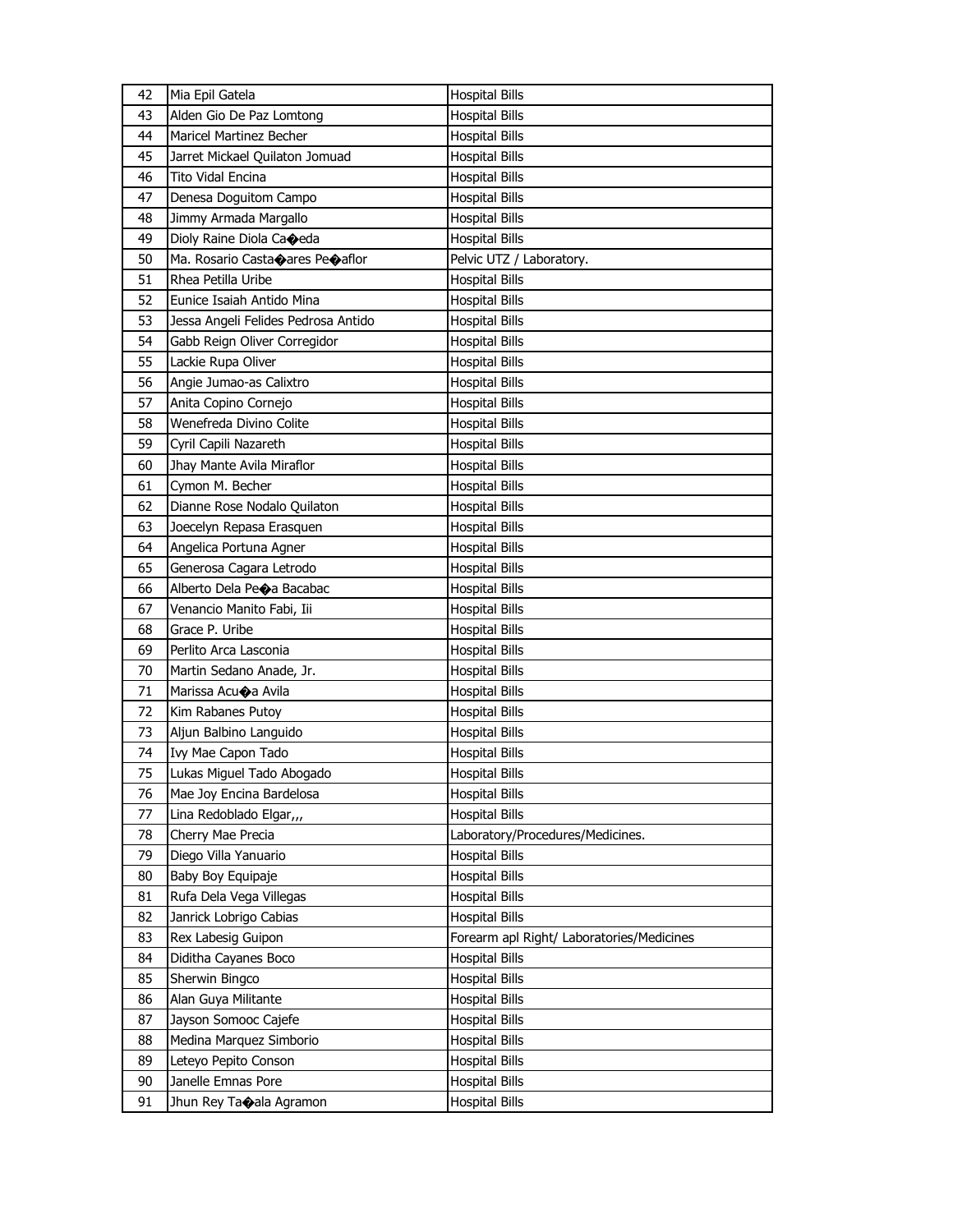| 92  | Jenny Rose Silvano Tiozon                           | <b>Hospital Bills</b>                                        |
|-----|-----------------------------------------------------|--------------------------------------------------------------|
| 93  | Jerry Boy Delfin Calamaya                           | <b>Hospital Bills</b>                                        |
| 94  | Josh Radien Bardelosa Mamac                         | <b>Hospital Bills</b>                                        |
| 95  | Jhun Rey Taoala Agramon                             | <b>Hospital Bills</b>                                        |
| 96  | Franczelle Gray Espina Camero                       | <b>Hospital Bills</b>                                        |
| 97  | Francisco Velarde Quiza, Jr.                        | <b>Hospital Bills</b>                                        |
| 98  | Jogie Villamor Amado                                | <b>Hospital Bills</b>                                        |
| 99  | Jace Bryson Damayo Pido                             | <b>Hospital Bills</b>                                        |
| 100 | Beverly Tampil Salceda                              | <b>Hospital Bills</b>                                        |
| 101 | Ana May Altes Idlisan                               | <b>Hospital Bills</b>                                        |
| 102 | Rina Gulfo Damayo                                   | <b>Hospital Bills</b>                                        |
| 103 | Cedrick France Gerilla Cinco                        | <b>Hospital Bills</b>                                        |
| 104 | Reighn Romar Suna Bohol                             | <b>Hospital Bills</b>                                        |
| 105 | Femie Cagara Llames                                 | <b>Hospital Bills</b>                                        |
| 106 | Jules Edfel Llames Lato                             | <b>Hospital Bills</b>                                        |
| 107 | Jasmin Magohim Lacambra                             | <b>Hospital Bills</b>                                        |
| 108 | Matt Lucas Lacambra Daroy                           | <b>Hospital Bills</b>                                        |
| 109 | Merry Rose Cesista Salceda                          | <b>Hospital Bills</b>                                        |
| 110 | Mylene Noguit Cesista                               | <b>Hospital Bills</b>                                        |
| 111 | Kian Luis Putoy Redo�a                              | <b>Hospital Bills</b>                                        |
| 112 | Janice Delphany Sinagpulo Baqueros                  | <b>Hospital Bills</b>                                        |
| 113 | Wilbert Dela Cruz Pido                              | <b>Hospital Bills</b>                                        |
| 114 | Rhoniel Josh Rivera Ubaldo                          | <b>Hospital Bills</b>                                        |
| 115 | Miles Asher Duque                                   | <b>Hospital Bills</b>                                        |
| 116 | Alfreda Maxine Hermosilla Quiero                    | <b>Hospital Bills</b>                                        |
| 117 | Diosdado Bertulfo Malaro                            | <b>Hospital Bills</b>                                        |
| 118 | Zayn Darren Corrales Chavez                         | <b>Hospital Bills</b>                                        |
| 119 | Imelda Espioo Lusing                                | Laboratory/Procedures/Medicines.                             |
| 120 | Josephine Del Pilar Pigos                           | Laboratory/Procedures/Medicines.                             |
| 121 | Jaen Serrano Janario                                | <b>OPD Procedures</b>                                        |
| 122 | Genaro Castaoos Mopon                               | <b>Hospital Bills</b>                                        |
| 123 | Romeo Villareal Coritana                            | Laboratory/Procedures/Medicines.                             |
| 124 | Letecia Ortega Pestilos                             | Laboratory/Procedures/Medicines.                             |
| 125 | Reina Bitanjol Chuca                                | Laboratory/Procedures/Medicines.                             |
| 126 | Paislee Kairah Balano Gatdula                       | <b>OPD Procedures</b>                                        |
| 127 | Kristine Panes                                      | Laboratory/Procedures/Medicines.                             |
| 128 | Pascual Jr Espelita                                 | Laboratory/Procedures/Medicines.                             |
| 129 | Susan, Farola Lopez                                 | Laboratory/Procedures/Medicines.                             |
| 130 | Ma. Rosario Casta $\bullet$ ares Pe $\bullet$ aflor | UTZ and Urinalysis                                           |
| 131 | Marjorie Nacorda Angelio                            | Laboratory/Procedures/Medicines.                             |
| 132 | Annelyn Espinosa Bingco                             | Laboratory/Procedures/Medicines.                             |
| 133 | Erlinda Dela Cruz Desacada                          | Laboratory/Procedures/Medicines.                             |
| 134 | Aileen De Paz Pomanes                               | Laboratory/Procedures/Medicines.                             |
| 135 | Amirah Gomba                                        | Laboratory/Procedures/Medicines.                             |
| 136 | Dohben Reposar Arpon                                | Laboratory/Procedures/Medicines.                             |
| 137 | Marisol Kempis                                      | TVS / Laboratory.                                            |
| 138 | Ma. Cresilda Ibea Panubio                           | Pelvic UTZ / Laboratory.<br>Laboratory/Procedures/Medicines. |
| 139 | Imelda Espino Lucing                                |                                                              |
| 140 | Jonathan B. Malate                                  | Hospital bills / Medicines.                                  |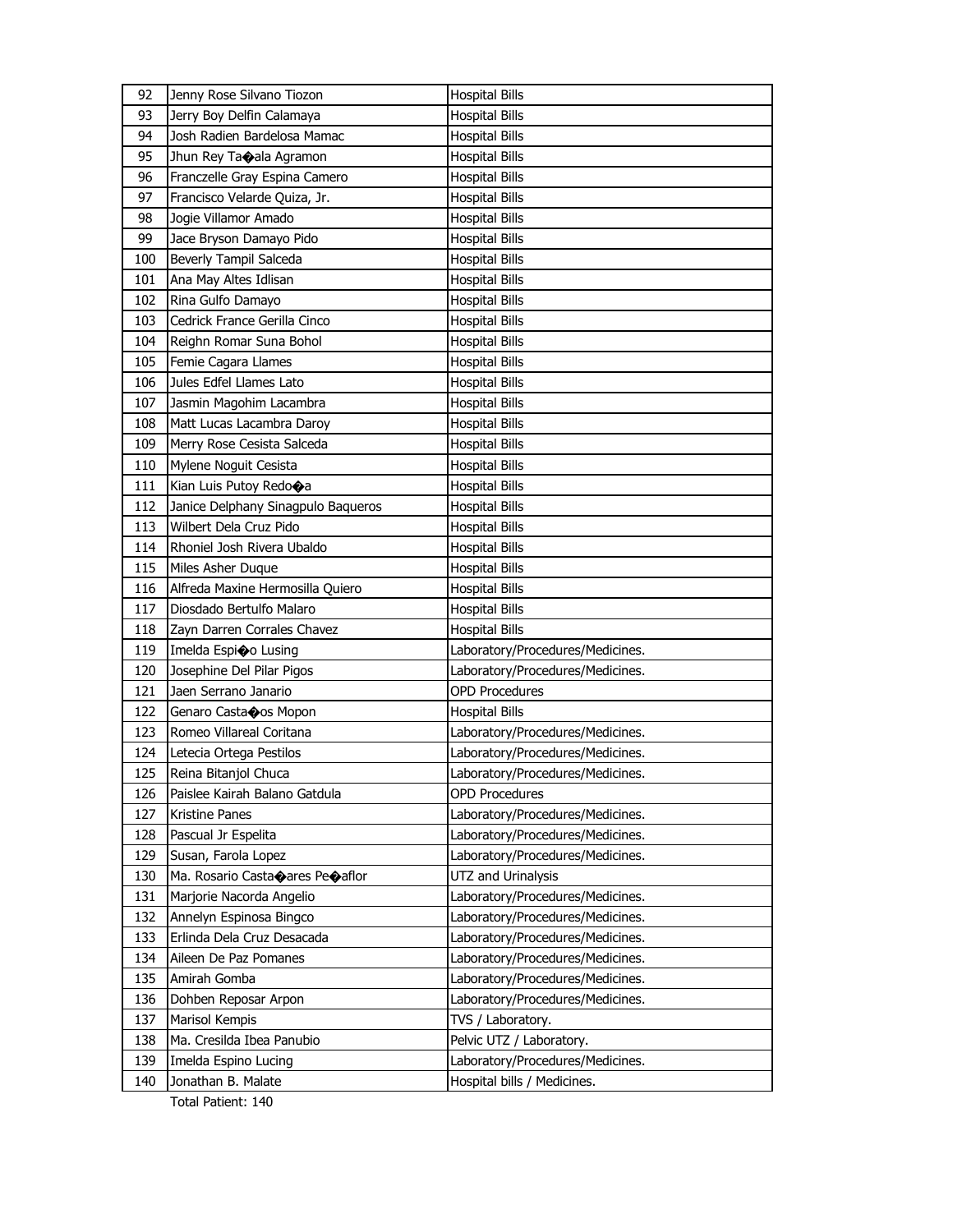

#### SCHISTOSOMIASIS CONTROL AND RESEARCH HOSPITAL For the month of October year 2020

| No#            | <b>Name of Patient</b>          | <b>Assistance</b>                                         |
|----------------|---------------------------------|-----------------------------------------------------------|
| 1              | Marilou Suposo Lerios           | <b>Hospital Bills</b>                                     |
| $\overline{2}$ | Covie Solaire Suposo Lerios     | <b>Hospital Bills</b>                                     |
| 3              | Rafael Josh Pontillas Sumaya    | <b>Hospital Bills</b>                                     |
| 4              | Baby Girl Raut                  | <b>Hospital Bills</b>                                     |
| 5              | Jennifer Flaviano Raut          | <b>Hospital Bills</b>                                     |
| 6              | Jet Andrew Apejas Caldona       | <b>Hospital Bills</b>                                     |
| $\overline{7}$ | Susan, Farola Lopez             | <b>Hospital Bills</b>                                     |
| 8              | Ricky Nazareth Maceda           | <b>Hospital Bills</b>                                     |
| 9              | Cobby Brylle Caboboy Ariola     | <b>Hospital Bills</b>                                     |
| 10             | Alexes John Holanda Dolina      | Radiology procedure / Laboratory procedure /<br>Medicine. |
| 11             | Angelica, Pore Rona             | Dental Procedure                                          |
| 12             | Baby Boy Caoeda                 | <b>Hospital Bills</b>                                     |
| 13             | Baby Boy Caoeda,,,              | <b>Hospital Bills</b>                                     |
| 14             | Jona Mae Palma Evangelio        | <b>Hospital Bills</b>                                     |
| 15             | Jessamy Viray Palma             | <b>Hospital Bills</b>                                     |
| 16             | Baby Boy Sanoria                | <b>Hospital Bills</b>                                     |
| 17             | Baby Boy Leonido                | <b>Hospital Bills</b>                                     |
| 18             | Rose Anne Creado Leonido        | <b>Hospital Bills</b>                                     |
| 19             | Danilo Prisno Salazar, Sr.      | <b>Hospital Bills</b>                                     |
| 20             | Reyvin Longasa Cumpio           | <b>Hospital Bills</b>                                     |
| 21             | Rogera Felas Jadulco            | <b>Hospital Bills</b>                                     |
| 22             | Analiza Escleo Longasa          | <b>Hospital Bills</b>                                     |
| 23             | Roscel Tangpuz Monte            | <b>Hospital Bills</b>                                     |
| 24             | Jennel Amado                    | <b>Hospital Bills</b>                                     |
| 25             | Jessa Mae Ong Torres            | <b>Hospital Bills</b>                                     |
| 26             | Marisol Kempis                  | Laboratory/Procedures/Medicines.                          |
| 27             | John Rain Lonosa Pomael         | <b>Medicines</b>                                          |
| 28             | Leonilo Guilleno Colima         | <b>Hospital Bills</b>                                     |
| 29             | Felix James Fernandez Tiempo    | Hospital Bills                                            |
| 30             | Manilyn Lacosta Tangpuz         | <b>Hospital Bills</b>                                     |
| 31             | Jhia Lisa Abad                  | <b>Hospital Bills</b>                                     |
| 32             | Cherrie Mae Castillano Barbosa  | <b>Hospital Bills</b>                                     |
| 33             | Nelsa Ca $\bigcirc$ edo Gerona  | <b>Hospital Bills</b>                                     |
| 34             | Arlene Almaden Mores,           | <b>Hospital Bills</b>                                     |
| 35             | Liberato Medino, Jr.            | <b>Hospital Bills</b>                                     |
| 36             | Emmanrielle Sef Quejada Lobrigo | <b>Hospital Bills</b>                                     |
| 37             | Maureen Avrielle Tangpuz        | <b>Hospital Bills</b>                                     |
| 38             | Baby Girl Barbosa               | <b>Hospital Bills</b>                                     |
| 39             | Baby Girl Escober               | Hospital Bills                                            |
| 40             | Baby Boy Torres,,,              | <b>Hospital Bills</b>                                     |
| 41             | John Mark Pedrero Balberia      | <b>Hospital Bills</b>                                     |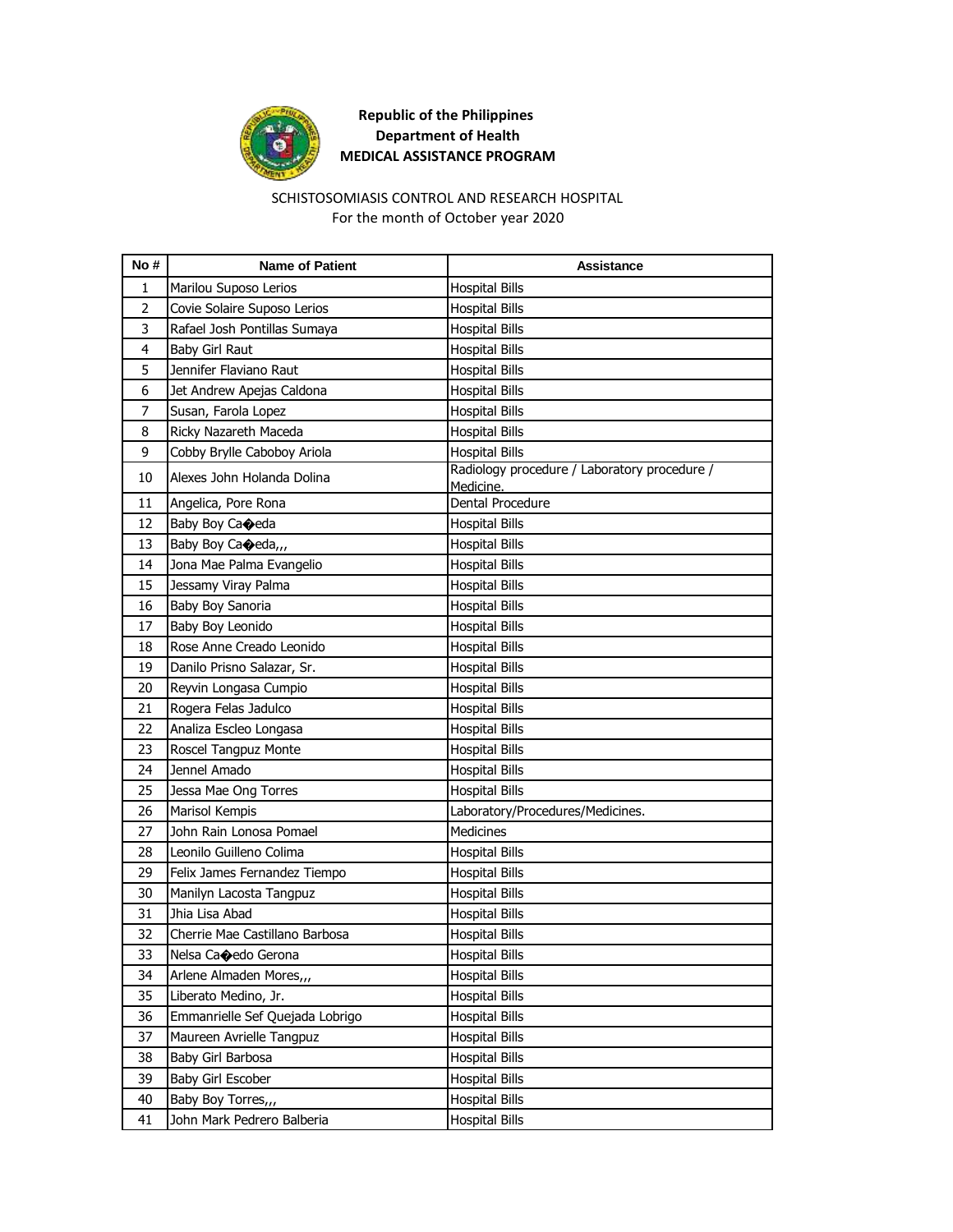| 42 | Mary Rose Paa Escober           | <b>Hospital Bills</b>            |
|----|---------------------------------|----------------------------------|
| 43 | Marcelino Peoalosa Tolibas, Jr. | <b>Hospital Bills</b>            |
| 44 | Jose Lazada Arnizo              | <b>Hospital Bills</b>            |
| 45 | Baby Girl Cinco,,,              | <b>Hospital Bills</b>            |
| 46 | Ivan Mark Almen                 | Hospital Bills                   |
| 47 | Rose Ann Pedrosa Sales          | <b>Hospital Bills</b>            |
| 48 | Nica Caigoy                     | <b>Hospital Bills</b>            |
| 49 | Felipe Basilan Borines, Jr.     | Hospital Bills                   |
| 50 | Marilie Corregidor Cabalquinto  | <b>Hospital Bills</b>            |
| 51 | Diditha Cayanes Boco            | <b>Hospital Bills</b>            |
| 52 | Rovelyn Naval Dumagsa           | <b>Hospital Bills</b>            |
| 53 | Elenita Liporada Salceda        | <b>Hospital Bills</b>            |
| 54 | Nilda Dasolbo Balmes            | Hospital Bills                   |
| 55 | Nimfa Lucaoas Leona             | <b>Hospital Bills</b>            |
| 56 | Cleofe Chiquillo Baqueros       | Laboratory / Procedures.         |
| 57 | Baby Boy Barbosa,,,             | <b>Hospital Bills</b>            |
| 58 | Michelle Hinlong                | <b>Hospital Bills</b>            |
| 59 | Jerbie Bagasino Pedrosa         | Whole Abdominal Ultrasound       |
| 60 | Baby Girl Linde,,,              | <b>Hospital Bills</b>            |
| 61 | Jelaiza Jane Zamora             | Hospital Bills                   |
| 62 | Baby Boy Hinlong,,,             | Hospital Bills                   |
| 63 | Baby Girl Alvarez,,,            | <b>Hospital Bills</b>            |
| 64 | Rhiana Jane Decena              | Hospital Bills                   |
| 65 | Baby Boy Barbosa,,,             | <b>Hospital Bills</b>            |
| 66 | Sherjo Nico Caigoy Badilla      | Hospital Bills                   |
|    | Jeraldine Cinco                 | <b>Hospital Bills</b>            |
| 67 |                                 |                                  |
| 68 | Liza Galangue Zamora            | <b>Hospital Bills</b>            |
| 69 | Eufemia Polidario Pacheco       | Laboratory/Procedures/Medicines. |
| 70 | Virgilia Gorgonio Alvarez       | <b>Hospital Bills</b>            |
| 71 | Lenirose Manzanares Erodias     | Hospital Bills                   |
| 72 | Lorna Sabido Sabela             | Hospital Bills                   |
| 73 | Mary Rose Salceda Regato        | Hospital Bills                   |
| 74 | Lolita Malate Espos             | Hospital Bills                   |
| 75 | Rodney Terrado Lordan           | <b>Hospital Bills</b>            |
| 76 | Gretchen Marmita Maganda        | <b>Hospital Bills</b>            |
| 77 | Angelika Alcuino                | <b>Hospital Bills</b>            |
| 78 | Grey Laxus Mayol Regis          | Laboratory/Procedures/Medicines. |
| 79 | Josie Aguillon Labastida        | <b>Hospital Bills</b>            |
| 80 | Cheska Louraine Villena Regato  | Hospital Bills                   |
| 81 | Baby Boy Maganda,,,             | <b>Hospital Bills</b>            |
| 82 | Baby Boy Regato                 | <b>Hospital Bills</b>            |
| 83 | Cherylyn Villamor Moreno        | Laboratory/Procedures/Medicines. |
| 84 | Ernesto Centino Esquierda       | Medical Assistance               |
| 85 | Melford John Barran Remollo     | Medical Assistance / Medicines.  |
| 86 | Ma. Charidel Caamic Baquero     | Laboratory/Procedures/Medicines. |
| 87 | Baby Boy Beltran,,,             | <b>Hospital Bills</b>            |
| 88 | Ma. Sol Gravador Luya           | <b>Hospital Bills</b>            |
| 89 | Aiko Dogue                      | <b>Hospital Bills</b>            |
| 90 | Virginia Nacorda Reago          | Hospital Bills                   |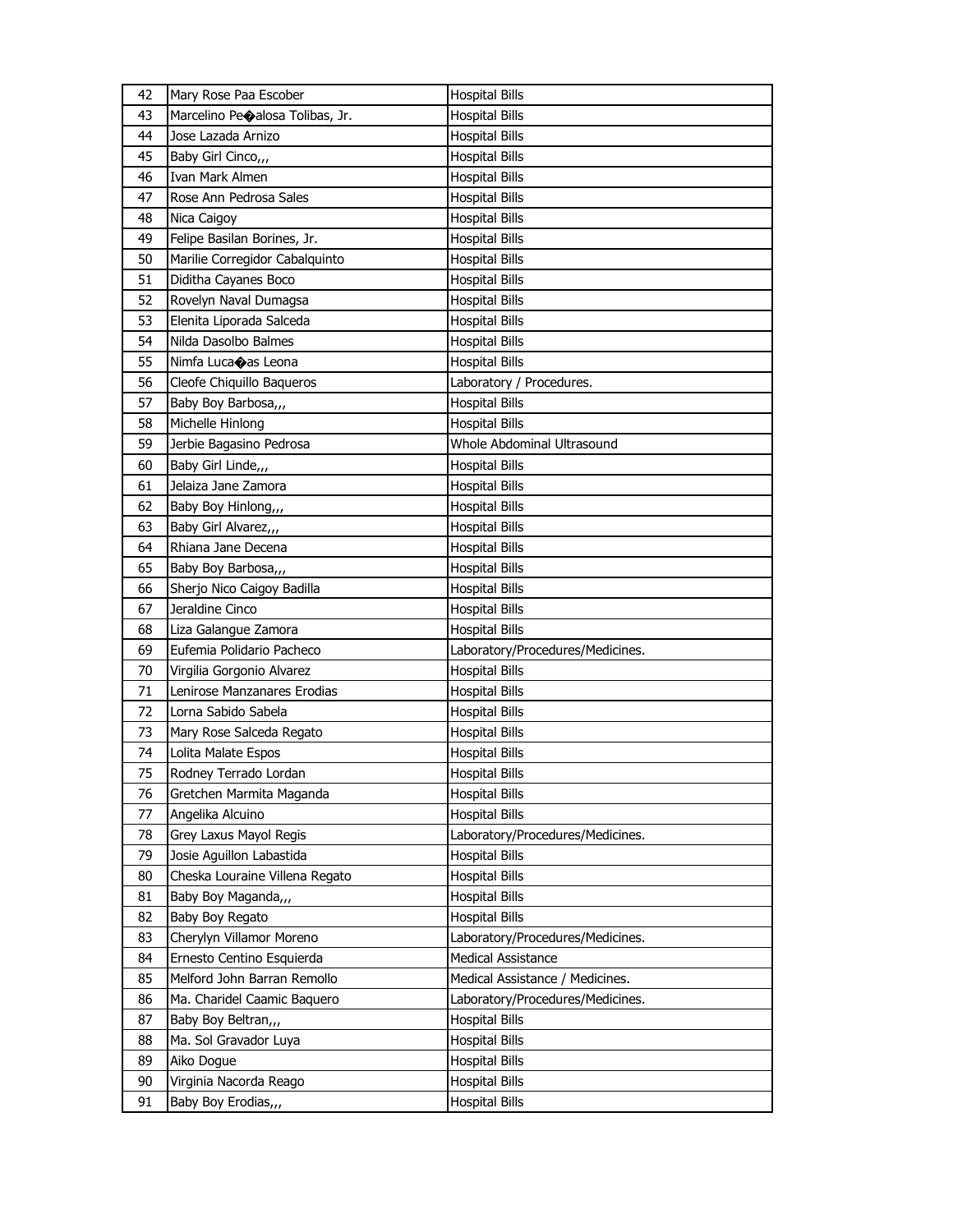| 92  | Ma. Ederlina Fuentes Balleno        | <b>Hospital Bills</b>                  |
|-----|-------------------------------------|----------------------------------------|
| 93  | Emily Antoni Cordero                | <b>Hospital Bills</b>                  |
| 94  | Baby Girl Cordero,,,                | <b>Hospital Bills</b>                  |
| 95  | Cheska Barola Nachura               | Hospital Bills                         |
| 96  | Baby Girl Luya,,,                   | <b>Hospital Bills</b>                  |
| 97  | Loreza Tambor Perante               | <b>Hospital Bills</b>                  |
| 98  | Denita Labotin Ibanez               | <b>Hospital Bills</b>                  |
| 99  | Cecil Verzosa De Paz,,,             | <b>Hospital Bills</b>                  |
| 100 | Abegail Jabonete Solano             | Hospital Bills                         |
| 101 | Ne $\bigcirc$ a Astorga Palita      | <b>Hospital Bills</b>                  |
| 102 | Susan, Farola Lopez                 | <b>Hospital Bills</b>                  |
| 103 | Natividad Servana Almanza           | Laboratory/Procedures/Medicines.       |
| 104 | Baby Boy Nachura                    | <b>Hospital Bills</b>                  |
| 105 | Baby Boy Refugido,,,                | Hospital Bills                         |
| 106 | Baby Girl Solano,,,                 | <b>Hospital Bills</b>                  |
| 107 | Baby Girl Ca�as                     | <b>Hospital Bills</b>                  |
| 108 | Baby Girl Cabalquinto               | <b>Hospital Bills</b>                  |
| 109 | Baby Girl Hermosilla                | <b>Hospital Bills</b>                  |
| 110 | Jeremias Udtohan Bueno              | Hospital Bills                         |
| 111 | April Joy Perolino Hermosilla       | <b>Hospital Bills</b>                  |
| 112 | Mary Rose Paa Escober               | <b>Hospital Bills</b>                  |
| 113 | Baby Boy Dogue,                     | <b>Hospital Bills</b>                  |
| 114 | Baby Boy Palita,,,                  | <b>Hospital Bills</b>                  |
| 115 | Layca Agner Parado                  | Hospital Bills                         |
| 116 | Melisa Jane Estrella Refugido       | <b>Hospital Bills</b>                  |
| 117 | Jaen Serrano Janario                | Medical Assistance/Medicine            |
| 118 | Robert Serrano Janario              | <b>OPD Procedures</b>                  |
| 119 | Cherylyn Villamor Moreto            | Pelvic UTZ / Laboratory.               |
| 120 | April Badion Maceda                 | <b>Hospital Bills</b>                  |
| 121 | Abegail Idara Odaya                 | Laboratory/Procedures/Medicines.       |
| 122 | Jesa Barrantes Cayrel               | <b>Hospital Bills</b>                  |
| 123 | Jaen Serrano Janario                | OPD Procedures                         |
| 124 | Efren Lopez                         | Hospital Bills                         |
| 125 | Danilo Jesusco Macapus              | <b>Hospital Bills</b>                  |
| 126 | Rizzie Superada                     | Pelvic UTZ / Laboratory.               |
| 127 | Sarah Nanguilada Raguiza            | <b>Hospital Bills</b>                  |
| 128 | Chloe Jean Raquiza Esmeoo           | <b>Hospital Bills</b>                  |
| 129 | Kyriece Severous S. Sabela          | <b>Hospital Bills</b>                  |
| 130 | Yvan Kent Clarence Marrera Palacio  | Hospital Bills                         |
| 131 | Gillian Nuevas Monton               | <b>Hospital Bills</b>                  |
| 132 | Marlyn Espina Egdoy                 | <b>Hospital Bills</b>                  |
| 133 | Rosita Berino Oliva                 | <b>Hospital Bills</b>                  |
| 134 | Kim Lusico Pascual                  | Hospital Bills                         |
| 135 | Baby Boy Negradas                   | <b>Hospital Bills</b>                  |
| 136 | Danilo Jesusco Macapus              | <b>Hospital Bills</b>                  |
| 137 | Paulino Cinco                       | Pelvic and Chest Xray/Laboratory/Meds. |
| 138 | Elvira Gonzales Carlos              | <b>Hospital Bills</b>                  |
| 139 | Arvy Joy Barca Daloso               | Hospital Bills                         |
| 140 | Nelson Joseco Doyola                | Hospital Bills                         |
| 141 | Maria Avril Mckyla Maceda Natividad | <b>Hospital Bills</b>                  |
|     |                                     |                                        |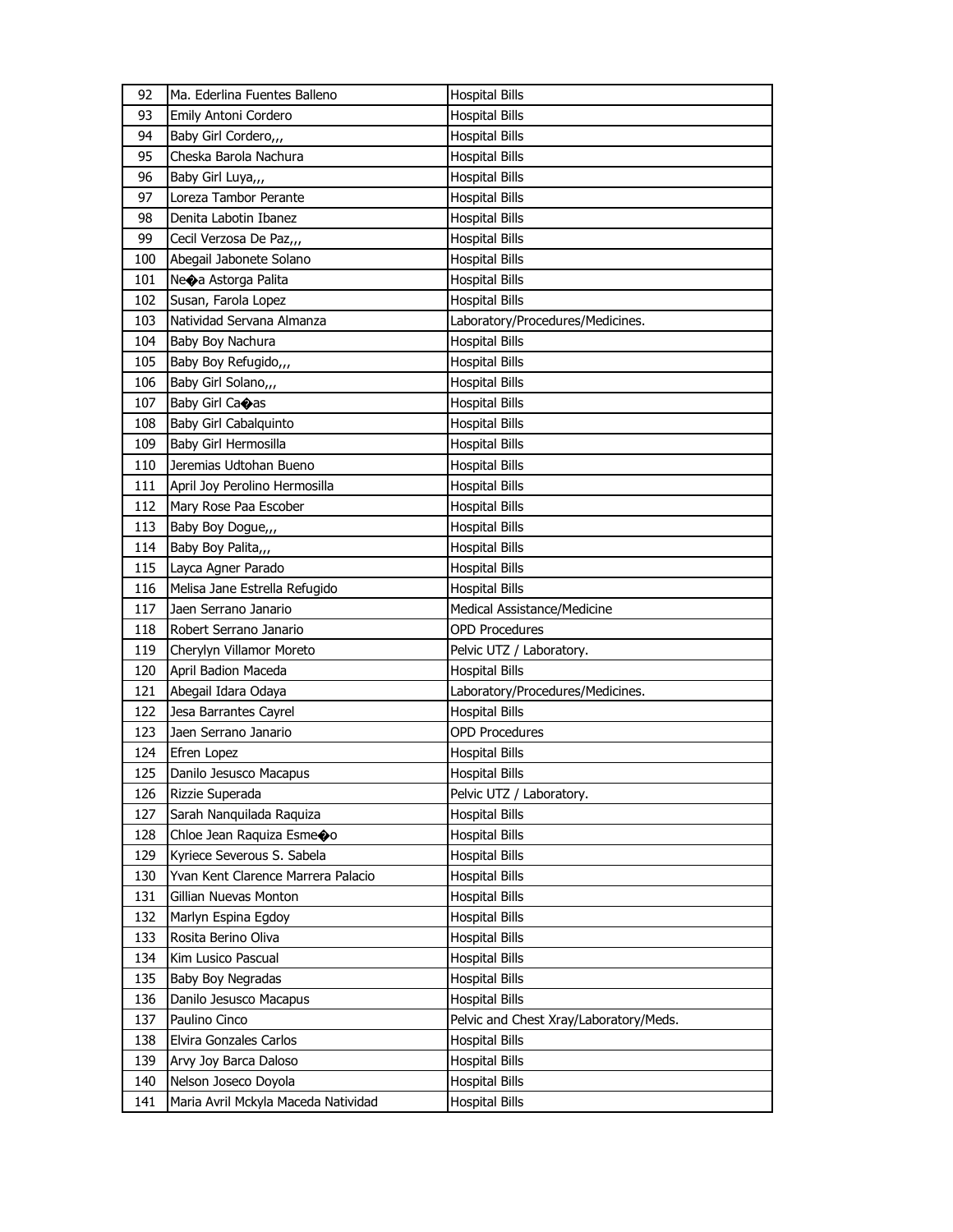| 142 | Baby Boy Morbos,,,                     | <b>Hospital Bills</b>                                     |
|-----|----------------------------------------|-----------------------------------------------------------|
| 143 | Baby Boy Barbosa                       | <b>Hospital Bills</b>                                     |
| 144 | Baby Boy Rosite,,,                     | <b>Hospital Bills</b>                                     |
| 145 | Rubylyn Talaboc Rosite                 | <b>Hospital Bills</b>                                     |
| 146 | Crisanta Monique Cinco Biron           | <b>Hospital Bills</b>                                     |
| 147 | Grace Balangitao Barbosa               | <b>Hospital Bills</b>                                     |
| 148 | Jorenz Jacob Trinchera De Veyra        | Laboratory/Procedures/Medicines.                          |
| 149 | John Lienon Bacalando Bohol            | <b>Hospital Bills</b>                                     |
| 150 | Razzel Negradas                        | <b>Hospital Bills</b>                                     |
| 151 | Mary Ann Asis Cinco                    | <b>Hospital Bills</b>                                     |
| 152 | Toneth Bulacan Morbos                  | <b>Hospital Bills</b>                                     |
| 153 | Aaliyah Macapanas Nuevas               | <b>Hospital Bills</b>                                     |
| 154 | Marites, Vocis Villegas                | Radiology procedure / Laboratory procedure /<br>Medicine. |
| 155 | Benjamin Avila Arpon Sr.               | Laboratory/Procedures/Medicines.                          |
| 156 | Herminigilda Empillo Ending            | <b>Hospital Bills</b>                                     |
| 157 | Lida May Edara Java                    | <b>Hospital Bills</b>                                     |
| 158 | Lourdes Juntila Raganit                | <b>Hospital Bills</b>                                     |
| 159 | Kisses Marysol A. Acu�a                | <b>Hospital Bills</b>                                     |
| 160 | Ma. Irish Ross                         | <b>Hospital Bills</b>                                     |
| 161 | Micah Zanya Kate Ross Ingua            | <b>Hospital Bills</b>                                     |
| 162 | Percival Avila Corilla                 | <b>Hospital Bills</b>                                     |
| 163 | El Jhey Rivas Kabingue                 | <b>Hospital Bills</b>                                     |
| 164 | Ni $\bigcirc$ a Apejas Udtohan         | Laboratory/Procedures/Medicines.                          |
| 165 | Leonora Saoy Estabillo                 | <b>Hospital Bills</b>                                     |
| 166 | Noel Zheibrian Coca Delima             | <b>Hospital Bills</b>                                     |
| 167 | Jessica Coca                           | <b>Hospital Bills</b>                                     |
| 168 | Lea Cabintoy Dadis                     | <b>Hospital Bills</b>                                     |
| 169 | Ulysis Baldivea Balintong              | <b>OPD Procedures</b>                                     |
| 170 | Rhea Rose Dadis Collamat               | <b>Hospital Bills</b>                                     |
| 171 | Anastacio Lacaba Cajefe                | <b>Hospital Bills</b>                                     |
| 172 | Reniel Juanico Labagala                | <b>Hospital Bills</b>                                     |
| 173 | Janille Lebria Caunte                  | Laboratory/Procedures/Medicines.                          |
| 174 | Freddie Porol Olita                    | Psychological Evaluation / Testing                        |
| 175 | Loreto Akang Salva $\spadesuit$ a, Jr. | <b>Hospital Bills</b>                                     |
| 176 | Genelyn Rendora Valeriano              | <b>Hospital Bills</b>                                     |
| 177 | Socorro Alimangohan Banado             | <b>Hospital Bills</b>                                     |
| 178 | Shiela Rocabo Querro                   | <b>Hospital Bills</b>                                     |
| 179 | Luchie Basiano Salilin                 | Hospital Bills                                            |
| 180 | Chlarise Ballon Baco�ata               | <b>Hospital Bills</b>                                     |
| 181 | Lemuel Ellaso Ola,,,                   | <b>Hospital Bills</b>                                     |
| 182 | Lydia Raga Lumpas                      | <b>Hospital Bills</b>                                     |
| 183 | Luchie Basiano Salilin                 | Hospital Bills                                            |
| 184 | Erron Rey Espregante Regala            | Hospital Bills                                            |
| 185 | Ligaya Canon Saberon                   | <b>Hospital Bills</b>                                     |
| 186 | Baby Girl Tac-an                       | <b>Hospital Bills</b>                                     |
| 187 | Irenea Capapas Tac-an                  | <b>Hospital Bills</b>                                     |
| 188 | Ma. Faith Mendoza Badeo                | OPD Procedures                                            |
| 189 | Ammavil Maceda Basilan                 | <b>Hospital Bills</b>                                     |
| 190 | Irene Paquillo Almo,                   | Laboratory/Procedures/Medicines.                          |
| 191 | Jessil Royeras Tolibas                 | Laboratory/Procedures/Medicines.                          |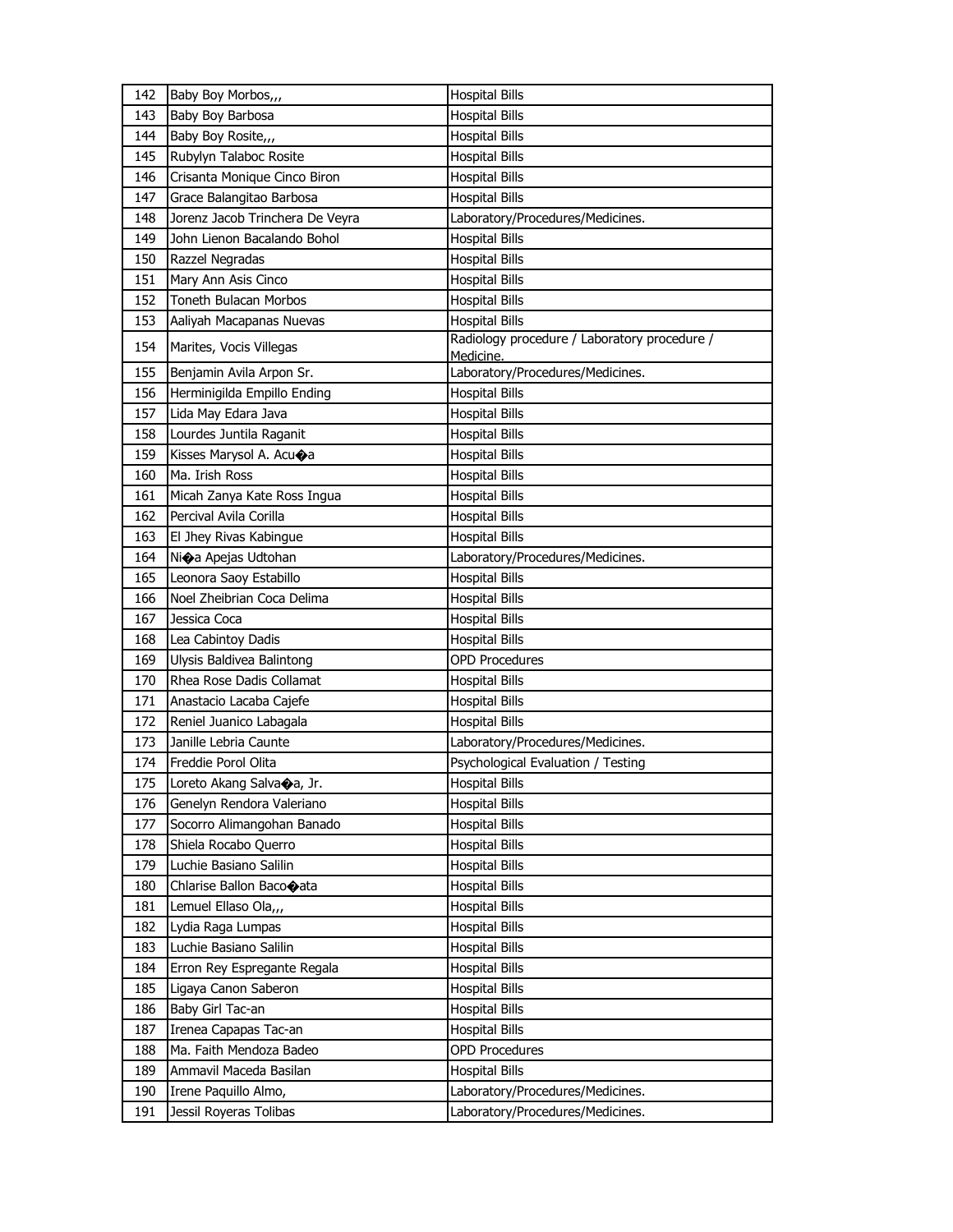| 192 | Adonis Lagario Rona Jr.        | Laboratory/Procedures/Medicines.                                       |
|-----|--------------------------------|------------------------------------------------------------------------|
| 193 | Melecio Simaan Bagaan Jr       | <b>Hospital Bills</b>                                                  |
| 194 | Riza Remollo Devaras           | <b>Hospital Bills</b>                                                  |
| 195 | Priscila Raquel Pardales       | <b>Hospital Bills</b>                                                  |
| 196 | Francisco Quintana Capongcol   | <b>Hospital Bills</b>                                                  |
| 197 | Liezel Tupaz Apostol           | <b>Hospital Bills</b>                                                  |
| 198 | Lucille Dula Tagoon            | <b>Hospital Bills</b>                                                  |
| 199 | Teresita Tobias Sudario        | <b>Hospital Bills</b>                                                  |
| 200 | Lorena Balili Abanilla         | <b>Hospital Bills</b>                                                  |
| 201 | Michelle Bodo Irlandez         | <b>Hospital Bills</b>                                                  |
| 202 | Baby Girl Tagoon               | <b>Hospital Bills</b>                                                  |
| 203 | Prencezz Mitch Lhandz Irlandez | <b>Hospital Bills</b>                                                  |
| 204 | Dexter Alcornoque Varona       | <b>Hospital Bills</b>                                                  |
| 205 | Thaira Margallo Lantajo        | <b>Hospital Bills</b>                                                  |
| 206 | Khianah Zein Tupaz Apostol     | <b>Hospital Bills</b>                                                  |
| 207 | Roxy Mae Remollo Devaras       | <b>Hospital Bills</b>                                                  |
| 208 | Jeraldine Cadion Macapanas     | <b>Hospital Bills</b>                                                  |
| 209 | Letecia Acedera Pedere         | <b>Hospital Bills</b>                                                  |
| 210 | Mario Alfara Gines             | <b>Hospital Bills</b>                                                  |
| 211 | Lorelei Mas-ing Mista          | <b>Hospital Bills</b>                                                  |
| 212 | Teresita Tobias Sudario        | <b>Hospital Bills</b>                                                  |
| 213 | Rubie Fe Verzosa Agon          | Hospital Bills                                                         |
| 214 | Jessica Fabillar Gagate        | Laboratory/Procedures/Medicines.                                       |
|     | Ma. Faith Mendaza Badeo        | Psychological Evaluation / Testing                                     |
| 215 |                                |                                                                        |
| 216 | Marlo Mendoza Macaraeg         | Wound Care and Diagnostic Procedure.                                   |
|     |                                | Pelvic & Breast ultrasound/Lab for                                     |
| 217 | Marianel San Lorenzo Saballa   | hormones/medicines for operation /supplement.                          |
| 218 | <b>Irine Mollejon Soltes</b>   | Pelvic & Breast ultrasound/Lab for                                     |
| 219 | Tristan Jay Catindoy Radam     | hormones/medicines for operation /supplement.<br><b>Hospital Bills</b> |
| 220 | Rovy Jay Adajar Cabaot         | <b>Hospital Bills</b>                                                  |
| 221 | Romeo Terasa Algo              | <b>Hospital Bills</b>                                                  |
| 222 | Winter Abasola Abalos          | <b>Hospital Bills</b>                                                  |
| 223 | Bernadette Indic Abasola       | <b>Hospital Bills</b>                                                  |
| 224 | Arlyn Leona Ormoc              | <b>Hospital Bills</b>                                                  |
| 225 | Zia Abanilla Lagarde           | <b>Hospital Bills</b>                                                  |
| 226 | Pauline Almaden Colico         | <b>Hospital Bills</b>                                                  |
| 227 | Deib Ahkiro Colico Co          | <b>Hospital Bills</b>                                                  |
| 228 | Mario Cabug-os Bingco          | <b>Hospital Bills</b>                                                  |
| 229 | Reign Zeke Bello Arpon         | <b>Hospital Bills</b>                                                  |
| 230 | Nardito Sacres Vioas           | <b>Hospital Bills</b>                                                  |
| 231 | Rhea Joy Bello Arpon           | <b>Hospital Bills</b>                                                  |
| 232 | Analiza Cadion Macapanas       | <b>Hospital Bills</b>                                                  |
| 233 | Mervin Tulang Felizarta        | <b>Hospital Bills</b>                                                  |
| 234 | Soledad Poblete Benusa         | <b>Hospital Bills</b>                                                  |
| 235 | Vicente Tolibas Barcala, Jr.   | <b>Hospital Bills</b>                                                  |
| 236 | Mark Joseph Meniano Maroto     | <b>Hospital Bills</b>                                                  |
| 237 | Nelda Basada Gonzaga           | <b>Hospital Bills</b>                                                  |
| 238 | Jocelyn Salceda Tejones        | Laboratory/Procedures/Medicines.                                       |
| 239 | Kimberly Aileen Comora         | Laboratory/Procedures/Medicines.                                       |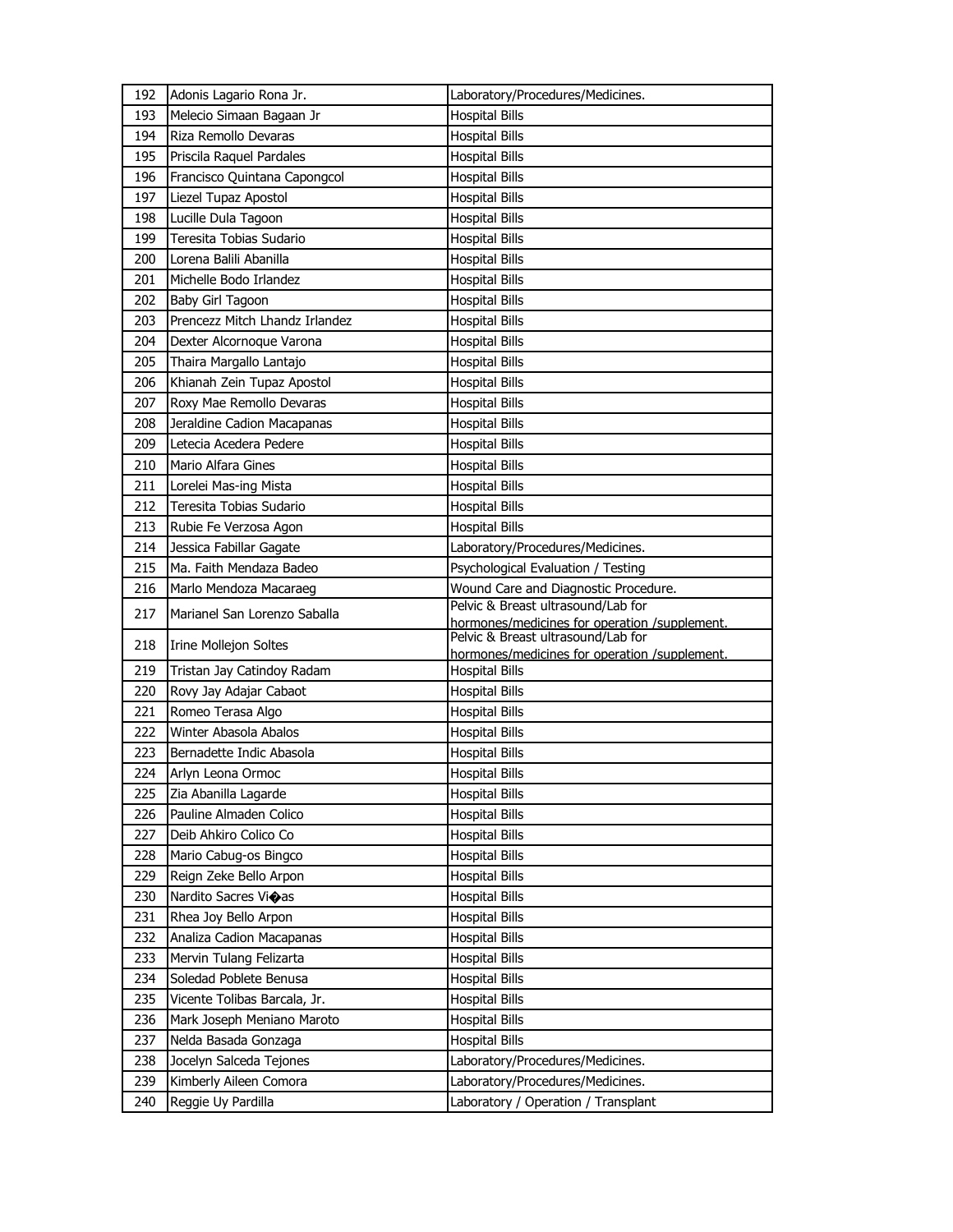| 241        | Anaclito Closa Mediona                      | Pelvic Ultrasound                            |
|------------|---------------------------------------------|----------------------------------------------|
| 242        | Estelita Aragon Abrematea                   | <b>Hospital Bills</b>                        |
| 243        | Noah Israel Campo Jawid                     | <b>Hospital Bills</b>                        |
| 244        | Lucia Ybalane Lopez                         | <b>Hospital Bills</b>                        |
| 245        | Jhon Deuz Lopez Dela Rita                   | <b>Hospital Bills</b>                        |
| 246        | Benuz Campo                                 | <b>Hospital Bills</b>                        |
| 247        | Miguel Ethan Moya Esmail                    | Hospital Bills                               |
| 248        | Loida Lopez Dela Rita                       | <b>Hospital Bills</b>                        |
| 249        | Trixie Figueroa Navales                     | <b>Hospital Bills</b>                        |
| 250        | Cherry Moya Esmail                          | Hospital Bills                               |
| 251        | Allyzia Shane Sioco Moralde                 | <b>Hospital Bills</b>                        |
| 252        | Delma Cornejo Uy,                           | Hospital Bills                               |
| 253        | Natividad Soledad                           | <b>Hospital Bills</b>                        |
| 254        | Marissa Lopez Pulga                         | Hospital Bills                               |
| 255        | Michaela Jordias Apordo                     | <b>Hospital Bills</b>                        |
| 256        | Christel Ann Castil                         | <b>Hospital Bills</b>                        |
| 257        | Marne Namuco Silvio, Jr.                    | Hospital Bills                               |
| 258        | Ronnie Relano                               | <b>Hospital Bills</b>                        |
| 259        | Jhe Ann Solomon Tempo                       | <b>Hospital Bills</b>                        |
| 260        | Jenny Ann Lumanas Castil                    | <b>Hospital Bills</b>                        |
| 261        | Rosilda Macasusi Margallo                   | <b>Hospital Bills</b>                        |
| 262        | Melissa Aristoteles Empredo                 | <b>Hospital Bills</b>                        |
| 263        | Jessie Mar Eloja Badion                     | <b>Hospital Bills</b>                        |
| 264        | Jimmy Cabidig Trinchera                     | X-Ray                                        |
| 265        | Marlon Segura Daga                          | Wound Care and Diagnostic Procedure.         |
| 266        | Jessa Distrajo Sabela                       | Wound Care and Diagnostic Procedure.         |
| 267        | Lyle Bolic Castillano                       | Laboratory/Procedures/Medicines.             |
| 268        | John Rex Tindoy                             | Wound Care and Diagnostic Procedure.         |
| 269        | Jimmy Cabidig Trinchera                     | Whole Abdominal Ultrasound                   |
| 270        | Angeline Manaysay Matol                     | <b>Hospital Bills</b>                        |
| 271        | Rein Gail Colanta Pore                      | <b>Hospital Bills</b>                        |
| 272        | Rose Ann Gail Colanta Pore                  | Hospital Bills                               |
| 273        | Manuel Loreno Pestilos                      | <b>Hospital Bills</b>                        |
| 274        | Fernando Ronda Royo,,,                      | <b>Hospital Bills</b>                        |
| 275        | Felipe Varona Galangue                      | <b>Hospital Bills</b>                        |
| 276        | Liza Velasco Bolledo                        | <b>Hospital Bills</b>                        |
| 277        | Ria Mae Babante Dacillo                     | <b>Hospital Bills</b>                        |
| 278        | Iana Babante Dacillo                        | <b>Hospital Bills</b>                        |
| 279        | Garry Cubilla Boleche                       | <b>Hospital Bills</b>                        |
| 280        | Pamela Caballero Alla                       | <b>Hospital Bills</b>                        |
| 281        | Jia Rivas Timonera                          | Dental Procedure                             |
| 282        | Georgette Basas Eslaban                     | <b>Hospital Bills</b>                        |
| 283        |                                             |                                              |
|            | Imelda Delgado Togonon                      |                                              |
| 284        | John Rey Gariando Calanguian                | <b>Hospital Bills</b><br>Medical Assistance  |
|            |                                             |                                              |
| 285        | Jenette Arceoo Holanda                      | Laboratory/Procedures/Medicines.             |
| 286<br>287 | Ma. Violeta Elmido Billo                    | Pelvic Ultrasound<br><b>Hospital Bills</b>   |
|            | Joel, Baguio Hernandez                      |                                              |
| 288        | Ulysis Baldivea Balintong                   | Laboratory / Procedures.                     |
| 289<br>290 | Sarah Manacpo Gamba<br>Zaldy De Paz Benaldo | Laboratory/Procedures/Medicines.<br>Xray/ECG |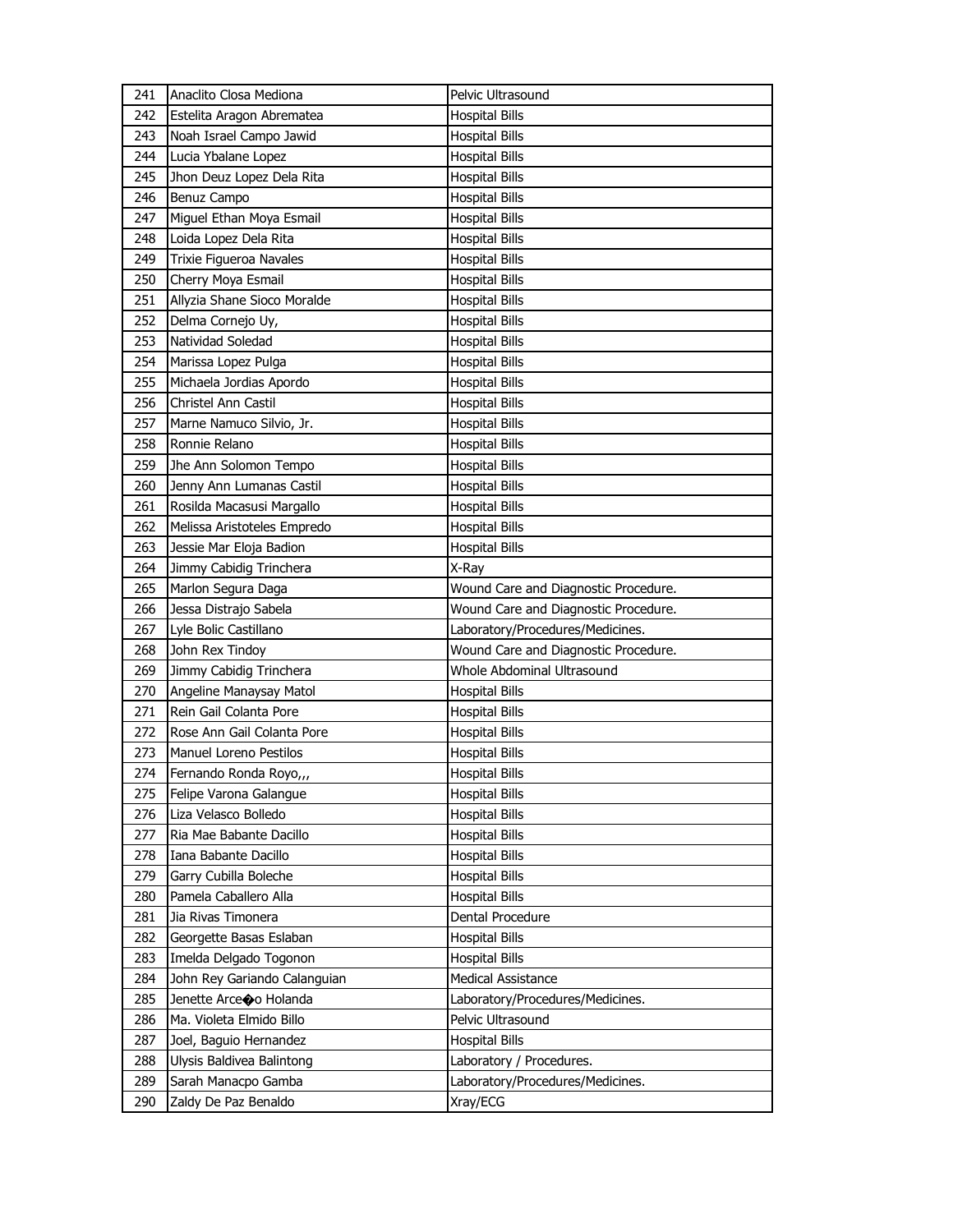| 291        | Ashley Mae Cuerpo Moris                           | <b>Hospital Bills</b>                                     |
|------------|---------------------------------------------------|-----------------------------------------------------------|
| 292        | Acel Camilon, Jr.                                 | <b>Hospital Bills</b>                                     |
| 293        | Peter Camilon                                     | <b>Hospital Bills</b>                                     |
| 294        | Marife Espino Camilon                             | <b>Hospital Bills</b>                                     |
| 295        | Imelda Espino Lucing                              | <b>Hospital Bills</b>                                     |
| 296        | Shirley Quininajan Risos                          | <b>Hospital Bills</b>                                     |
| 297        | Ronel Natulla Dagami                              | <b>Hospital Bills</b>                                     |
| 298        | Benjamin Oledan Pele�o                            | <b>Hospital Bills</b>                                     |
| 299        | Orlino Malbas Regato                              | <b>Hospital Bills</b>                                     |
| 300        | Jovelyn Acero Gaje                                | <b>Hospital Bills</b>                                     |
| 301        | Sophie Modesto                                    | <b>Hospital Bills</b>                                     |
| 302        | Judith Oronos De Paz                              | <b>Hospital Bills</b>                                     |
| 303        | Fortunato Mones Malquisto, Sr.                    | <b>Hospital Bills</b>                                     |
| 304        | Mae Dinaya Mesias                                 | Laboratory/Procedures/Medicines.                          |
| 305        | Minadora Villegas Cuerpo                          | <b>Hospital Bills</b>                                     |
| 306        | Ashley Mae Cuerpo Moris                           | <b>Hospital Bills</b>                                     |
| 307        | Acel Camilon, Jr.                                 | <b>Hospital Bills</b>                                     |
| 308        | Jerrosselyn Ballon Gebe                           | Radiology procedure / Laboratory procedure /<br>Medicine. |
| 309        | Lucy Colas Laspe                                  | Laboratory/Procedures/Medicines.                          |
| 310        | Paul Ethan Rael Labuac                            | <b>Medical Assistance</b>                                 |
| 311        | Cesar Bautista Agnes                              | Radiology procedure / Laboratory procedure /              |
|            |                                                   | Medicine.                                                 |
| 312        | Daisy De Veyra Legaspi                            | <b>Hospital Bills</b>                                     |
| 313        | Restituto Berdan Balano                           | <b>Hospital Bills</b>                                     |
| 314        | Paciencia Romanca Sampere                         | <b>Hospital Bills</b>                                     |
| 315        | Cherie Mae Claveria Francisco                     | <b>Hospital Bills</b>                                     |
| 316        | Pearl Jaiella Ashianna Meniano                    | <b>Hospital Bills</b>                                     |
| 317        | Pamela Daga Meniano                               | <b>Hospital Bills</b>                                     |
| 318        | Retchel Gerilla Raga                              | <b>Hospital Bills</b>                                     |
| 319        | Elizabeth Jordias Bregira                         | <b>Hospital Bills</b>                                     |
| 320        | Lezadel Militante Barda                           | <b>Hospital Bills</b>                                     |
| 321        | Niel Barbosa Mira,<br>Breia-ann Vertulfo Besa     | Laboratory/Procedures/Medicines.                          |
| 322        |                                                   | <b>OPD Procedures</b>                                     |
| 323        | Norman Pelen Villorejo<br>Mark Dhave Podot Consad | <b>Hospital Bills</b>                                     |
| 324<br>325 | Nova Caca Pelen                                   | <b>Hospital Bills</b><br><b>Hospital Bills</b>            |
| 326        | Rose Ann Abasola Olino                            | <b>Hospital Bills</b>                                     |
| 327        | Feliciana Mateo Aoano                             | Xray/ECG                                                  |
|            |                                                   | Radiology procedure / Laboratory procedure /              |
| 328        | Rene, Bacani Maceda                               | Medicine.                                                 |
| 329        | Jason Red Delfin Sabandal                         | Dialysis/Operation.                                       |
| 330        | Fe Resma Salceda                                  | Laboratory/Procedures/Medicines.                          |
| 331        | Romeo Jr. Calabia Redo�a                          | Laboratory/Procedures/Medicines.                          |
| 332        | Dolores Villacastin Argales                       | <b>Hospital Bills</b>                                     |
| 333        | Frediswenda Reandino Benitez                      | <b>Hospital Bills</b>                                     |
| 334        | Sofronio Pulga Capillo                            | Hospital Bills                                            |
| 335        | Jessica Fabillar Gagate                           | <b>Hospital Bills</b>                                     |
| 336        | Donnabelle Garcia Bacsal                          | <b>Hospital Bills</b>                                     |
| 337        | Rhoniezza Chealsea Calinawan Manaysay             | <b>Hospital Bills</b>                                     |
| 338        | Feliciana Mateo Aoano                             | Laboratory/Procedures/Medicines.<br>er Bill               |
| 339        | Mark Anthony Mabute Balo,                         |                                                           |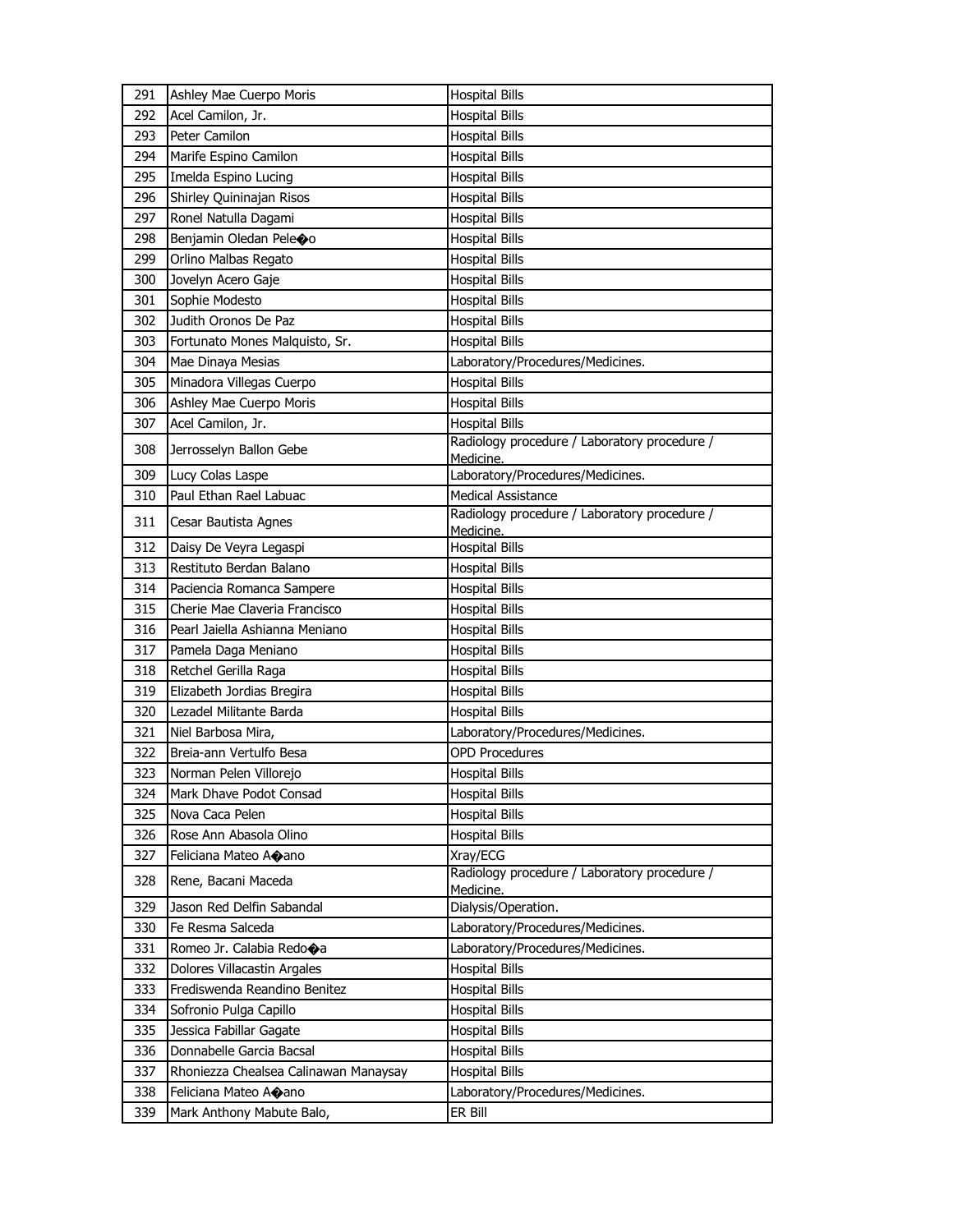| 340 | Sean Emerson Lor Braga                     | <b>Hospital Bills</b>                                     |
|-----|--------------------------------------------|-----------------------------------------------------------|
| 341 | Haide Alcala                               | <b>OPD Procedures</b>                                     |
| 342 | Judy Serdenia Nomio                        | Laboratory/Procedures/Medicines.                          |
| 343 | Arnel Canon Roldan                         | Medical Assistance/Medicine                               |
| 344 | Anthony Arguelles Taoo                     | Radiology procedure / Laboratory procedure /<br>Medicine. |
| 345 | Serelina Versoza Tinday                    | Laboratory/Procedures/Medicines.                          |
| 346 | Serelina Versoza Tinday                    | Laboratory/Procedures/Medicines.                          |
| 347 | Rowel Superada Martinez                    | <b>Hospital Bills</b>                                     |
| 348 | Teresita Eclipse Superable                 | <b>Hospital Bills</b>                                     |
| 349 | Mary Praycil Oliver Chong                  | <b>Hospital Bills</b>                                     |
| 350 | Nathaniel Liam Caimen Cinco                | <b>Hospital Bills</b>                                     |
| 351 | Liezel Caimen                              | <b>Hospital Bills</b>                                     |
| 352 | Shiela Alvero Viador                       | <b>Hospital Bills</b>                                     |
| 353 | Jennifer Enting Pido                       | <b>Hospital Bills</b>                                     |
| 354 | Baby Girl Pido,,,                          | <b>Hospital Bills</b>                                     |
| 355 | Prince Argie Miniano Soriano               | <b>Hospital Bills</b>                                     |
| 356 | Junnel De Paz Mape                         | <b>Hospital Bills</b>                                     |
| 357 | Jessa Mae Polon Calinawan                  | <b>Hospital Bills</b>                                     |
| 358 | Dante Almaden Agao                         | <b>Hospital Bills</b>                                     |
| 359 | Arnulfo Camillon Cadion                    | <b>OPD Procedures</b>                                     |
| 360 | Leonido Presno Pretencio                   | <b>Hospital Bills</b>                                     |
| 361 | Noel Liporada Aurelia                      | <b>OPD Procedures</b>                                     |
| 362 | Rizzie Superada                            | Laboratory/Procedures/Medicines.                          |
| 363 | Ma Irma Kristel Salada $\spadesuit$ a Mari | <b>Hospital Bills</b>                                     |
| 364 | Prince Hebrew Salda�a Mari                 | <b>Hospital Bills</b>                                     |
| 365 | Andrew Mobo Capodol                        | <b>Hospital Bills</b>                                     |
| 366 | Marlie Luzadio Mobo                        | <b>Hospital Bills</b>                                     |
| 367 | Jayden Petronio Acido                      | <b>Hospital Bills</b>                                     |
| 368 | Crian Storm Basilan Gempis                 | <b>Hospital Bills</b>                                     |
| 369 | Garry Lugnasin Biros                       | <b>OPD Procedures</b>                                     |
| 370 | Giehann Lee Batula Fuentes                 | <b>Hospital Bills</b>                                     |
| 371 | Baby Boy Zuela,,,                          | <b>Hospital Bills</b>                                     |
| 372 | Glenda Jordias Navarrete                   | <b>Hospital Bills</b>                                     |
| 373 | Heidi Teresa Plazuela Quejada              | <b>Hospital Bills</b>                                     |
| 374 | Neiresa Estenso Zuela                      | Hospital Bills                                            |
| 375 | Regielyn Petronio Acido                    | Hospital Bills                                            |
| 376 | Jaryn Luce�o Obias                         | Hospital Bills                                            |
| 377 | Baby Boy Udtohan,,,                        | <b>Hospital Bills</b>                                     |
| 378 | Jose Radan                                 | Hospital Bills                                            |
| 379 | Albino Loreno                              | Hospital Bills                                            |
| 380 | Zachary Ace Tabula Abad                    | <b>Hospital Bills</b>                                     |
| 381 | Albino Loreno                              | Hospital Bills                                            |
| 382 | Rose-an Parado Tabula                      | <b>Hospital Bills</b>                                     |
| 383 | Maria Fatima Reyes Poblete                 | <b>Hospital Bills</b>                                     |
| 384 | Baby Girl Poblete                          | <b>Hospital Bills</b>                                     |
| 385 | Baby Girl De Jesus,,,                      | <b>Hospital Bills</b>                                     |
| 386 | Analiza Maat De Jesus,,,                   | Hospital Bills                                            |
| 387 | Armando Octa Elona                         | <b>Hospital Bills</b>                                     |
| 388 | Paul Ethan Ziv Rael Labuac                 | <b>Hospital Bills</b>                                     |
| 389 | Rena Joy Locion Royeras                    | <b>Hospital Bills</b>                                     |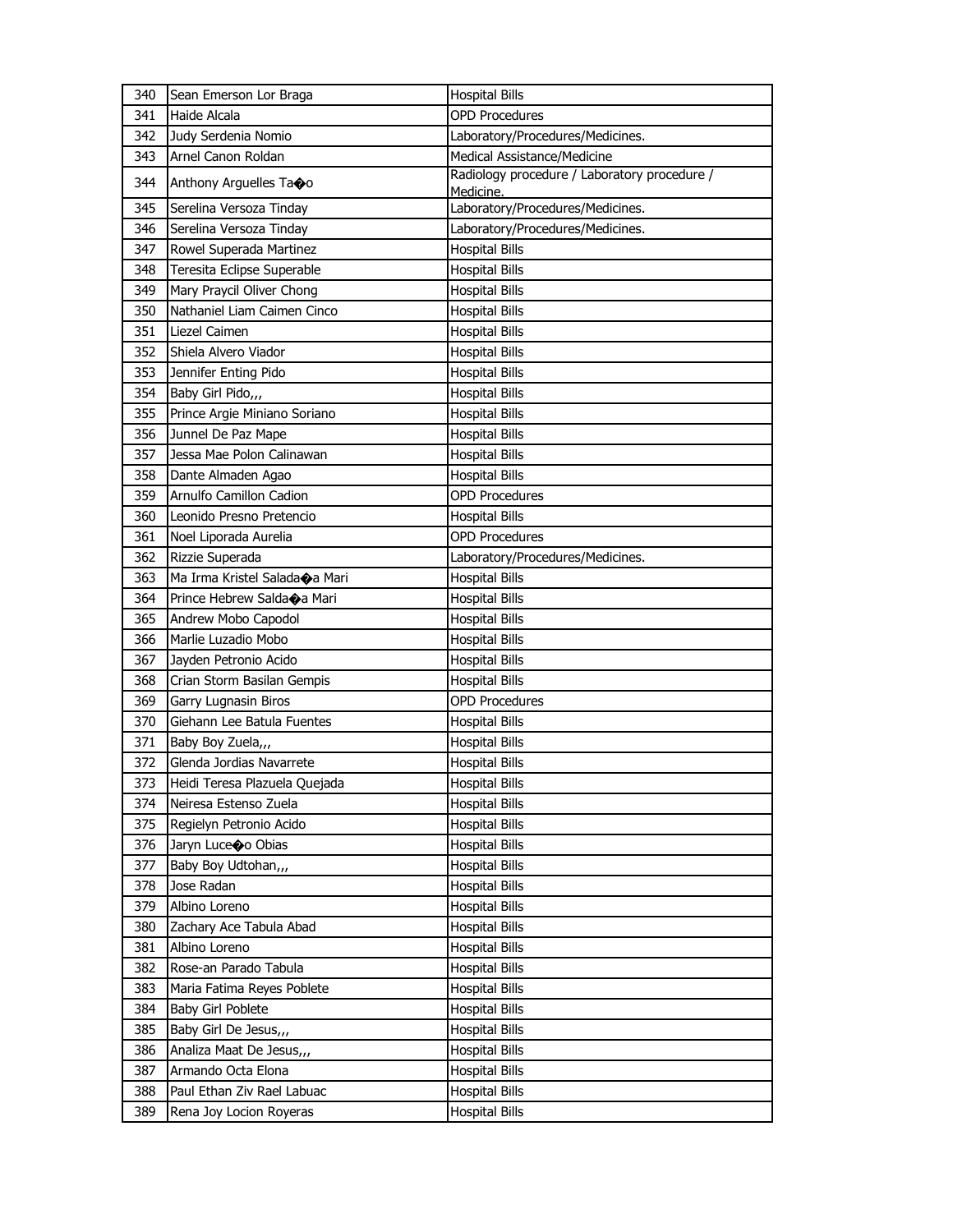| 390 | Jaime Goles Centino              | Laboratory/Procedures/Medicines.                           |
|-----|----------------------------------|------------------------------------------------------------|
| 391 | John Gabriel Gaje Sombise        | <b>Hospital Bills</b>                                      |
| 392 | Joshua Varona Abenojar           | <b>OPD Procedures</b>                                      |
| 393 | Delma Cornejo Uy,                | ECG                                                        |
| 394 | Analiza Jaime Salceda            | <b>Hospital Bills</b>                                      |
| 395 | Kiana Reign Navarrete Velarde    | <b>Hospital Bills</b>                                      |
| 396 | Ariel Mejala Patanao, Jr.        | <b>Hospital Bills</b>                                      |
| 397 | Gabriel Villamor                 | <b>Hospital Bills</b>                                      |
| 398 | Beggie Howard Babon Armerola     | <b>Hospital Bills</b>                                      |
| 399 | Dina Latina Villamor,,,          | <b>Hospital Bills</b>                                      |
| 400 | Arlyn Mejala Patanao             | <b>Hospital Bills</b>                                      |
| 401 | Severa Reloban Lumpaz            | <b>Hospital Bills</b>                                      |
| 402 | Rose Ann Caoeda Alberca          | <b>Hospital Bills</b>                                      |
| 403 | Kian Jay Navarra                 | Wound Care and Diagnostic Procedure.                       |
| 404 | Jhonas Gerbacio Cajeda           | <b>OPD Procedures</b>                                      |
| 405 | Melchor Borrer Magdua            | <b>Hospital Bills</b>                                      |
| 406 | Jose Norman Requies Dela Cruz    | Radiology procedure / Laboratory procedure /<br>Medicine.  |
| 407 | Lita Morabe Patente              | <b>Hospital Bills</b>                                      |
| 408 | Michael Barraza AOover           | <b>Hospital Bills</b>                                      |
| 409 | Jose Norman Requies Dela Cruz    | Laboratory/Procedures/Medicines.                           |
| 410 | Nenita Calacaba                  | Laboratory/Procedures/Medicines.                           |
| 411 | Mary Ann Valenzuela,             | Laboratory/Procedures/Medicines.                           |
| 412 | Zack Yanxy Catuday Pindot        | <b>Hospital Bills</b>                                      |
| 413 | Lito, Obnala Valeriano           | Xray/ECG                                                   |
| 414 | Althea Caoas Catuday             | <b>Hospital Bills</b>                                      |
| 415 | Janela Cadorna Lesigues          | <b>Hospital Bills</b>                                      |
| 416 | Ericka Saavedra Fabellar         | <b>Hospital Bills</b>                                      |
| 417 | Marebeth Bade Aguilar            | Laboratory/Procedures/Medicines.                           |
| 418 | Metche Ann Saavedra              | <b>Hospital Bills</b>                                      |
| 419 | Marissa Lopez Pulga              | Laboratory/Procedures/Medicines.                           |
| 420 | Gerry Pabon                      | Emergency Surgical Proc./Supplies and Assistive<br>Device. |
| 421 | Zane Mathew Superada Mari        | <b>Hospital Bills</b>                                      |
| 422 | Rizzie Kesyhane Luntaga Superada | <b>Hospital Bills</b>                                      |
| 423 | Arriane Perez Barbosa            | Xray/ECG                                                   |
| 424 | Andrea Morante Pabilando         | ER Bill                                                    |
| 425 | Feliciana Mateo Aoano            | Whole Abdominal Ultrasound                                 |
| 426 | Cres Arielle Tondo               | <b>Hospital Bills</b>                                      |
| 427 | Baby Boy Tijano                  | <b>Hospital Bills</b>                                      |
| 428 | Angelo Romero Booola             | Laboratory/Procedures/Medicines.                           |
| 429 | Rosindo Cabuga Cotoron           | <b>OPD Procedures</b>                                      |
| 430 | Jhay Cuayzon Pallar              | <b>Hospital Bills</b>                                      |
| 431 | Rosemarie Gonzaga Mansalay       | <b>Hospital Bills</b>                                      |
| 432 | Arce Permazo Seoase              | <b>Hospital Bills</b>                                      |
| 433 | Clarissa Dilla Elardo            | <b>Hospital Bills</b>                                      |
| 434 | Sampaguita Eliseo Turado         | <b>Hospital Bills</b>                                      |
| 435 | Amara Mae Abarca Guingguing      | <b>Hospital Bills</b>                                      |
| 436 | Orlando Sabela Sy                | <b>Hospital Bills</b>                                      |
| 437 | Jessabel Jaca Balida             | <b>Hospital Bills</b>                                      |
| 438 | Jubie Campaner Estoy             | Pelvic UTZ / Laboratory.                                   |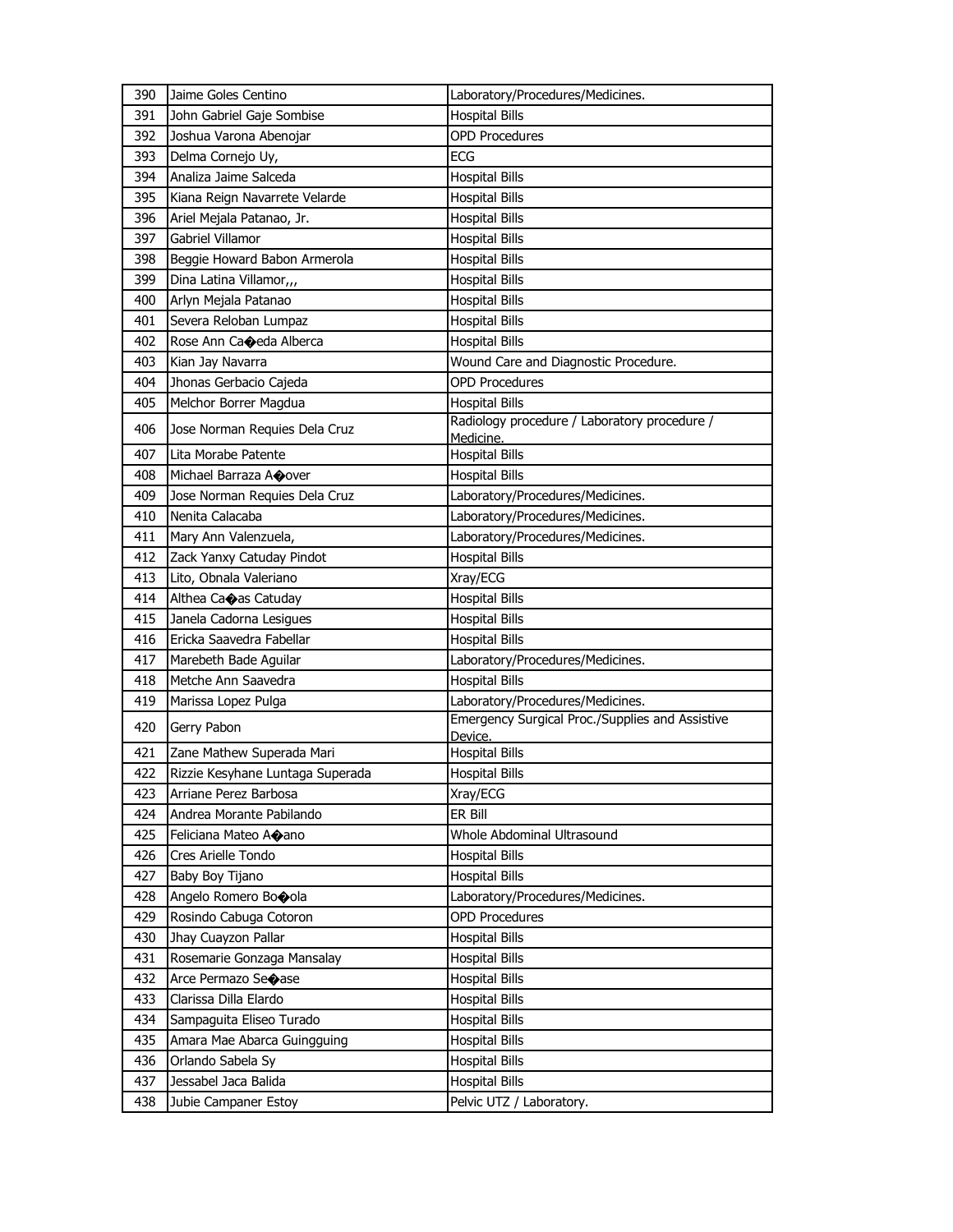| 439 | Jonalyn Galangue Baclia-an        | <b>Hospital Bills</b>                                      |
|-----|-----------------------------------|------------------------------------------------------------|
| 440 | Maricel Grecia                    | <b>Hospital Bills</b>                                      |
| 441 | Baby Boy Grecia,,,                | <b>Hospital Bills</b>                                      |
| 442 | Nadine Taala Estabillo            | <b>Hospital Bills</b>                                      |
| 443 | Gary Lugnasin Biros               | <b>OPD Procedures</b>                                      |
| 444 | Jake Wilson Maglinte Lantajo      | <b>Hospital Bills</b>                                      |
| 445 | Mae Dinaya Mesias                 | <b>Hospital Bills</b>                                      |
| 446 | Lyka Cinco Homeres                | <b>Hospital Bills</b>                                      |
| 447 | Lea Mae Lomuntad Tablao           | <b>Hospital Bills</b>                                      |
| 448 | Lilibeth Sablan Panday            | Laboratory/Procedures/Medicines.                           |
| 449 | Judy Serdenia Nomio               | <b>Hospital Bills</b>                                      |
| 450 | Creselda Magayones Tondo          | <b>Hospital Bills</b>                                      |
| 451 | May Anne Pulga Tijano             | <b>Hospital Bills</b>                                      |
| 452 | Madel Cagang Deja�o               | Hospital Bills                                             |
| 453 | Violito Silvano Babiano           | <b>Hospital Bills</b>                                      |
| 454 | Baby Boy Deja�o,,                 | <b>Hospital Bills</b>                                      |
| 455 | Joey Dacuba Enrile                | <b>Hospital Bills</b>                                      |
| 456 | Allan Maalio Royo,,,              | <b>Hospital Bills</b>                                      |
| 457 | Baby Boy Enofre,                  | <b>Hospital Bills</b>                                      |
| 458 | Baby Boy Mansalay,,,              | <b>Hospital Bills</b>                                      |
| 459 | Baby Boy Obias,,,                 | <b>Hospital Bills</b>                                      |
| 460 | Jade Esequil Catina Potazo        | ER Bill                                                    |
| 461 | Aiza Labotoy Espenilla            | Ultrasound.                                                |
| 462 | Zephyra Jtaime Abigail Tuang Ford | <b>Hospital Bills</b>                                      |
| 463 | Susana Badajos Lim,               | Medicines                                                  |
| 464 | Gilda Zapanta Nirza               | <b>Hospital Bills</b>                                      |
| 465 | Renalyn Basco Mora                | <b>Hospital Bills</b>                                      |
| 466 | Wilma Pija Gatela                 | Laboratory/Procedures/Medicines.                           |
| 467 | Ritchel Lebrio Navarro            | <b>Hospital Bills</b>                                      |
| 468 | Ann Mariel Loyola Bachao          | Dental Procedure                                           |
| 469 | Wenifredo Iii Amparo Udtuhan      | Emergency Surgical Proc./Supplies and Assistive<br>Device. |
| 470 | Lito Obnala Valenciano            | Laboratory/Procedures/Medicines.                           |
| 471 | Helen Grace Magbanua Pido         | Laboratory/Procedures/Medicines.                           |
| 472 | Ma. Kristel Angela Dagami Hugo    | <b>Hospital Bills</b>                                      |
| 473 | Baby Boy Alpino,,,                | Hospital Bills                                             |
| 474 | Roldan Royeras Miralles           | Hospital Bills                                             |
| 475 | Steven James Tangpuz Magtabog     | <b>Hospital Bills</b>                                      |
| 476 | Mary Grace Jordias Valencia,,,    | <b>Hospital Bills</b>                                      |
| 477 | Roan Saliente Avila               | Hospital Bills                                             |
| 478 | Rachell Baldonado                 | <b>Hospital Bills</b>                                      |
| 479 | Jocelyn Dumasig Alpino            | Hospital Bills                                             |
| 480 | Rojelyn Tobe Cadigoy              | <b>Hospital Bills</b>                                      |
| 481 | Baby Girl Cadigoy,,,              | <b>Hospital Bills</b>                                      |
| 482 | Renante Capili Badidles           | ER Bill                                                    |
| 483 | Rannie Carzon Pontillas           | ER Bill                                                    |
| 484 | Rony Jr. Cruto Daban              | Laboratory/Procedures/Medicines.                           |
| 485 | Baby Boy Antoni,,,                | <b>Hospital Bills</b>                                      |
| 486 | Bevery Antoni                     | <b>Hospital Bills</b>                                      |
| 487 | Bernald Arota                     | Hospital Bills                                             |
| 488 | Ciriaco Roste Sarino              | <b>Hospital Bills</b>                                      |